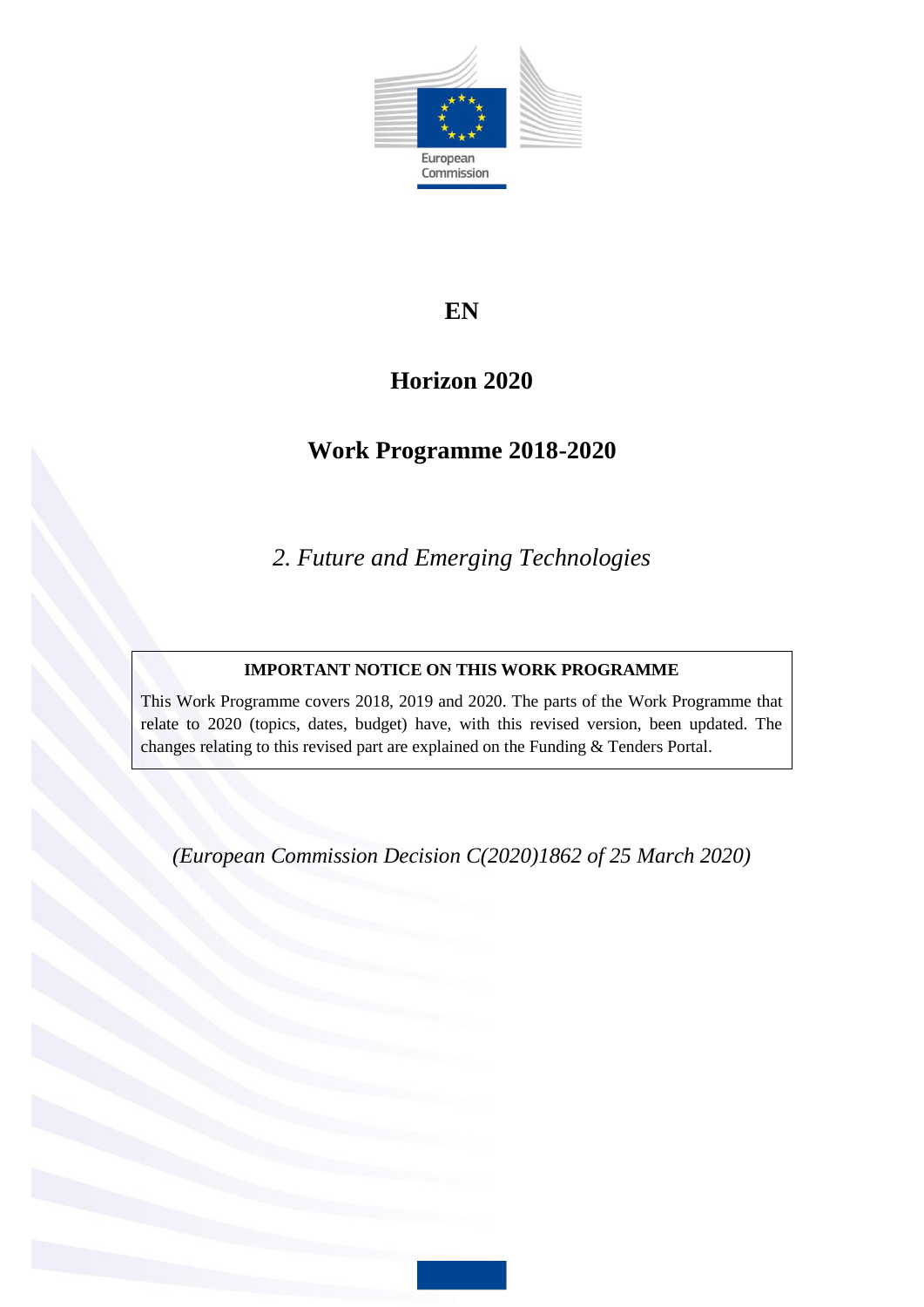**Table of contents**

| Conditions for the Call - FET Open - Novel ideas for radically new technologies 10                                                                                                                                                          |
|---------------------------------------------------------------------------------------------------------------------------------------------------------------------------------------------------------------------------------------------|
| Call - FET Proactive - Boosting emerging technologies  16                                                                                                                                                                                   |
| FETPROACT-01-2018: FET Proactive: emerging paradigms and communities 16<br>FETPROACT-02-2018: Community building in Neuromorphic Computing Technologies19<br>FETPROACT-04-2019: Community building and roadmapping for high performance and |
| FETPROACT-EIC-07-2020: FET Proactive: emerging paradigms and communities  22                                                                                                                                                                |
| The topic(s) below are not part of the European Innovation Council Enhanced Pilot  27                                                                                                                                                       |
| Conditions for the Call - FET Proactive - Boosting emerging technologies 28                                                                                                                                                                 |
| Call - FET Proactive - High Performance Computing 33                                                                                                                                                                                        |
|                                                                                                                                                                                                                                             |
| Conditions for the Call - FET Proactive - High Performance Computing  35                                                                                                                                                                    |
| Call - FET FLAGSHIPS - Tackling grand interdisciplinary science and<br>37                                                                                                                                                                   |
|                                                                                                                                                                                                                                             |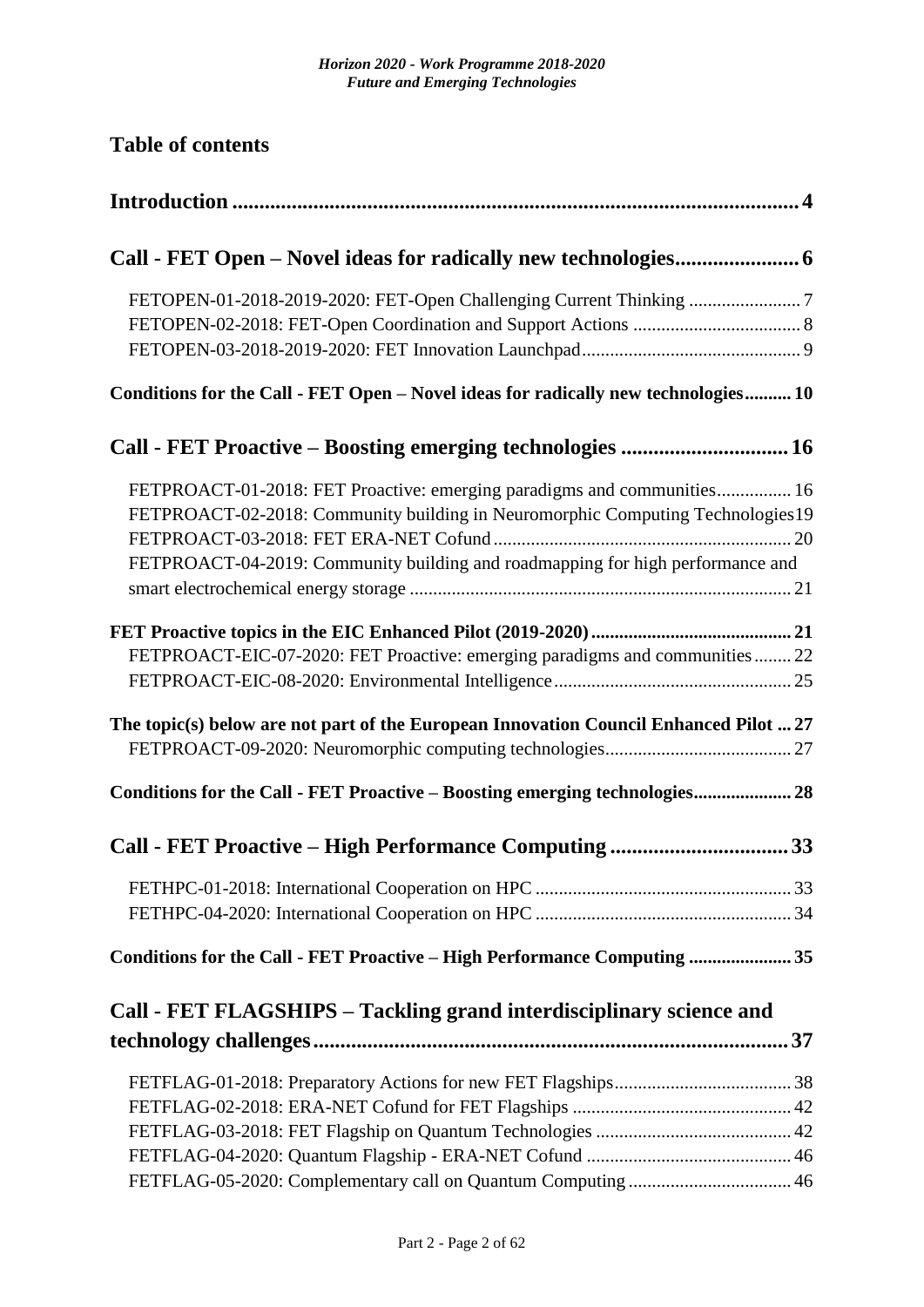| FETFLAG-06-2020: International Cooperation on Quantum Technologies 48<br>FETFLAG-07-2020: Training and Education on Quantum Technologies  49 |  |
|----------------------------------------------------------------------------------------------------------------------------------------------|--|
| Conditions for the Call - FET FLAGSHIPS – Tackling grand interdisciplinary science                                                           |  |
|                                                                                                                                              |  |
|                                                                                                                                              |  |
|                                                                                                                                              |  |
|                                                                                                                                              |  |
|                                                                                                                                              |  |
| 5. Experimental pilot line for devices based on graphene, related 2d materials and                                                           |  |
|                                                                                                                                              |  |
|                                                                                                                                              |  |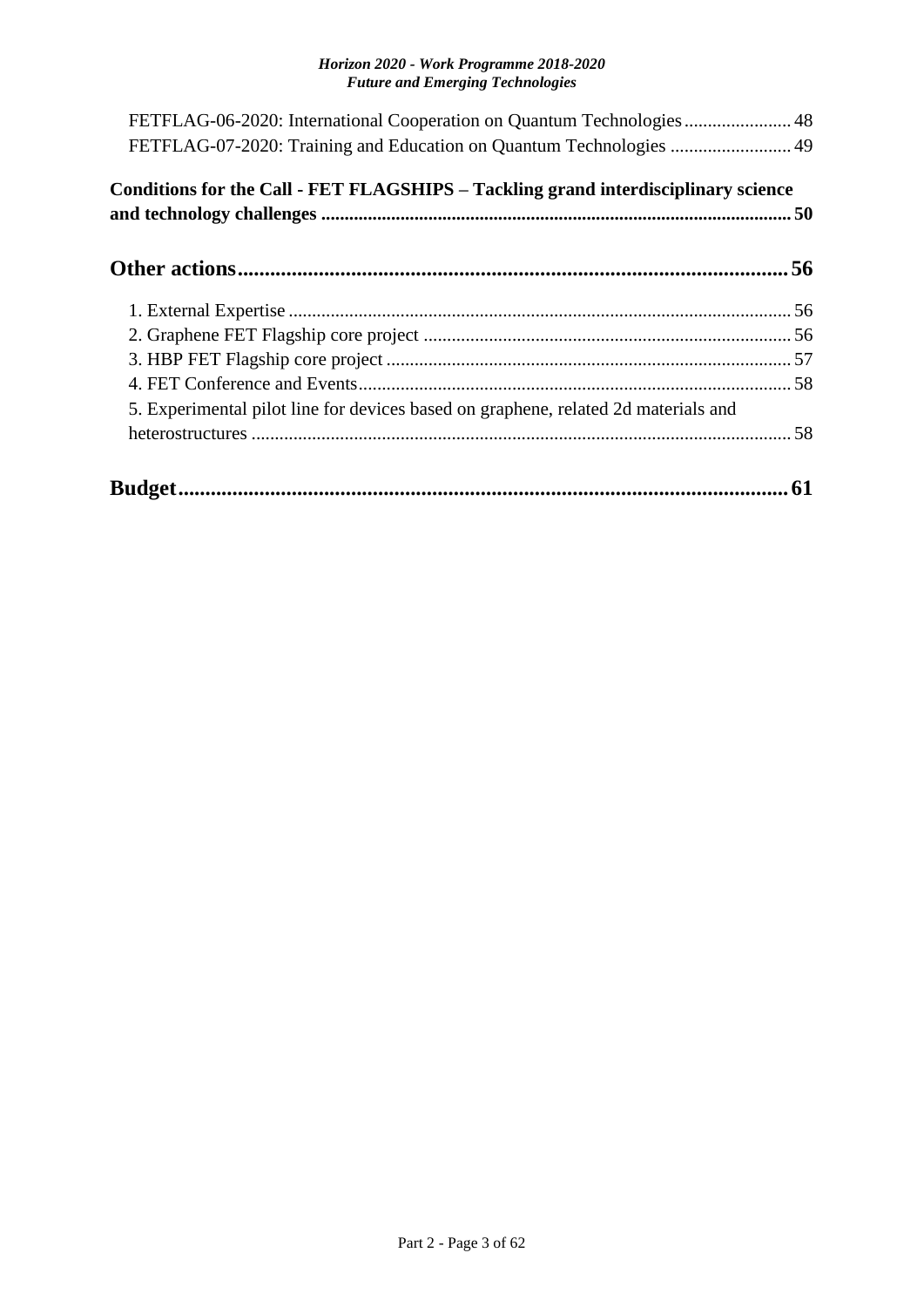## <span id="page-3-0"></span>**Introduction**

1

**Future and Emerging Technologies (FET) activities aim to create in Europe a fertile ground for responsible and dynamic multi-disciplinary collaborations on future technologies and for kick-starting new European research and innovation ecosystems around them. These will be seeds for future industrial leadership and for tackling society's grand challenges in new ways.**

In this work programme FET continues its three lines of activity:

**1. FET Open**<sup>1</sup>: the call text for FET Open in this work programme has been simplified for a clearer scope. FET Open is part of the European Innovation Council pilot. FET Open also calls for coordination and support for communication, innovation and horizon scanning. The FET Innovation Launchpad, which was started in the previous work programme, has been refined to take into account experience from the first call.

**2. FET Proactive:** this work programme features a selection of ambitious emerging technology topics derived from an extensive consultation and advice from the FET Advisory Group. Topics include: living technologies, socially interactive technologies, technologies related to time, artificial organs, micro-energy technologies, topological matter, future technologies for social experience, sub-nanoscale science for nanometrology, breakthrough zero-emissions energy storage and conversion technologies for carbon-neutrality, digital twins for the life-sciences, and environmental intelligence. Community building and innovation ecosystem development are key elements in FET proactive. Specific actions are foreseen on neuromorphic computing and on future electrical storage. Some further FET Proactive topics are part of the European Innovation Council (EIC) Enhanced Pilot (Horizon 2020, 2019-  $2020$ <sup>2</sup>. These invite for proposals on Human-Centric AI, Implantable autonomous devices and materials, Breakthrough zero-emissions energy generation for full decarbonisation as well as on EIC transition to innovation activities.

**The FET Proactive initiative in High-Performance Computing (HPC)** is designed in synergy with the LEIT-ICT and e-Research Infrastructures work programmes. It covers the co-design of the exascale machines integrating the European microprocessor part and addresses the development of scientific and engineering applications that will run on extreme scale HPC machines. International cooperation with Brazil and Mexico, and with Latin America is also foreseen. Note that most of the topics under this call have been removed from this work programme due to the transfer of High Performance Computing activities in 2019 and 2020 to the EuroHPC Joint Undertaking.

**3. FET Flagships**: this work programme supports the continuation of the Graphene and HBP flagships, with a clear shift to innovation and impact. It also provides support to the flagship on Quantum Technologies, and preparatory actions for new Flagships.

<sup>&</sup>lt;sup>1</sup> Note that 40% of the Horizon 2020 budget for FET is earmarked for FET Open.<br><sup>2</sup> See the H2020, work programme for 2018-2020 of the FIG

<sup>2</sup> See the H2020 work programme for 2018-2020 of the EIC Enhanced Pilot at http://ec.europa.eu/research/participants/data/ref/h2020/wp/2018-2020/main/h2020-wp1820-eic\_en.pdf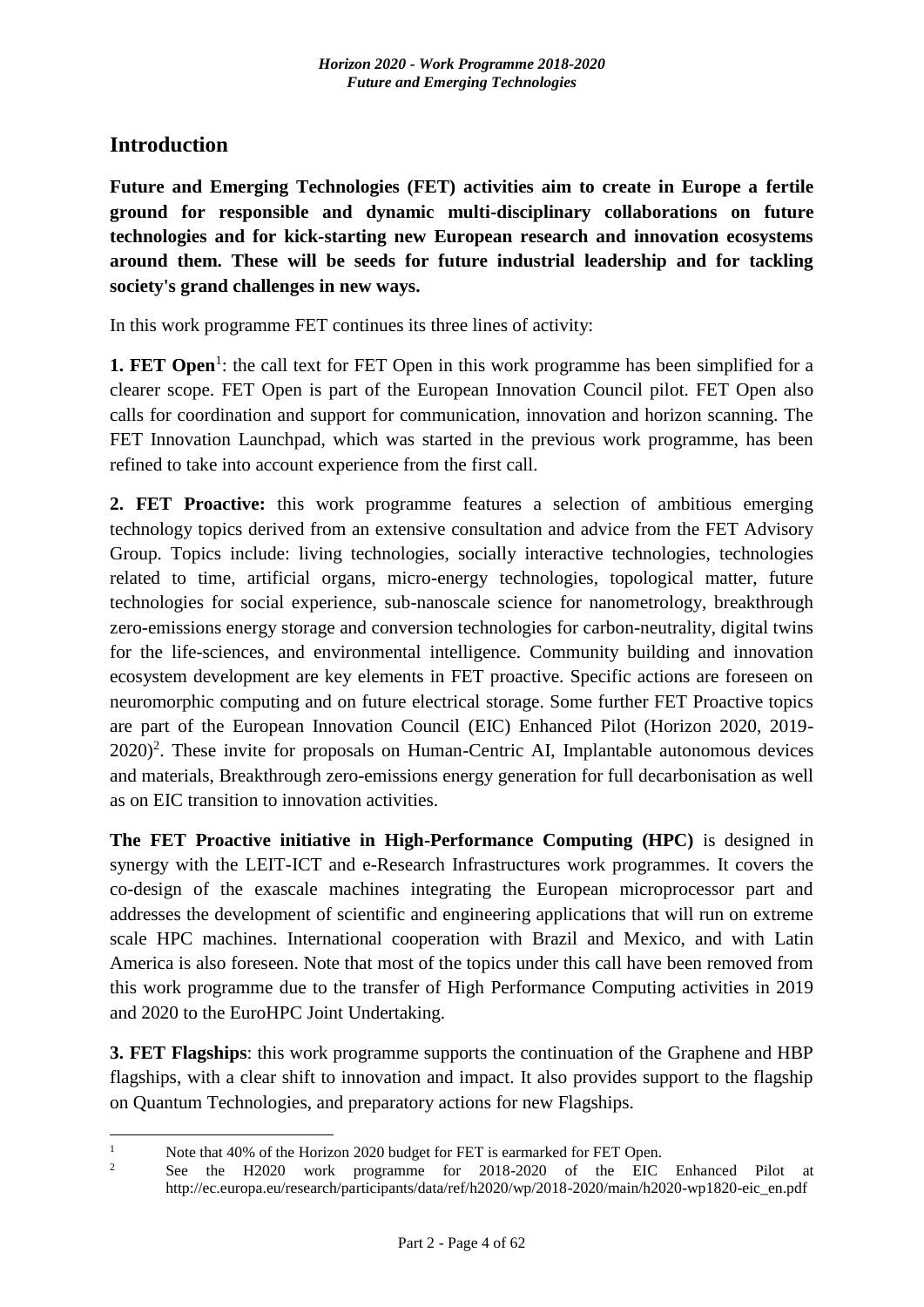FET also kick starts a new large-scale research initiative on Future Battery Technologies featuring in the cross-cutting call "Building a Low-Carbon, Climate Resilient Future: Next-Generation Batteries".<sup>3</sup>

This FET work programme implements several overall recommendations expressed in the Horizon 2020 interim evaluation as well as of its FET thematic assessment  $4$ . The oversubscription and underfunding in FET Open is addressed by increased budget, clearer and enforced scoping, and advice on resubmission. The opportunities for exploiting FET results are enhanced through the FET Innovation Launchpad and the participation of FET Open and parts of FET Proactive in the European Innovation Council pilot. The coherence with other parts of Horizon 2020 is strengthened, for example with the implementation of the HPC and Quantum strategies. Following the recommendations from the FET Flagship interim evaluation report, FET Flagships allow for flexibility and responsiveness through an open approach, and enhance internal coherence by greater emphasis on cooperation and sharing between the projects and with related national/regional and international programmes.

Responsible Research and Innovation (RRI<sup>5</sup>) is emphasised in the FET work programme. RRI ensures that projects are ethically founded and societally anchored. RRI is based on outreach to and partnership with potential actors in research and innovation, and from wider stakeholder/public engagement, to maximise the relevance of shared knowledge developed and viability of cooperation. RRI also includes due consideration of aspects such as education, gender differences and long-term societal, ethical and legal implications.

Grant beneficiaries under this work programme part will engage in research data sharing by default, as stipulated under Article 29.3 of the Horizon 2020 Model Grant Agreement (including the creation of a Data Management Plan). Participants may however opt out of these arrangements, both before and after the signature of the grant agreement. More information can be found under General Annex L of the work programme.

## **Contribution to focus area(s)**

 $\overline{3}$ See the H2020 work programme for 2018-2020 for cross-cutting activities at http://ec.europa.eu/research/participants/data/ref/h2020/wp/2018-2020/main/h2020-wp1820-ccactivities\_en.pdf

<sup>&</sup>lt;sup>4</sup><br>[http://ec.europa.eu/research/evaluations/index\\_en.cfm?pg=h2020evaluation](http://ec.europa.eu/research/evaluations/index_en.cfm?pg=h2020evaluation)<br>5 H2020 besigneed in an PPI Toollit (smileble at https://www.wit.tools.com

<sup>5</sup> H2020 has invested in an RRI Toolkit (available at: [https://www.rri-tools.eu/\)](https://www.rri-tools.eu/), Responsibility Navigator (available at: [http://responsibility-navigator.eu/\)](http://responsibility-navigator.eu/), and RRI Indicator System (available at: [https://ec.europa.eu/research/swafs/pdf/pub\\_rri/rri\\_indicators\\_final\\_version.pdf;](https://ec.europa.eu/research/swafs/pdf/pub_rri/rri_indicators_final_version.pdf) and also with research from the MoRRI project, available at: [http://www.technopolis-group.com/morri/\)](http://www.technopolis-group.com/morri/).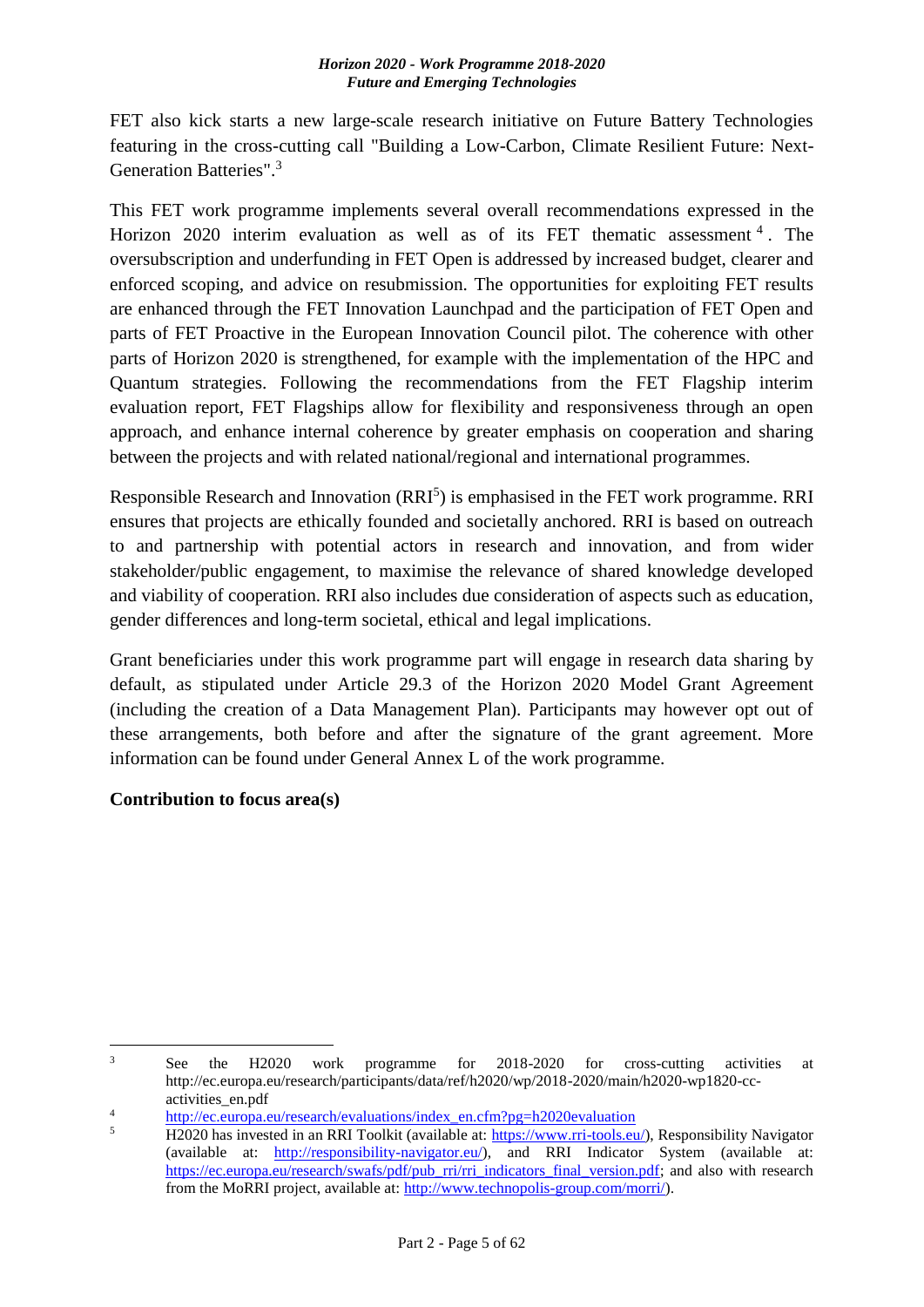## <span id="page-5-0"></span>**Call - FET Open – Novel ideas for radically new technologies<sup>6</sup>**

### *H2020-FETOPEN-2018-2020*

*FET Open aims to establish European leadership in the early exploration of future technologies. It looks for opportunities of long-term benefit for citizens, the economy and society. It aims to mobilise Europe's most creative and forward thinking researchers from all disciplines to work together and explore what may become the leading technology paradigms of the future.*

FET Open supports early stage science and technology research exploring new foundations for radically new future technologies by challenging current paradigms and venturing into unknown areas. A bottom-up selection process widely open to any research idea builds up a diverse portfolio of new research directions. Early detection of promising new areas, developments and trends, along with attracting new and high-potential research and innovation players, are key factors.

FET Open combines high scientific ambition with concrete technological implications. It aims to attract interdisciplinary consortia that do not shy away from exploring connections between remote disciplines in order to open-up new and potentially game changing technological directions that FET as a whole aims to develop into the leading technology paradigms of the future, including through FET-Proactive projects and FET-Flagship initiatives. In spite of the high initial risk, the long-term impact can be enormous: these new technologies can become the core for new high-growth companies, for new industries or for radically new ways of tackling societal challenges.

The FET-Open call is a part of the European Innovation Council (EIC) pilot. It provides the EIC with a bold exploratory engine that shatters the frontiers of current thinking. All FET-Open projects, even if far from today's markets, are full of great ideas to inspire the entrepreneurial minds that the EIC attracts. While keeping its own identity of excellence in science and technology research, the exposure of FET Open within the EIC allows new and sometimes unexpected opportunities to be detected and picked up early on. For those cases, the FET Innovation Launchpad is designed to assist in the first steps to accelerate the realworld impact of a result from FET research – a win-win for both research and innovation. Other parts of the EIC provide further tools for achieving high impact on society and/or the economy. Furthermore, by being part of the EIC pilot, FET-Open participants have access to the assistance, networking and financing possibilities offered by the EIC thus further increasing the leverage and increased impact from the initial high-risk investment in FET projects.

Proposals are invited against the following topic(s):

<u>.</u>

<sup>6</sup> This call is part of the European Innovation Council pilot.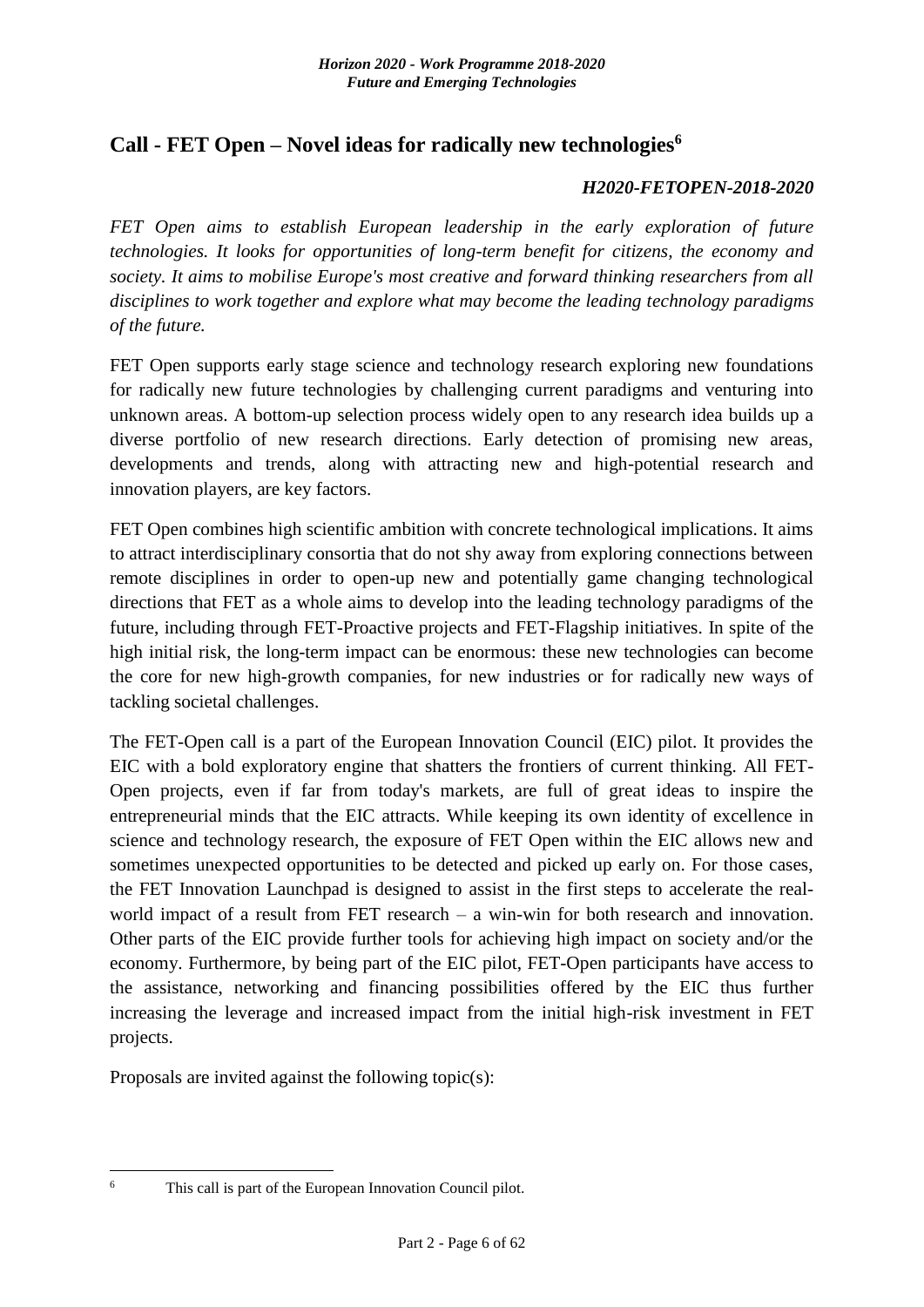### <span id="page-6-0"></span>**FETOPEN-01-2018-2019-2020: FET-Open Challenging Current Thinking**

Specific Challenge: to lay the foundations for **radically new future technologies** of any kind from visionary interdisciplinary collaborations that dissolve the traditional boundaries between sciences and disciplines, including the social sciences and humanities. This topic also encourages the driving role of new actors in research and innovation, including excellent young researchers, ambitious high-tech SMEs and first-time participants to FET under Horizon 2020 from across Europe.

Scope: proposals are sought for cutting-edge **high-risk / high-impact interdisciplinary research with all of the following essential characteristics** ("FET gatekeepers"):

- **Radical vision**: the project must address a clear and radical vision, enabled by a new technology concept that challenges current paradigms. In particular, research to advance on the roadmap of a well-established technological paradigm, even if high-risk, will not be funded.
- **Breakthrough technological target**: the project must target a novel and ambitious science-to-technology breakthrough as a first proof of concept for its vision. In particular, blue-sky exploratory research without a clear technological objective will not be funded.
- **Ambitious interdisciplinary research** for achieving the technological breakthrough and that opens up new areas of investigation. In particular, projects with only low-risk incremental research, even if interdisciplinary, will not be funded.

The inherently high risks of the research proposed shall be mitigated by a flexible methodology to deal with the considerable science-and-technology uncertainties and for choosing alternative directions and options.

The Commission considers that proposals requesting a contribution from the EU of up to EUR 3 million would allow this specific challenge to be addressed appropriately. Nonetheless, this does not preclude submission and selection of proposals requesting other amounts.

### Expected Impact:

<u>.</u>

- Scientific and technological contributions to the foundation of a new future technology
- Potential for future social or economic impact or market creation.
- Building leading research and innovation capacity across Europe by involvement of key actors that can make a difference in the future, for example excellent young researchers, ambitious high-tech SMEs or first-time participants to FET under Horizon 2020<sup>7</sup>.

Type of Action: Research and Innovation action

<sup>&</sup>lt;sup>7</sup> First time participation here refers to the individuals involved, not their institution or organisation.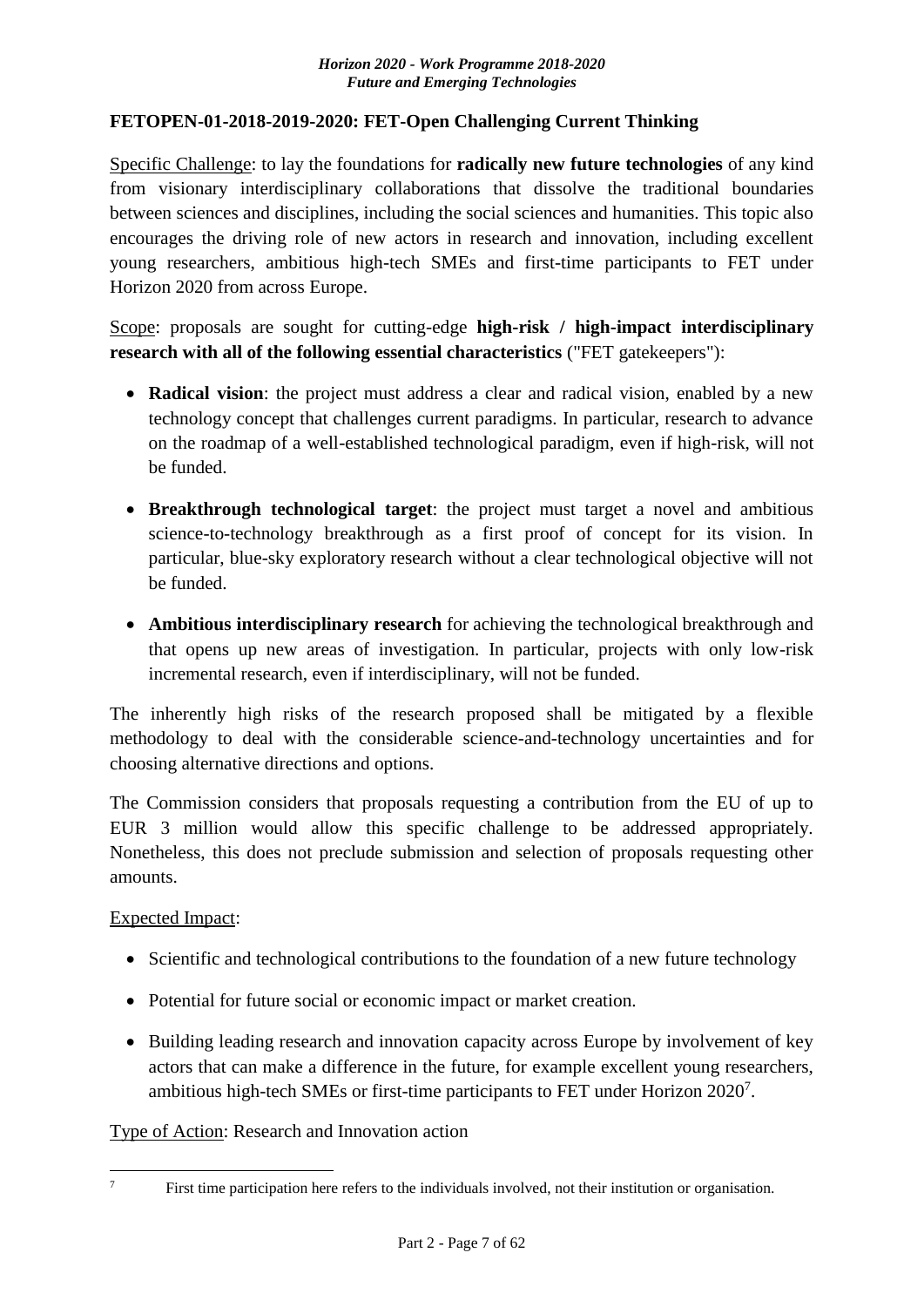*The conditions related to this topic are provided at the end of this call and in the General Annexes.*

## <span id="page-7-0"></span>**FETOPEN-02-2018: FET-Open Coordination and Support Actions<sup>8</sup>**

Specific Challenge: to promote excellent collaborative research and innovation on future and emerging technologies to secure and renew the basis for future European competitiveness and growth, and that will make a difference for society in the decades to come.

Scope: Proposals for Coordination and Support Actions (CSA) should be driven by relevant actors in the research field and address only one of the following sub-topics:

a. FET Communication and Outreach: Support communication activities on the FET programme and its achievements and outreach actions targeting a wide range of audiences including the general public, and going well beyond the world of academia and research. This shall stimulate the emergence of a FET community and its connection to relevant multipliers and other stakeholder networks. The activities shall use a diversity of channels and interventions (for example news items, social media, interviews, workshops, exhibitions, competitions, code camps and participatory actions for wider engagement).

b. FET Innovation: Stimulate the impact on innovation from FET-funded research and improving the innovation readiness levels of FET results, for example by providing a kind of "market place" for FET technologies, by connecting the world of research with that of, potential users, technology leaders, technology transfer organisations, entrepreneurs, investors or alternative financing channels.

c. FET Observatory: Ongoing and systematic identification of new and emerging technologies from FET portfolio analysis, trends analysis (using for instance bibliometric tools, media watch, consultations and workshops) and broader horizon scanning (beyond research), including also consideration of ethical implications, gender differences and long-term impacts on society and humankind.

Specificity to the nature of FET is a must (e.g., upstream positioning, interdisciplinarity, highrisk, novelty, long-term impact,...).

The Commission considers that proposals requesting a contribution from the EU of up to EUR 0.5 million (and up to 0.7 million for a.) would allow this specific challenge to be addressed appropriately. Nonetheless, this does not preclude submission and selection of proposals requesting other amounts.

Expected Impact:

 $\mathbf{R}$ 

This activity directly aimed at supporting the development and implementation of evidence base for R&I policies and supporting various groups of stakeholders is excluded from the delegation to the Research Executive Agency (REA) and will be implemented by the Commission services.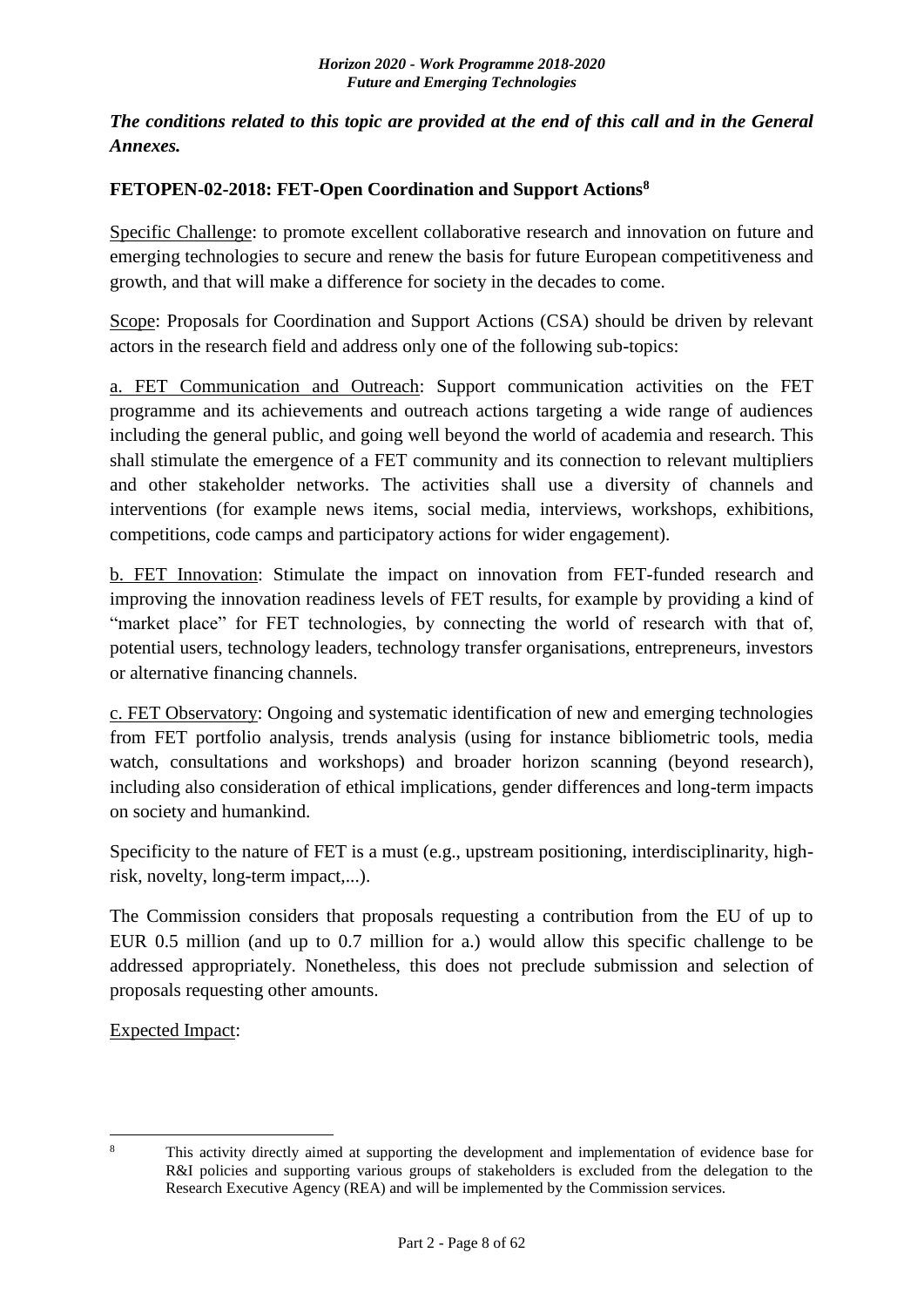- Strengthening globally recognised European leadership in the early exploration of visionary, new and emerging technologies and with a strong engagement of scientists, citizens, innovators and policy makers.
- Improved long-term innovation potential in Europe both from the abundance of novel ideas and the range of actors ready to take them forward.
- Improved readiness across Europe to engage in inter-disciplinary research collaboration and to take up new, open and responsible research and innovation practices, with due attention to aspects such as education, gender differences and long-term societal, ethical and legal implications.

## Type of Action: Coordination and support action

## *The conditions related to this topic are provided at the end of this call and in the General Annexes.*

## <span id="page-8-0"></span>**FETOPEN-03-2018-2019-2020: FET Innovation Launchpad**

Specific Challenge: This topic aims at turning results from FET-funded projects into genuine societal or economic innovations.

Scope: Short individual or collaborative actions focused on the non-scientific aspects and the early stages of turning a result of an ongoing or recently finished project funded through FET under FP7 or Horizon  $2020^9$  into a genuine innovation with socio-economic impacts. The precise link with the relevant FET project and the specific result for which a FET Innovation Launchpad proposal is intended, are to be explicitly described in the proposal. This topic does not fund research or activities that are/were already foreseen in the original FET project. Activities proposed should reflect the level of maturity of the result to be taken up. They can include the definition of a commercialisation process, market and competitiveness analysis, technology assessment, verification of innovation potential, consolidation of intellectual property rights, business case development. Proposals can include activities with, for instance, partners for technology transfer, licence-takers, investors and other sources of financing, societal organisations or potential end-users. Limited low-risk technology development (for instance for demonstration, testing or minor adjustment to specific requirements) can be supported as long as it has a clear and necessary role in the broader proposed innovation strategy and plan.

The Commission considers that proposals for actions no longer than 18 months and requesting a contribution from the EU of up to EUR 0.1 million would allow this specific challenge to be addressed appropriately. For grants awarded under this topic as a result of proposals submitted as of 9 October 2019, the costs will be declared based on lump sums of a fixed total amount of EUR 0.1 million for each grant, as authorised by decision of the authorizing officer

<sup>&</sup>lt;u>.</u> Research and Innovation Actions funded under any call in the FET work programmes under Horizon 2020 for 2014-2015, for 2016-2017, and for 2018-2019-2020; projects funded under the FET part of any of the LEIT-ICT work programmes under FP7. See the Call Conditions for specific eligibility conditions.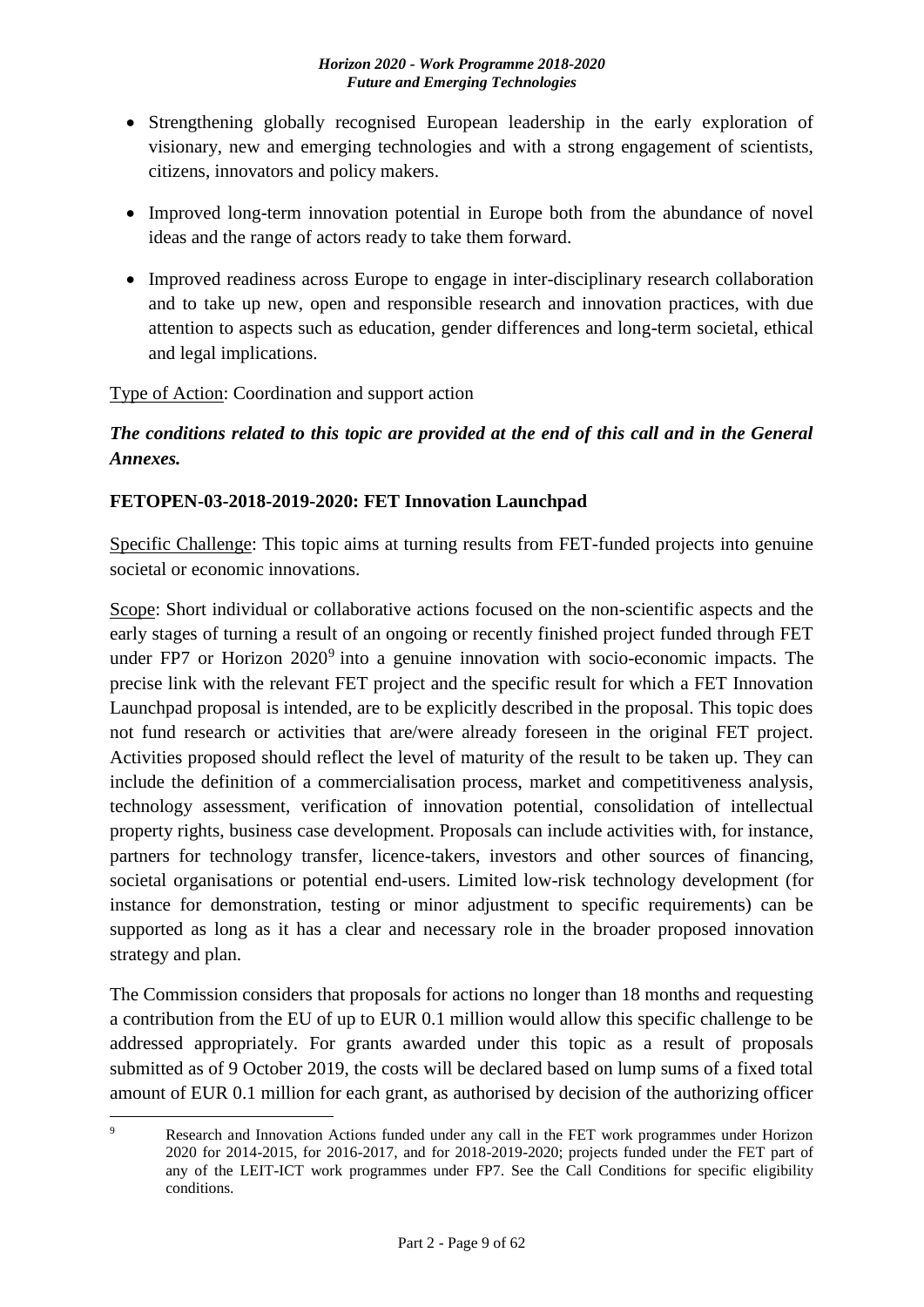responsible.<sup>10</sup> Details of the lump sum funding pilot scheme are published on the **Funding &** [Tenders Portal](http://ec.europa.eu/research/participants/docs/h2020-funding-guide/grants/applying-for-funding/find-a-call/what-you-need-to-know_en.htm) together with the specific [Model Grant Agreement for Lump Sums](http://ec.europa.eu/research/participants/data/ref/h2020/mga/lumpsum/h2020-mga-lumpsum-pilot-multi_en.pdf) applicable.

## Expected Impact:

- Increased value creation from FET projects by picking up innovation opportunities.
- Improved societal and market acceptance of concrete high-potential innovations from FET projects.
- Stimulating, supporting and rewarding an open and proactive mind-set towards exploitation beyond the research world.
- Contributing to the competitiveness of European industry/economy by seeding future growth and the creation of jobs from FET research.

Type of Action: Coordination and support action, Coordination and support action Lump sum

## *The conditions related to this topic are provided at the end of this call and in the General Annexes.*

## <span id="page-9-0"></span>**Conditions for the Call - FET Open – Novel ideas for radically new technologies**

Opening date(s), deadline(s), indicative budget(s): $^{11}$ 

| Topics (Type of Action)         | Budgets (EUR million) |        | Deadlines |             |
|---------------------------------|-----------------------|--------|-----------|-------------|
|                                 | 2018                  | 2019   | 2020      |             |
| Opening: 07 Nov 2017            |                       |        |           |             |
| FETOPEN-02-2018 (CSA)           | 2.00                  |        |           | 11 Apr 2018 |
| FETOPEN-01-2018-2019-2020 (RIA) | 181.20                | 163.30 | 354.20    | 16 May 2018 |
|                                 |                       |        |           | 24 Jan 2019 |
|                                 |                       |        |           | 18 Sep 2019 |
|                                 |                       |        |           | 13 May 2020 |

<sup>1</sup> <sup>10</sup> 'Decsion authorising the use of reimbursement on the basis of lump sums for the FET Innovation Launchpad actions under the Horizon 2020 Framework Programme for Research and Innovation' (17/05/2019). See [http://ec.europa.eu/research/participants/data/ref/h2020/other/legal/lump\\_sum/lumpsumdecision-fet-](http://ec.europa.eu/research/participants/data/ref/h2020/other/legal/lump_sum/lumpsumdecision-fet-innovation-launchpad_en.pdf)

[innovation-launchpad\\_en.pdf](http://ec.europa.eu/research/participants/data/ref/h2020/other/legal/lump_sum/lumpsumdecision-fet-innovation-launchpad_en.pdf) <sup>11</sup> The Director-General responsible for the call may decide to open the call up to one month prior to or after the envisaged date(s) of opening. The Director-General responsible may delay the deadline(s) by up to two months. All deadlines are at 17.00.00 Brussels local time. The budget amounts for the 2020 budget are subject to the availability of the appropriations provided for in the draft budget for 2020 after the adoption of the budget 2020 by the budgetary authority or, if the budget is not adopted, as provided for in the system of provisional twelfths.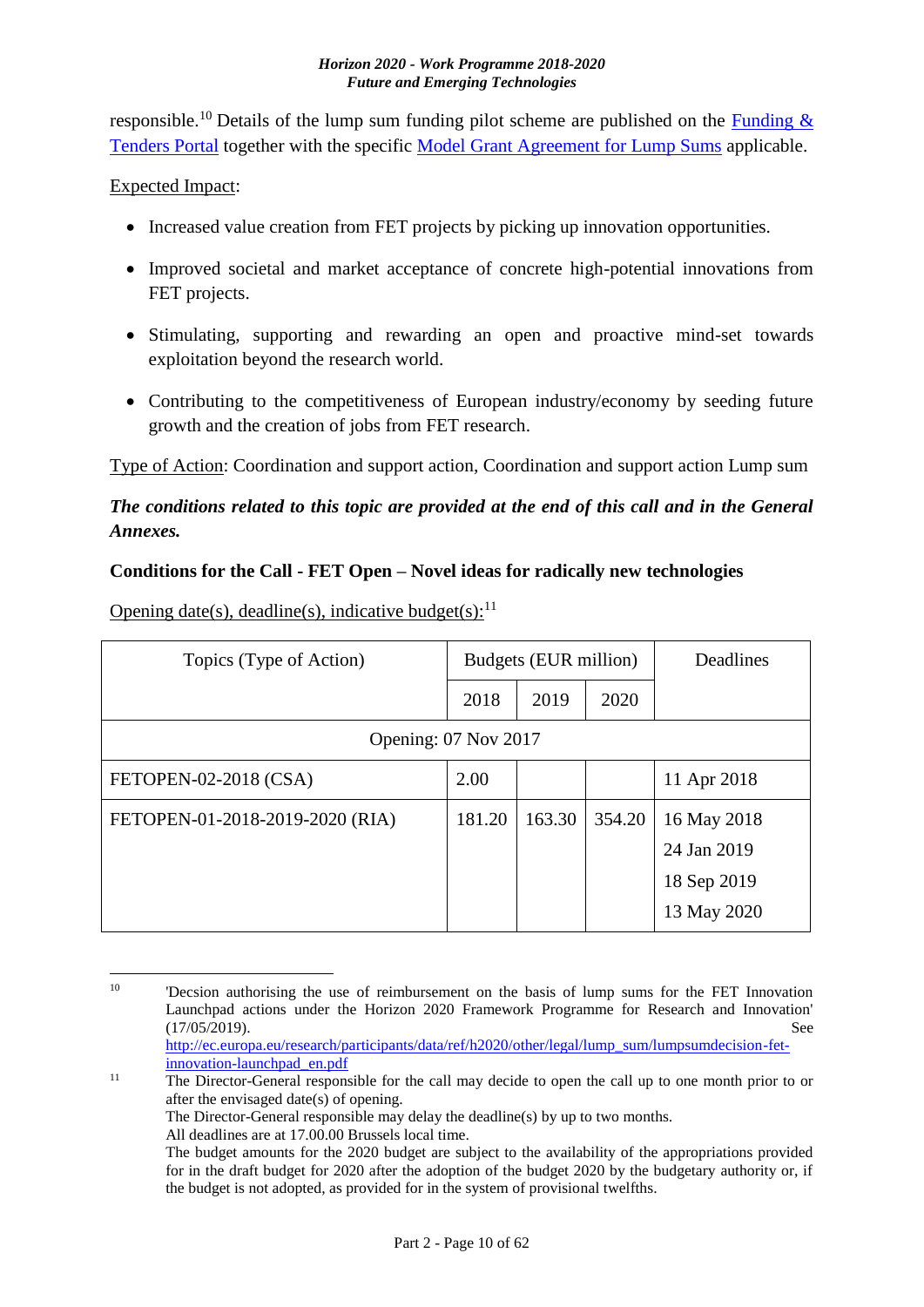| FETOPEN-03-2018-2019-2020 (CSA)     | 2.50   | 2.70   |        | 16 Oct 2018<br>08 Oct 2019 |
|-------------------------------------|--------|--------|--------|----------------------------|
|                                     |        |        |        |                            |
| Opening: 09 Oct 2019                |        |        |        |                            |
| FETOPEN-03-2018-2019-2020 (CSA-LSP) |        |        | 3.00   | 14 Oct 2020                |
| Overall indicative budget           | 185.70 | 166.00 | 357.20 |                            |

The call opens at 17.00.00 Brussels local time on the opening date.

The total indicative budget for the FET-Open topic FETOPEN-01-2018-2019-2020 is EUR 641,20 million. The indicative funding budgets available per cut-off date for this topic are as follows:

- 1. Cut-off date 16/05/2018: EUR 123,70 M€
- 2. Cut-off date 24/01/2019: EUR 160,65 M€
- 3. Cut-off date 18/09/2019: EUR 160,65 M€
- 4. Cut-off date 13/05/2020: EUR 196,20 M€

EUR 57,50 million from the 2018 budget is used to fund in part the last cut-off of the Horizon 2020 FETOPEN-2016-2017 call under the FET workprogramme 2016-2017.

Indicative timetable for evaluation and grant agreement signature:

For single stage procedure:

- Information on the outcome of the evaluation: Maximum 5 months from the final date for submission; and
- Indicative date for the signing of grant agreements: Maximum 8 months from the final date for submission.

Eligibility and admissibility conditions: The conditions are described in General Annexes B and C of the work programme. The following exceptions apply:

| FETOPEN-03-2018- | Proposals must build on results from an ongoing or recently         |
|------------------|---------------------------------------------------------------------|
| 2019-2020        | finished project, funded as a result of call in any FET topic under |
|                  | FP7 or Horizon 2020 and clearly identified in the proposal. For a   |
|                  | project to be considered "recently finished" in the context of this |
|                  | call topic its actual end date must be at most one year before the  |
|                  | deadline for proposal submission to this topic. For a project to be |
|                  | considered "ongoing" in the context of this call topic the          |
|                  | deadline for proposal submission to this topic must be within the   |
|                  | period limited by the contractual start date and end date of the    |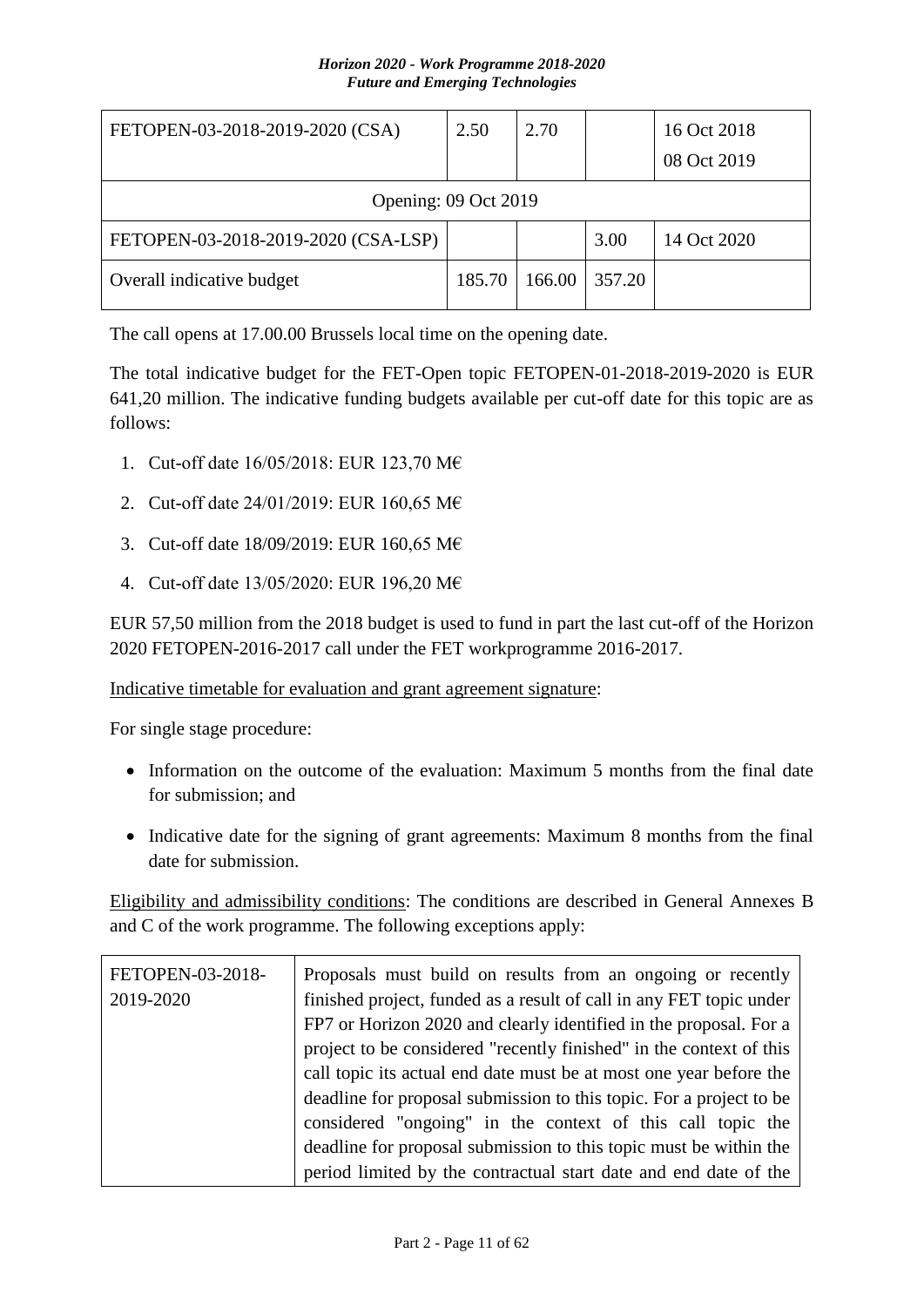| project.                                                                                                                                                                                                                                                                                                                                                                                                                                                                                                      |
|---------------------------------------------------------------------------------------------------------------------------------------------------------------------------------------------------------------------------------------------------------------------------------------------------------------------------------------------------------------------------------------------------------------------------------------------------------------------------------------------------------------|
| Proposals must include a declaration by the coordinator of the<br>necessary rights and ownership of results to be exploited, as<br>described in the proposal. Applicants that are not the owner of<br>the result to be taken up in the proposal must provide a letter<br>from the relevant beneficiary or beneficiaries of the previous<br>FET project that $own(s)$ the result that confirms the existence of<br>the necessary agreements with the coordinator of the current<br>proposal, including on IPR. |

Evaluation criteria, scoring and threshold: The criteria, scoring and threshold are described in General Annex H of the work programme. The following exceptions apply:

| FETOPEN-01-2018-<br>2019-2020 | <b>Excellence</b>                                                                                                                                                                   |
|-------------------------------|-------------------------------------------------------------------------------------------------------------------------------------------------------------------------------------|
|                               | Adherence to the "FET gate keepers" as described in the call text:                                                                                                                  |
|                               | • Clarity of the radical vision of a science-enabled<br>technology and its differentiation from current paradigms.                                                                  |
|                               | • Novelty and ambition of the proposed science-to-<br>technology breakthrough that addresses this vision.                                                                           |
|                               | • Range of and added value from interdisciplinarity for<br>opening up new areas of research; non-incrementality of<br>the research proposed.                                        |
|                               | · High-risk, plausibility and flexibility of the research<br>approach.                                                                                                              |
|                               | Threshold: 4/5, Weight: 60%                                                                                                                                                         |
|                               | <b>Impact</b>                                                                                                                                                                       |
|                               | • The extent to which the outputs of the project would<br>contribute to the expected impacts listed in the work<br>programme under this topic.                                      |
|                               | • Effectiveness of measures and plans to disseminate and<br>use the results (including management of IPR) and to<br>communicate about the project to different target<br>audiences. |
|                               | Threshold: 3.5/5, Weight: 20%                                                                                                                                                       |
|                               | Quality and efficiency of the implementation                                                                                                                                        |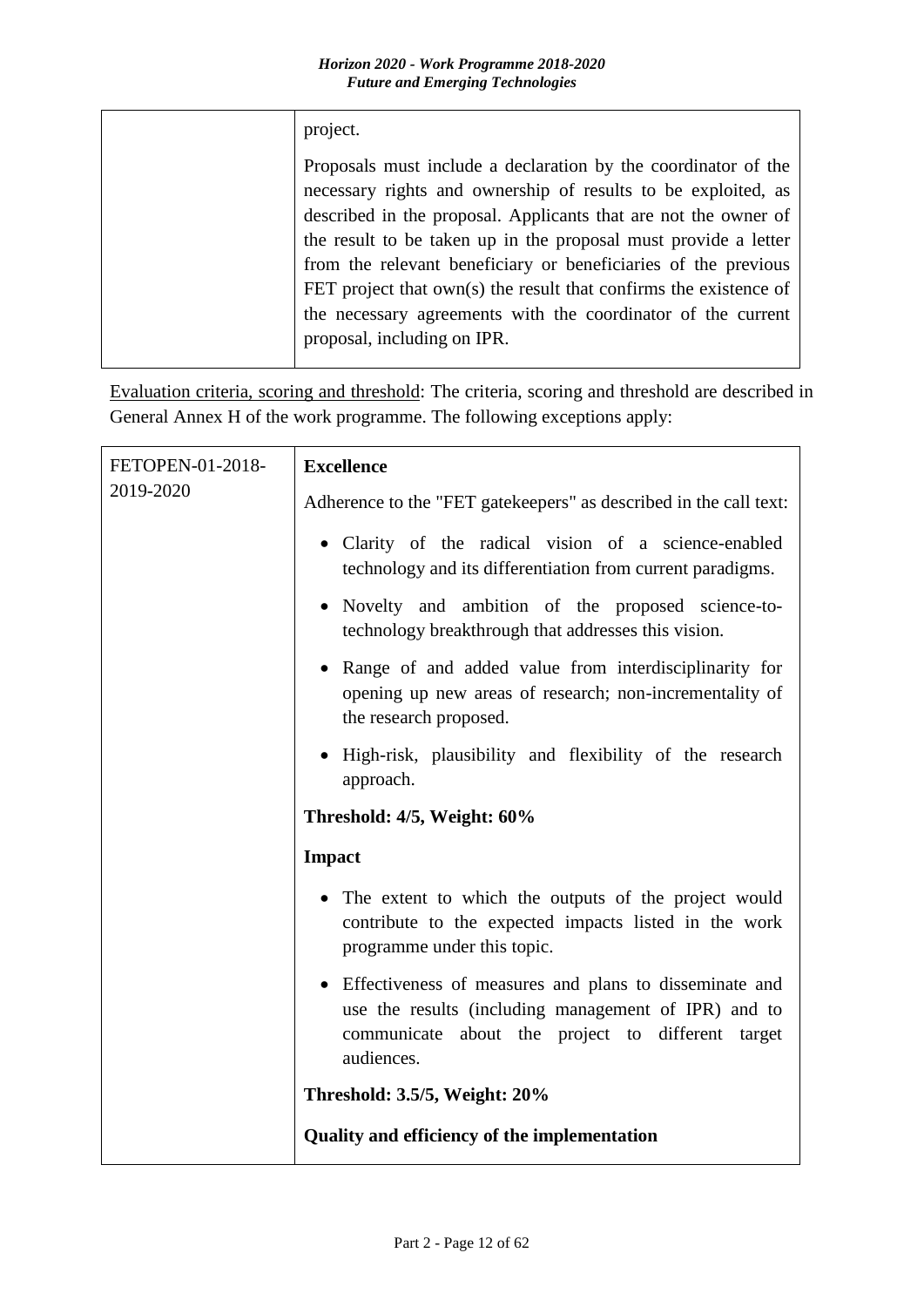|                  | The following aspects are taken into account:                                                                                                                                                                                |
|------------------|------------------------------------------------------------------------------------------------------------------------------------------------------------------------------------------------------------------------------|
|                  | • Coherence and effectiveness of the research methodology<br>and work plan to achieve project objectives and impacts,<br>including adequate allocation of resources to tasks and<br>partners.                                |
|                  | • Role and complementarity of the participants and extent to<br>which the consortium as a whole brings together the<br>necessary expertise.                                                                                  |
|                  | Threshold: 3/5, Weight: 20%                                                                                                                                                                                                  |
| FETOPEN-03-2018- | <b>Excellence</b>                                                                                                                                                                                                            |
| 2019-2020        | The following aspects are taken into account:                                                                                                                                                                                |
|                  | Clarity and quality of the innovation idea and its link with<br>the previous or ongoing FET project indicated in the<br>proposal.                                                                                            |
|                  | • Concreteness of objectives and their pertinence for<br>moving the output of FET research through the initial<br>steps of a process leading to a commercial or social<br>innovation.                                        |
|                  | Suitability and necessity of the proposed activities to reach<br>$\bullet$<br>the stated objectives, including their complementarity to<br>actions already foreseen or expected from the previous or<br>ongoing FET project. |
|                  | Threshold: 3/5, Weight: 40%                                                                                                                                                                                                  |
|                  | <b>Impact</b>                                                                                                                                                                                                                |
|                  | Contributions to the impacts listed under this topic in the work<br>programme:                                                                                                                                               |
|                  | Added innovation potential with respect to the FET project<br>from which this innovation originates.                                                                                                                         |
|                  | Extent of economic and/or societal benefits resulting from<br>this innovation as identified in the proposal.                                                                                                                 |
|                  | Suitability of measures for taking the innovation beyond<br>the research world, including through engagement with<br>prospective exploitation partners, other stakeholders, users<br>or society.                             |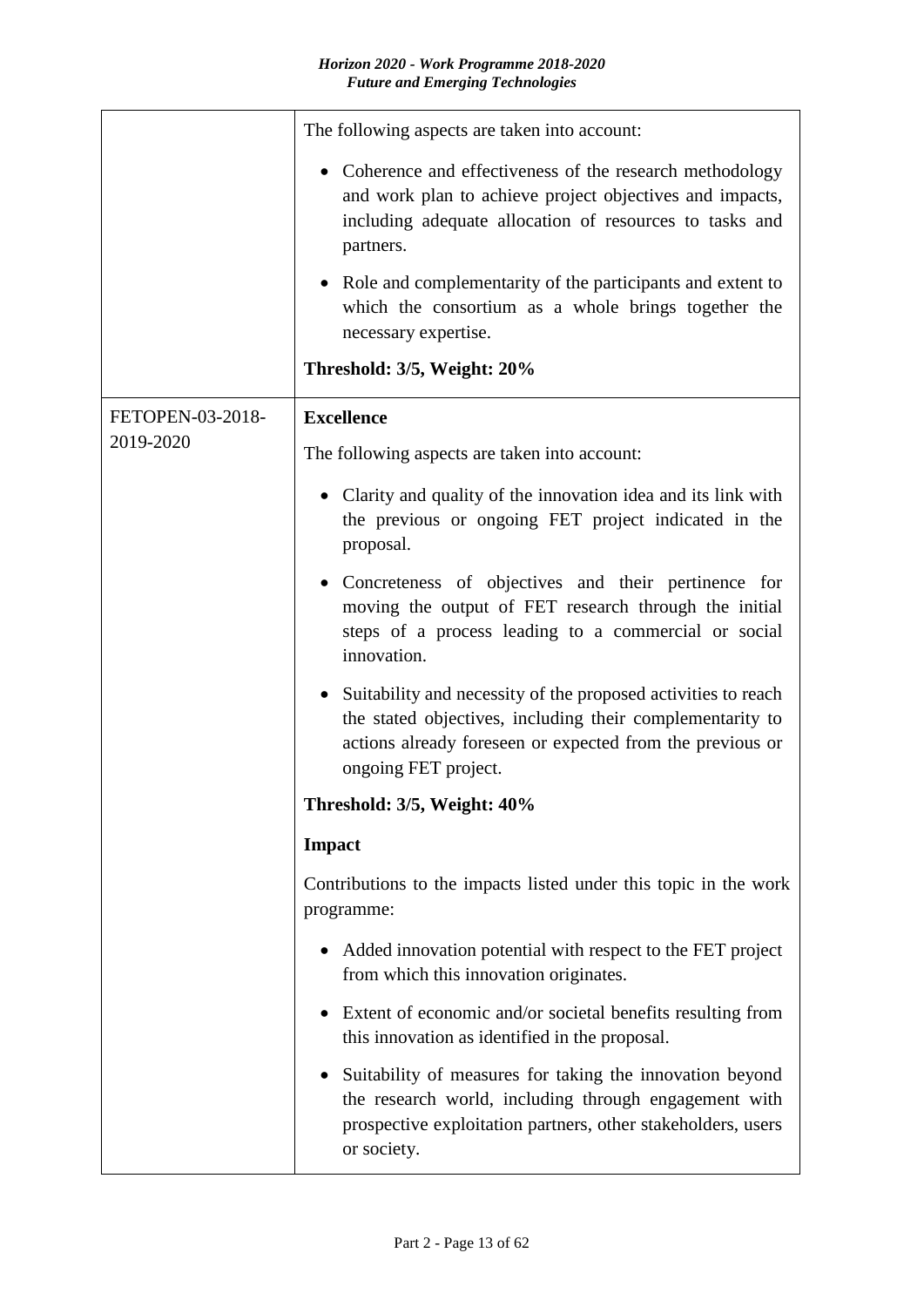| Threshold: 3.5/5, Weight: 40%                          |
|--------------------------------------------------------|
| <b>Quality and efficiency of the implementation</b>    |
| The following aspects are taken into account:          |
| • Quality of workplan and management.                  |
| • Relevance of expertise in the consortium.            |
| • Appropriate allocation of resources (person-months). |
| Threshold: 3/5, Weight: 20%                            |

Evaluation Procedure: The procedure for setting a priority order for proposals with the same score is given in General Annex H of the work programme. The following exceptions apply:

| FETOPEN-01-2018-<br>2019-2020 | The following specific page limits apply. Sections 1 to 3 of the<br>part B of the proposal should consist of a maximum of 15 A4<br>pages. The limits will be clearly shown in the "proposal<br>templates" in the Funding & Tenders Portal electronic<br>submission system. Sections that are not subject to limits will be<br>indicated.                                                                                                                                                                  |
|-------------------------------|-----------------------------------------------------------------------------------------------------------------------------------------------------------------------------------------------------------------------------------------------------------------------------------------------------------------------------------------------------------------------------------------------------------------------------------------------------------------------------------------------------------|
|                               | A proposal that, according to the evaluator's assessments, does<br>not convincingly satisfy all FET gatekeepers as described under<br>this topic will be declared out of scope. The communication to<br>the applications will include the evaluators' assessments, or<br>relevant extracts from them.                                                                                                                                                                                                     |
|                               | At consensus stage, the consensus score for each evaluation<br>criteria will be the median of the corresponding scores attributed<br>by the individual evaluators. The consensus report will comprise<br>a collation of the comments from individual reports, or extracts<br>from them. The final review panel will decide on the final score<br>based on its consensus discussions. The panel will also decide on<br>any additional comments, possibly including advice not to<br>resubmit the proposal. |
| FETOPEN-02-2018               | Grants will be awarded to proposals according to the ranking<br>list. However, in order to ensure a balanced portfolio of<br>supported actions, at least the highest-ranked proposal per sub-<br>topic will be funded provided that it attains all thresholds.                                                                                                                                                                                                                                            |
| FETOPEN-03-2018-<br>2019-2020 | The following specific page limits apply. Sections 1 to 3 of the<br>part B of the proposal should consist of a maximum of 7 A4<br>pages. The limits will be clearly shown in the "proposal                                                                                                                                                                                                                                                                                                                |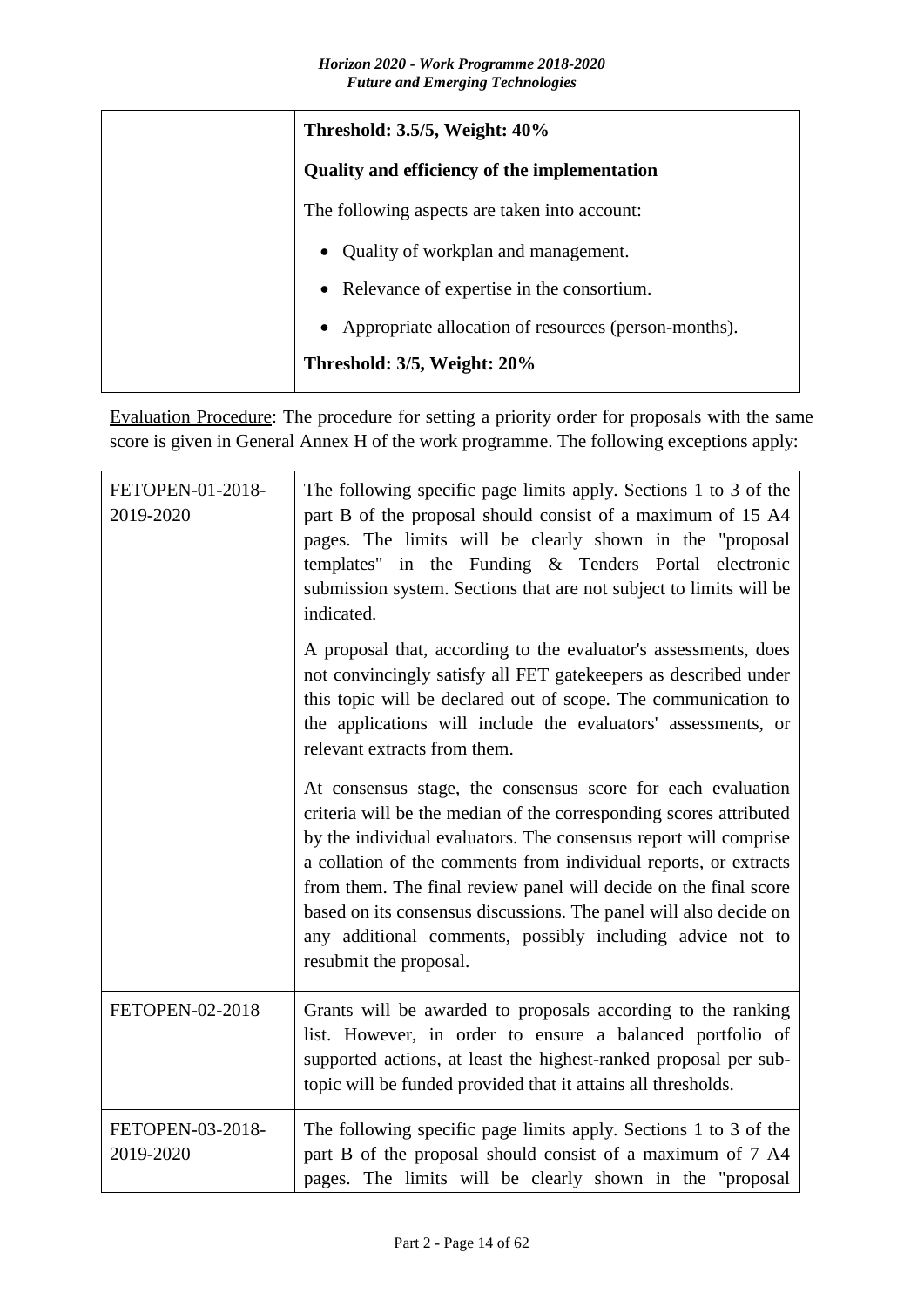| templates" in the Funding $\&$ Tenders Portal electronic<br>submission system. Sections that are not subject to limits will be<br>indicated.                                                                                                                                                                                                                                                                                                                                                                                                                                                                                        |
|-------------------------------------------------------------------------------------------------------------------------------------------------------------------------------------------------------------------------------------------------------------------------------------------------------------------------------------------------------------------------------------------------------------------------------------------------------------------------------------------------------------------------------------------------------------------------------------------------------------------------------------|
| At consensus stage, the consensus score for each evaluation<br>criteria will be the median of the corresponding scores attributed<br>by the individual evaluators. The consensus report will comprise<br>a collation of the comments from individual reports, or extracts<br>from them. The final review panel will decide on the final score<br>based on its consensus discussions. The panel will also decide on<br>any additional comments, possibly including advice not to<br>resubmit the proposal.<br>For deciding the priority order for proposals with the same score,<br>the procedure for Innovation actions will apply. |

The full evaluation procedure is described in the relevant [guide](http://ec.europa.eu/research/participants/docs/h2020-funding-guide/grants/applying-for-funding/submit-proposals_en.htm) published on the Funding  $\&$ Tenders Portal.

**Grant Conditions:** 

| FETOPEN-03-2018- | For grants awarded under this topic as a result of proposals                |
|------------------|-----------------------------------------------------------------------------|
| 2019-2020        | submitted as of 9 October 2019, the costs will be declared based            |
|                  | on lump sums of a fixed total amount of EUR 0.1 million for                 |
|                  | each grant, as authorised by decision of the authorizing officer            |
|                  | responsible. <sup>12</sup> Details of the lump sum funding pilot scheme are |
|                  | published on the <b>Funding &amp; Tenders Portal</b> together with the      |
|                  | specific Model Grant Agreement for Lump Sums applicable.                    |
|                  |                                                                             |

Consortium agreement:

| FETOPEN-01-2018- | Members of consortium are required to conclude a consortium |  |  |  |  |  |
|------------------|-------------------------------------------------------------|--|--|--|--|--|
| 2019-2020        | agreement, in principle prior to the signature of the grant |  |  |  |  |  |
|                  | agreement.                                                  |  |  |  |  |  |

 $12$ <sup>12</sup> 'Decsion authorising the use of reimbursement on the basis of lump sums for the FET Innovation Launchpad actions under the Horizon 2020 Framework Programme for Research and Innovation' (17/05/2019). See [http://ec.europa.eu/research/participants/data/ref/h2020/other/legal/lump\\_sum/lumpsumdecision-fet](http://ec.europa.eu/research/participants/data/ref/h2020/other/legal/lump_sum/lumpsumdecision-fet-innovation-launchpad_en.pdf)[innovation-launchpad\\_en.pdf](http://ec.europa.eu/research/participants/data/ref/h2020/other/legal/lump_sum/lumpsumdecision-fet-innovation-launchpad_en.pdf)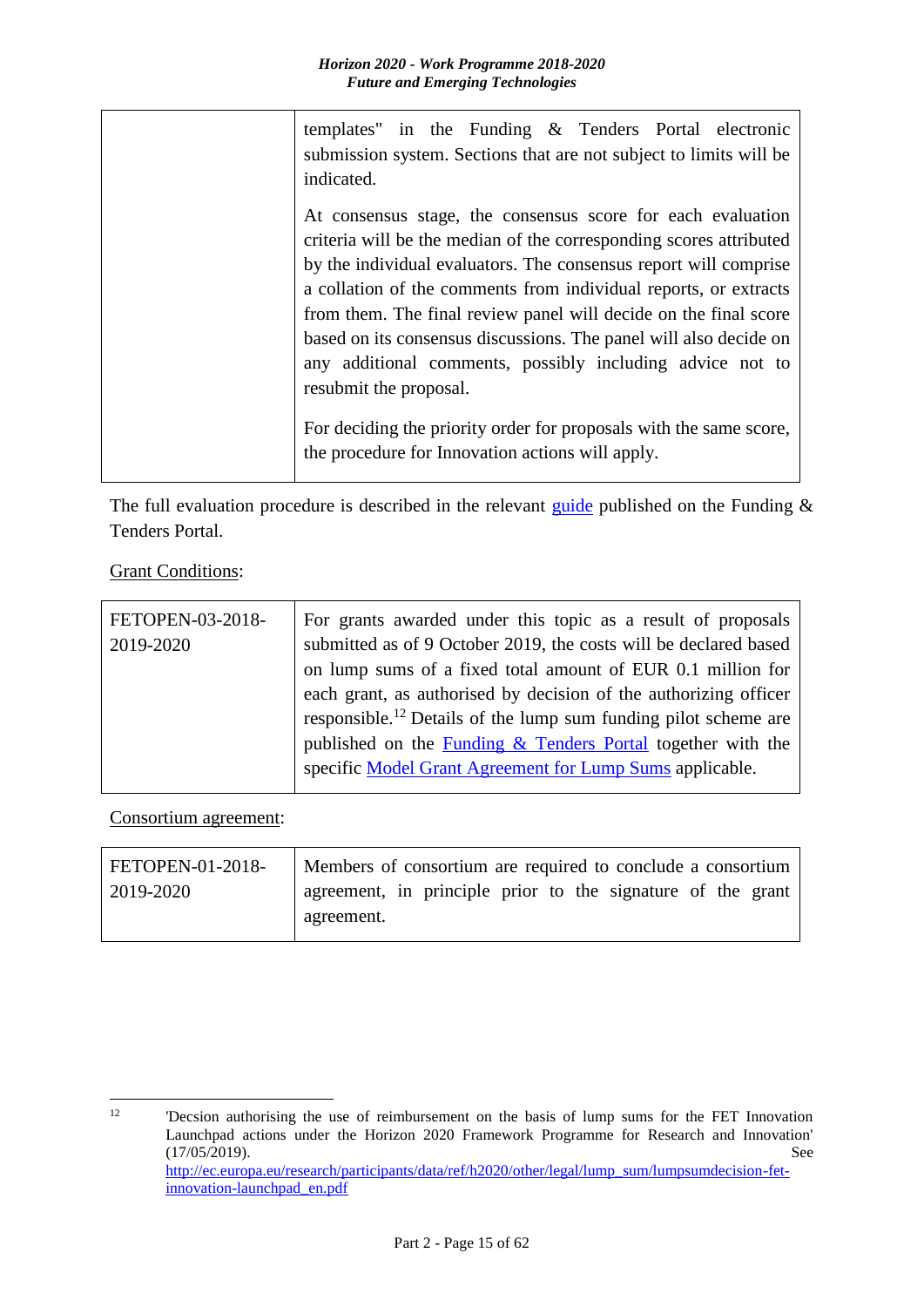## <span id="page-15-0"></span>**Call - FET Proactive – Boosting emerging technologies**

### *H2020-FETPROACT-2018-2020*

*FET Proactive aims to identify the future and emerging technological paradigms with highest potential for Europe's economy and society. For each of them, it looks to establish a broad and solid European basis in terms of knowledge, key technological building blocks and interdisciplinary communities. By reaching out well beyond the research world, it ensures that Europe has the best 'first mover' position to capitalise rapidly and effectively on emerging societal and industrial opportunities.*

FET features with 4 FET Proactive topics in the European Innovation Council enhanced pilot (2019-2020). Two topics that are called for in 2019 (FETPROACT-EIC-05-2019 and FETPROACT-EIC-06-2019) are published in the EIC work programme part of Horizon 2020<sup>13</sup>. They invite for proposals on **Human-Centric AI**, **Implantable autonomous devices and materials**, **Breakthrough zero-emissions energy generation for full decarbonisation**  as well as on **EIC transition to innovation activities**. Two further topics that are called for in 2020, FETPROACT-EIC-07-2020 and FETPROACT-EIC-08-2020, are detailed in this call below.

Proposals are invited against the following topic(s):

## <span id="page-15-1"></span>**FETPROACT-01-2018: FET Proactive: emerging paradigms and communities<sup>14</sup>**

Specific Challenge: To explore and consolidate a new technological direction in order to put it firmly on the map as a viable **paradigm for future technology**. To foster the interdisciplinary communities that are able to drive this forward, extending from the participating consortia to a wider European pool of expertise. To stimulate the emergence of a European innovation ecosystem around a new technological paradigm, well beyond the world of research alone.

Scope: proposals are sought for cutting-edge **high-risk / high-reward research and innovation projects** that aim to demonstrate a new technological paradigm within the scope of one of the following sub-topics:

**a. Artificial organs, tissues, cells and sub-cellular structures.** Merging the growing understanding of genome, proteome, metabolome and cell behaviour with strategies for the engineering and use of biological and hybrid functional constructs is the core of this initiative. Proposals should build on recent advances in integrative biology (including modelling and simulation) and bio-engineering for engineering biological, artificial or hybrid sub-cellular systems (e.g., synapses, organelles, vesicles), highly specific cell assemblies (including microbial) and proper differentiation, tissues, organs or multi-organ systems. Examples of long-term research targets include synthetic cell building, cell assembly, and organ

 $13$ See the H2020 work programme for 2018-2020 of the EIC Enhanced Pilot at http://ec.europa.eu/research/participants/data/ref/h2020/wp/2018-2020/main/h2020-wp1820-eic\_en.pdf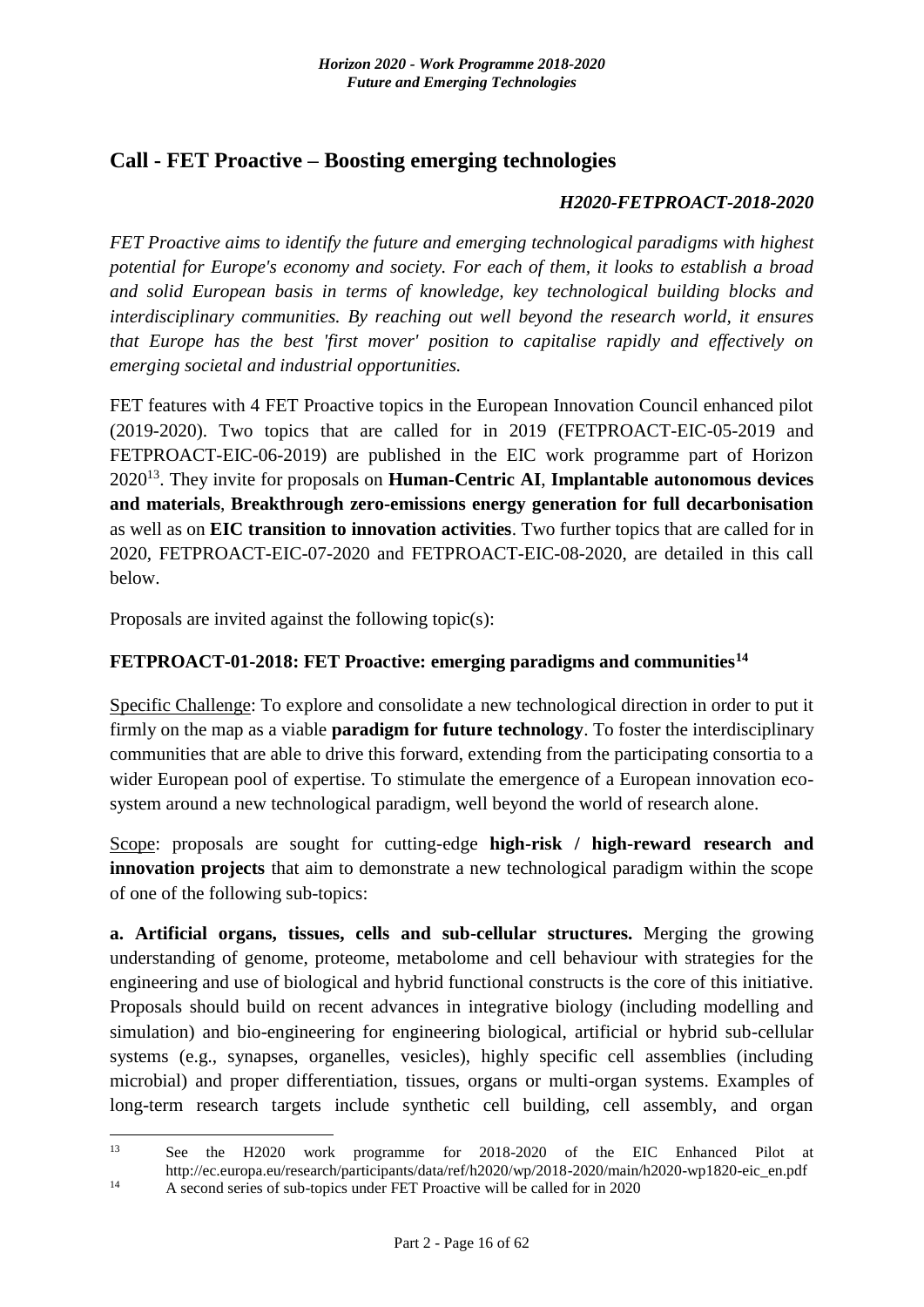reproduction, replacement, control or repair of vital organ functions (e.g., following ageing, trauma or disease), their use in the development of personalised treatment, drugs or vaccines, and high-throughput organ- and body-on-chip technologies.

**b. Time.** This initiative seeks new technological possibilities inspired by notions of time, not seen as a given and singular background against which things unfold, but rather as a resource that can be experienced and used in different ways. Highly interdisciplinary research could address, for instance, technologies for subjective time awareness (and its neural basis) and distortion (e.g., contextual, emotional, pathological); for studying the role of time in processes like aging, healing, learning or evolution and how this can be influenced (e.g., stimulation) or changed in different 'materialities' (combining insights from biological or computational evolution, for instance); or modeling to understand and better anticipate non-linear temporality in complex systems (such as in economies, societies, climate ...). Technologies in, for instance, extreme electronics/photonics, data-streams analytics, time aware artificial intelligence, virtual and augmented reality, bio-engineering or neuroprosthetics could demonstrate new ways to represent, modulate, duplicate or differently experience and use time, thus altering our relationship with time (at individual and collective but differentiated level – e.g., according to gender or culture) and with impacts on, for instance, quality of life, therapy, learning, productivity, social and environmental awareness or the better understanding and management of natural hazards.

**c. Living technologies.** This initiative seeks to build on the emerging understanding from evolutionary biology, ethology, micro-, plant- and animal biology of essential features of living systems such as physical autonomy, growth, interaction and enaction, adaptation and evolution, among others. The aim is to create new functional biological, technological or hybrid artefacts, with similar capabilities of purposeful stability and change. This can also lead to hybrid materials and systems with programmable features of shape, structure, functionality and evolvability (including for their use in bio-robotics or bio-engineering), potentially constructed from naturally existing complexes, through synthetic biology, systems biology and /or chemical biology. New insights into the multi-level mathematics and complexity of living systems or the boundaries/characteristics of life may also emerge from this. Work on ethical implications should be included.

**d. Socially interactive technologies.** There is a growing understanding of the changes at cognitive, neural and physiological levels from group interactions in realistic settings, from pairs to large groups and crowds. Based on this, this initiative seeks new technologies for deeper social interaction involving, for instance, context, culture, emotion, and factors of embodiment and cognition. Realistic and larger contexts require new experimental tools and paradigms, combining social sciences and humanities with neuroscience, engineering and computing in new ways. This will lead to new socially interactive media with radical improvement for building trust and understanding, social integration, engagement, collaboration, learning, creativity, entertainment, education and wellbeing, among others. Work on ethical implications and gender should be included.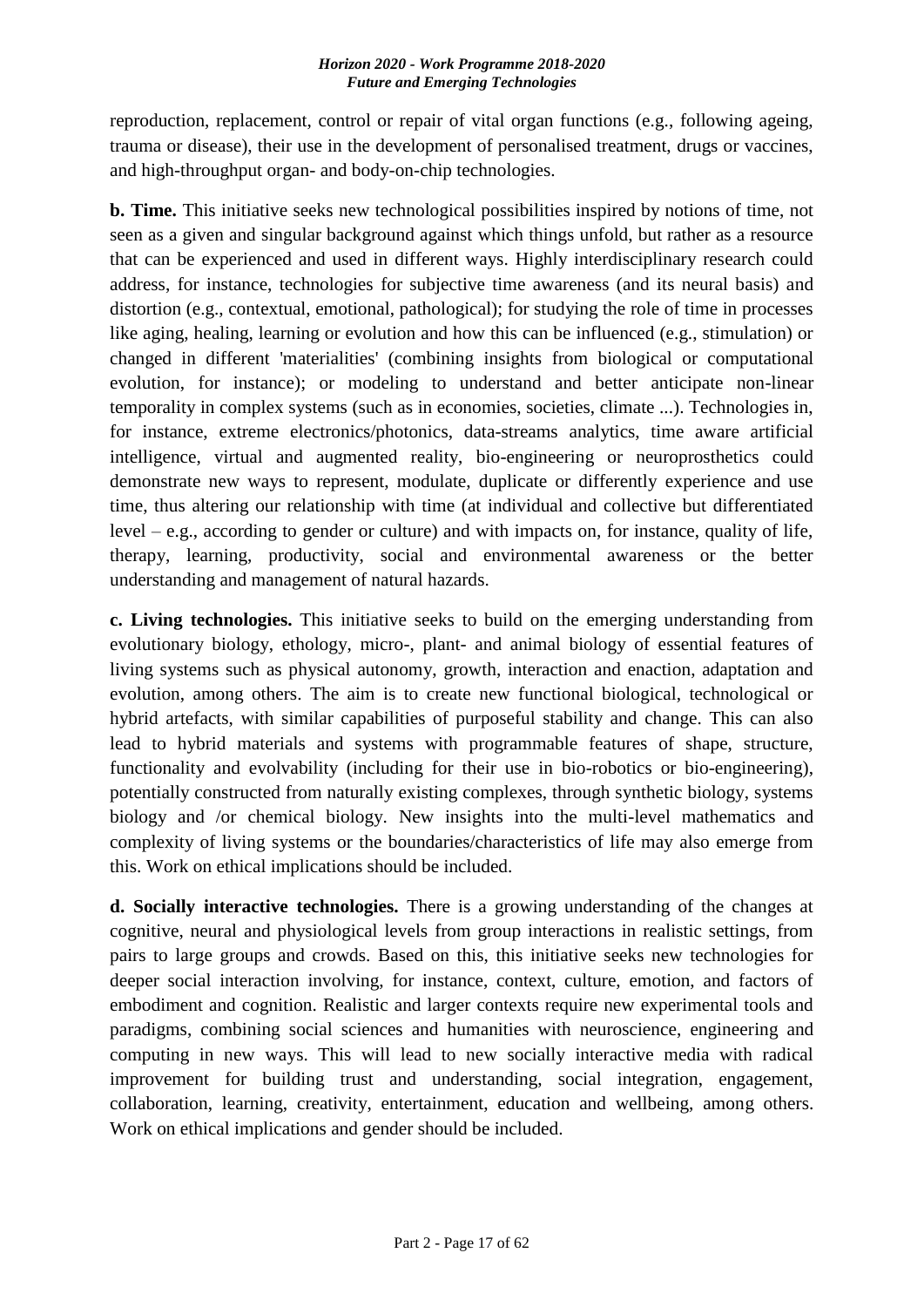**e. Disruptive micro-energy and storage technologies**. This initiative seeks radically new approaches to energy for embedded, personal or local use (including bio-mimicking, the use of soft or intelligent materials to generate, capture or store energy or the development of new types of batteries). Proposals could target in particular the lower end (i.e., micro-energy or nano-scale energy transfer, dissipation and conversion) and/or new technologies for optimal local (close to where-needed) energy storage/release and their smart integration within hybrid/distributed energy systems. Proposals should also address aspects of sustainability and environmental impact.

**f. Topological matter**, strongly based on topology and quantum physics, is a rapidly emerging area that after an initial focus on insulators now touches the whole range of material properties, providing advances in spintronics, photonics, plasmas, mechanics, superconductivity, elasticity, acoustics and their combinations, among others. Here concept development together with design, realisation and testing of topological devices are called for to unleash the promise of topological matter beyond the pure physics and mathematics aspects. The much expected robustness, wide spectral range and topologically-protected spinand transport properties call for an engineering approach to apply the multi-physics of wavematter interactions to novel, potentially lossless communication components and circuits. Challenges to be addressed include compact designs and fabrication technologies, setting figures of merit and benchmarks relevant to functions.

FET Proactive projects shall establish a solid baseline of knowledge and skills and assemble the interdisciplinary communities around them. They shall further foster the emergence of a broader innovation ecosystem and create a fertile ground for future take-up of its new technological paradigm (e.g., public engagement, informal education, policy debate).

The Commission considers that proposals requesting a contribution from the EU of EUR 4 to 7 million (but up to EUR 5 million for proposals on the sub-topics of 'Time' and 'Topological matter') and with a duration of up to 5 years would allow this specific challenge to be addressed appropriately. Nonetheless, this does not preclude submission and selection of proposals of different size and duration.

This topic allows for the provision of financial support to third parties established in an EU member state or country associated with Horizon 2020 in line with the conditions set out in General Annex K, either to enhance impacts through punctual small scale experimentation and use of project results by third parties, or to award a prize following a contest organised by the beneficiaries.

Expected Impact:

- Scientific and technological contributions to the foundation and consolidation of a radically new future technology.
- Potential for future returns in terms of societal or economic innovation or market creation.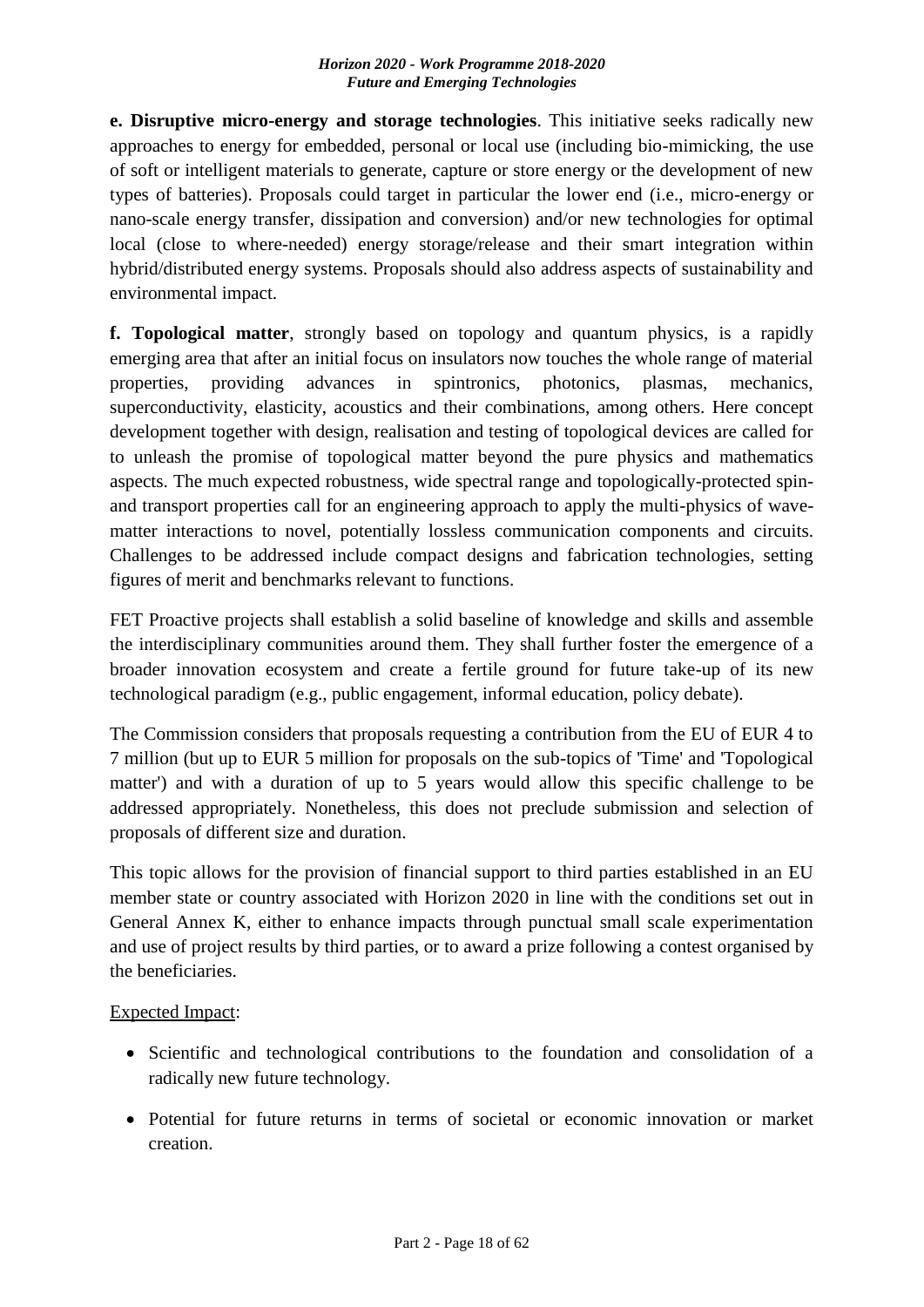- Spreading excellence and building leading innovation capacity across Europe by involvement of key actors that can make a difference in the future, for example excellent young, researchers, ambitious high-tech SMEs or first-time participants to FET under Horizon 2020<sup>15</sup>.
- Build-up of a goal oriented interdisciplinary community (within and beyond the consortium).
- Emergence of an innovation ecosystem around a future technology in the theme addressed from outreach to and partnership with high potential actors in research and innovation, and from wider stakeholder/public engagement, with due consideration of aspects such as education, gender differences and long-term societal, ethical and legal implications.

## Type of Action: Research and Innovation action

## *The conditions related to this topic are provided at the end of this call and in the General Annexes.*

## <span id="page-18-0"></span>**FETPROACT-02-2018: Community building in Neuromorphic Computing Technologies**

Specific Challenge: To network and coordinate the efforts of the European academic and industrial research and innovation communities in neuromorphic computing (NMC) technologies. To showcase a wide variety of NMC technologies and their applicability in cognitive computing, capitalising on their key benefits such as greater flexibility, efficiency and their adaptive and permanent learning capabilities. To stimulate wide industrial interest and further public-private investment in the field, accelerating technology transfer, take-up and innovation within an expanding European NMC eco-system.

Scope: Proposals should aim at networking and coordinating the efforts of the relevant NMC stakeholders, notably academia, RTOs and industry by addressing the following: constituency/eco-system building, through dedicated events, and the fostering of collaboration among related research and innovation projects in Europe to facilitate the matching of NMC technologies with industrial needs; joint research and innovation road mapping of NMC technologies and solutions in different application domains; pre-normative and education activities and; pre-normative and education activities and harmonised benchmarking of NMC solutions in the different application domains; and wide diffusion of NMC technologies, including by supporting the promotion of technology cases and eye-opening demonstrators in promising industry sectors such as automotive, robotics, manufacturing and more generally for big data analysis, learning and adaptation to evolving contexts of operation.

Expected Impact: Proposals should address the following impact criteria, providing metrics to measure success where appropriate:

 $15$ 

First time participation here refers to the individuals involved, not to their institution or organisation.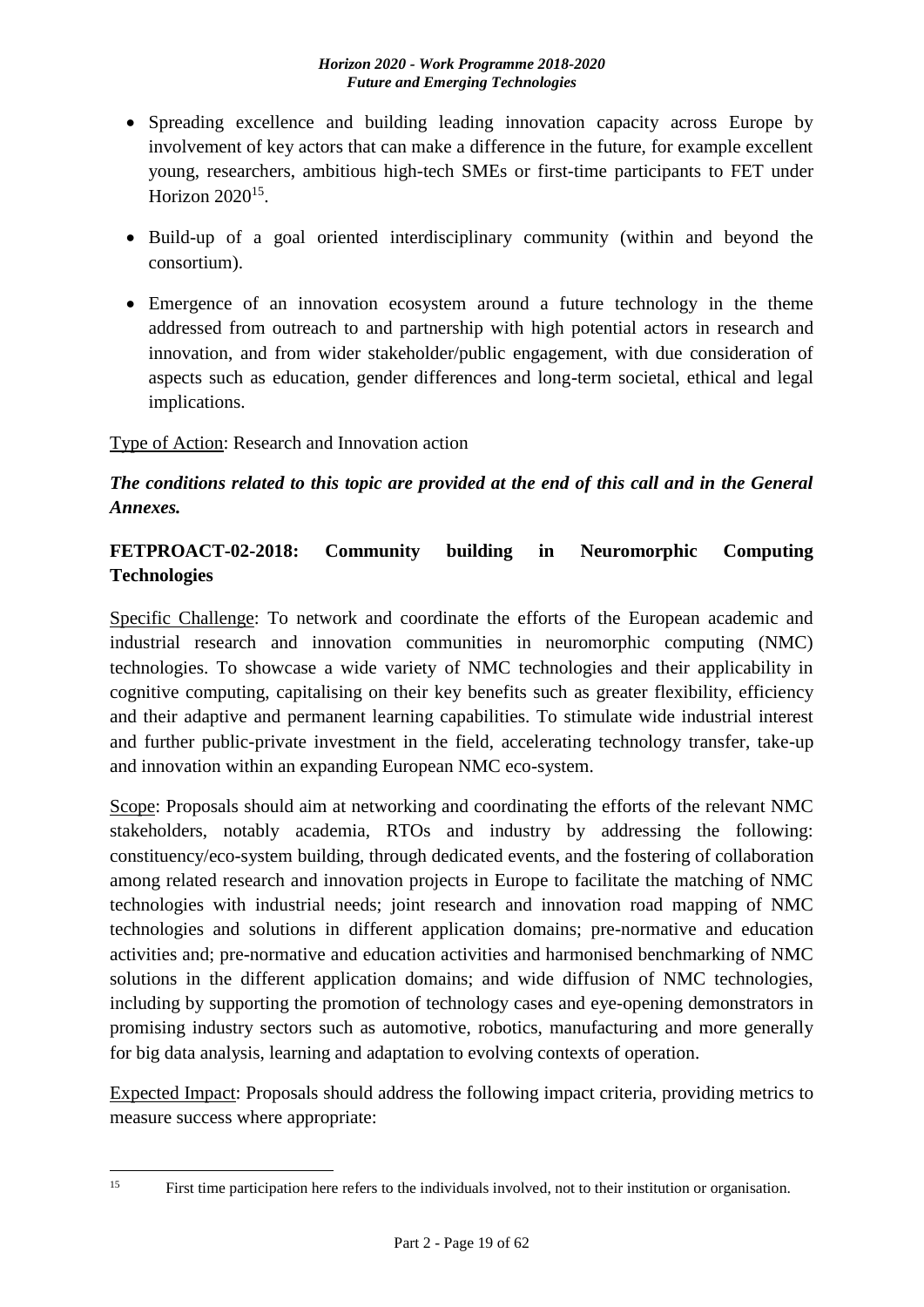- Increased synergies and collaboration between research and innovation projects in Europe;
- Increased synergies across national and European Programmes supporting NMC technologies;
- Increased industrial support and engagement in jointly developing NMC solutions in key applications domains backed up by a high-quality research and innovation roadmap in the related areas;
- Availability of NMC technologies demonstrating their applicability and innovation potential in relevant industry sectors;
- Development of NMC innovation programmes and communities in Europe including dissemination and education aspects.

Type of Action: Coordination and support action

## *The conditions related to this topic are provided at the end of this call and in the General Annexes.*

## <span id="page-19-0"></span>**FETPROACT-03-2018: FET ERA-NET Cofund**

Specific Challenge: to advance the construction of the European Research Area in the FET domain by sharing a common vision of the various relevant efforts in Europe and fostering cooperation towards the coordinated development of radically new future technologies.

Scope: Proposals should coordinate and pool the necessary financial resources from the participating national (or regional) research programmes in the FET domain by implementing a joint transnational call for proposals resulting in grants to third parties with EU co-funding, possibly followed by further transnational calls for proposals without EU co-funding. The action may also organise additional joint activities in the FET domain between the participating funding agencies. Two activities are mandatory:

- 1. Identifying future and emerging technologies where transnational cooperation and community structuration is needed, in complementarity and synergy with FET;
- 2. Developing strategic agendas for these topics and accompanying the structuration of the related communities through workshops and transversal activities.

The partnership is expected to aim at being pan-European and as inclusive as possible.

Expected Impact: Closer coordination and greater mobilisation and pooling of resources between regional, national and EU research programmes in the FET domain.

## Type of Action: ERA-NET Cofund

*The conditions related to this topic are provided at the end of this call and in the General Annexes.*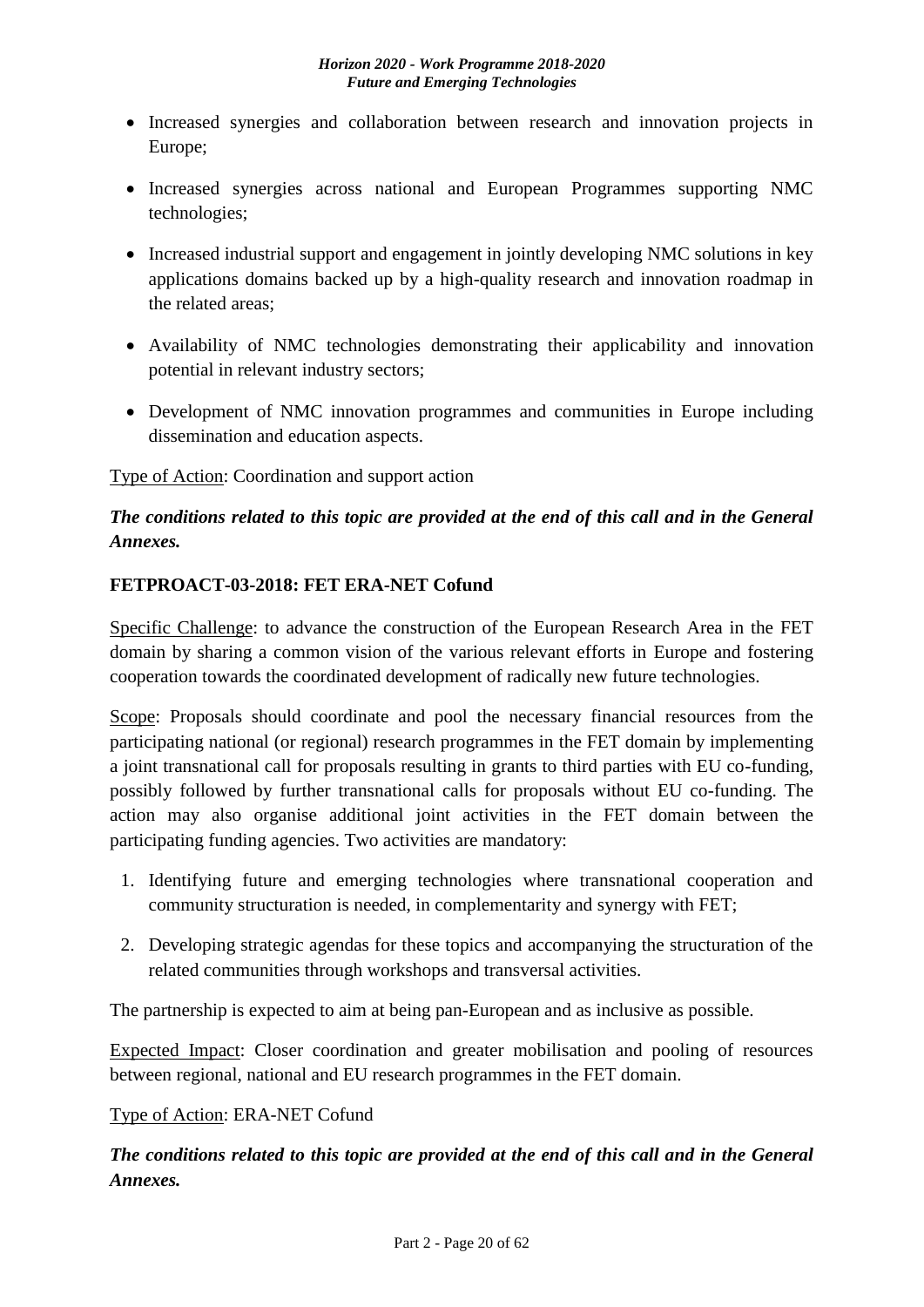## <span id="page-20-0"></span>**FETPROACT-04-2019: Community building and roadmapping for high performance and smart electrochemical energy storage**

Specific Challenge: To network and coordinate the efforts of the European academic and industrial research and innovation communities from multiple disciplines towards developing a roadmap for long term research into radically new technologies for electrochemical energy storage. This area is critical for the development of a world-class European industry and for addressing the needs of many sectors, including e-mobility and renewable energy storage.

Scope: Proposals should aim at networking and coordinating the efforts of the relevant stakeholders, notably academia, RTOs and industry and preparing a long term research roadmap for radically new electrochemical energy storage technologies, devices and smart systems. Such systems should aim at major performance gains (in terms of e.g. energy and power density, lifetime, energy efficiency, cost, fast charging and safety) and environmental sustainability. The roadmap should take account of relevant national and regional programmes, and complement the short/medium term research activities on battery technologies foreseen at European level and in the Strategic Energy Technology (SET) Plan<sup>16</sup>. It should show what the major milestones are, position the proposed research in the global landscape and elaborate a clear path towards societal impact, technology development, innovation and exploitation.

The Commission considers that proposals requesting a contribution from the EU of up to EUR 0.5 million and for a duration of 12 months would allow this specific challenge to be addressed appropriately. Nonetheless, this does not preclude submission and selection of proposals requesting other amounts or for a different duration.

## Expected Impact:

- Increased synergies and collaboration between the relevant research and innovation stakeholders in Europe as well as with major initiatives that already exist or are under preparation
- Increased industrial support and engagement in key energy application domains for the implementation of the research and innovation roadmap in the related areas.

## Type of Action: Coordination and support action

## *The conditions related to this topic are provided at the end of this call and in the General Annexes.*

## <span id="page-20-1"></span>**FET Proactive topics in the EIC Enhanced Pilot (2019-2020)**

FET features with 4 FET Proactive topics in the European Innovation Council enhanced pilot (2019-2020).

 $16$ 

<sup>16</sup> See<https://ec.europa.eu/en/topics/technology-and-innovation/strategic-energy-technology-plan>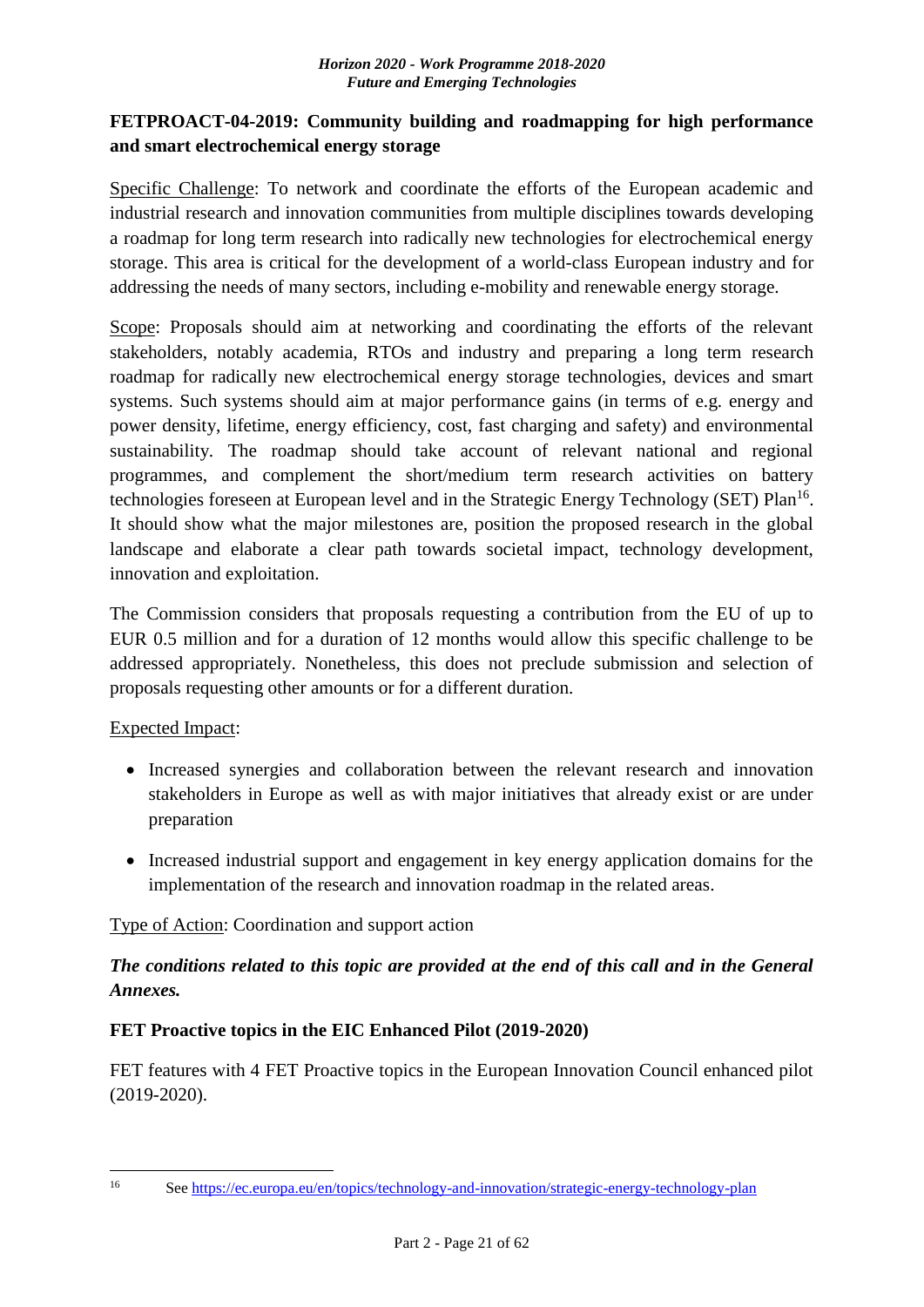Two topics that are called for in 2019 are published in the EIC work programme part of Horizon  $2020^{17}$ . They are:

- FETPROACT-EIC-05-2019 inviting for RIA proposals on **Human-Centric AI**, **Implantable autonomous devices and materials**, and **Breakthrough zero-emissions energy generation for full decarbonisation.**
- FETPROACT-EIC-06-2019 inviting for RIA proposals for **EIC transition to innovation activities**.

The two topics that are called for in 2020, FETPROACT-EIC-07-2020 and FETPROACT-EIC-08-2020 are detailed below.

## <span id="page-21-0"></span>**FETPROACT-EIC-07-2020: FET Proactive: emerging paradigms and communities<sup>18</sup>**

Specific Challenge: To explore and consolidate a new technological direction in order to put it firmly on the map as a viable **paradigm for future technology**. To foster the interdisciplinary communities that are able to drive this forward, extending from the participating consortia to a wider European pool of expertise. To stimulate the emergence of a European innovation ecosystem around a new technological paradigm, well beyond the world of research alone.

Scope: proposals are sought for cutting-edge **high-risk / high-reward research and innovation projects** that aim to demonstrate a new technological paradigm within the scope of one of the following sub-topics:

**a. Artificial Intelligence for extended social interaction.** This sub-topic explores the combination of new Artificial Intelligence and immersive interaction technologies to enhance the social dimension in future virtual social spaces. It aims to lay the basis for a new flavour of social media in which Europe can mark a difference. In 10-15 years from now, Virtual, Augmented and Mixed Reality (eXtended Reality, XR) will be as ubiquitous as Smart Phones are today, leading to new kinds of social media in which, on the one hand, interaction with others will become more natural while, on the other hand, entirely new experiences and ways of sharing become possible. The sub-topic addresses the redefinition of a person's social interaction space in light of increasing virtualisation, unprecedented social scale information load and ubiquitous intelligence, leading to currently acute issues of trust, the nature of social relationships (beyond 'friends' and 'followers'), believe formation, crowd- and organisation dynamics, the permeation of private and public spheres, or social exclusion and divides, among others. New human-centric and responsible Artificial Intelligence technologies can address these by bringing more social intelligence in the interaction environment and greater user-, contextual- and social awareness, and also through a tighter coupling with sensori/motor- and cognitive processes using, for instance, multimodal XR setups, or minimally invasive interfaces like spatial audio, smart skins, haptics, robotic devices and

 $17$ <sup>17</sup> See the work programme of the EIC Enhanced Pilot at http://ec.europa.eu/research/participants/data/ref/h2020/wp/2018-2020/main/h2020-wp1820-eic\_en.pdf <sup>18</sup> This topic is part of the European Innovation Council (EIC) Enhanced Pilot (Horizon 2020, 2019-

<sup>2020).</sup>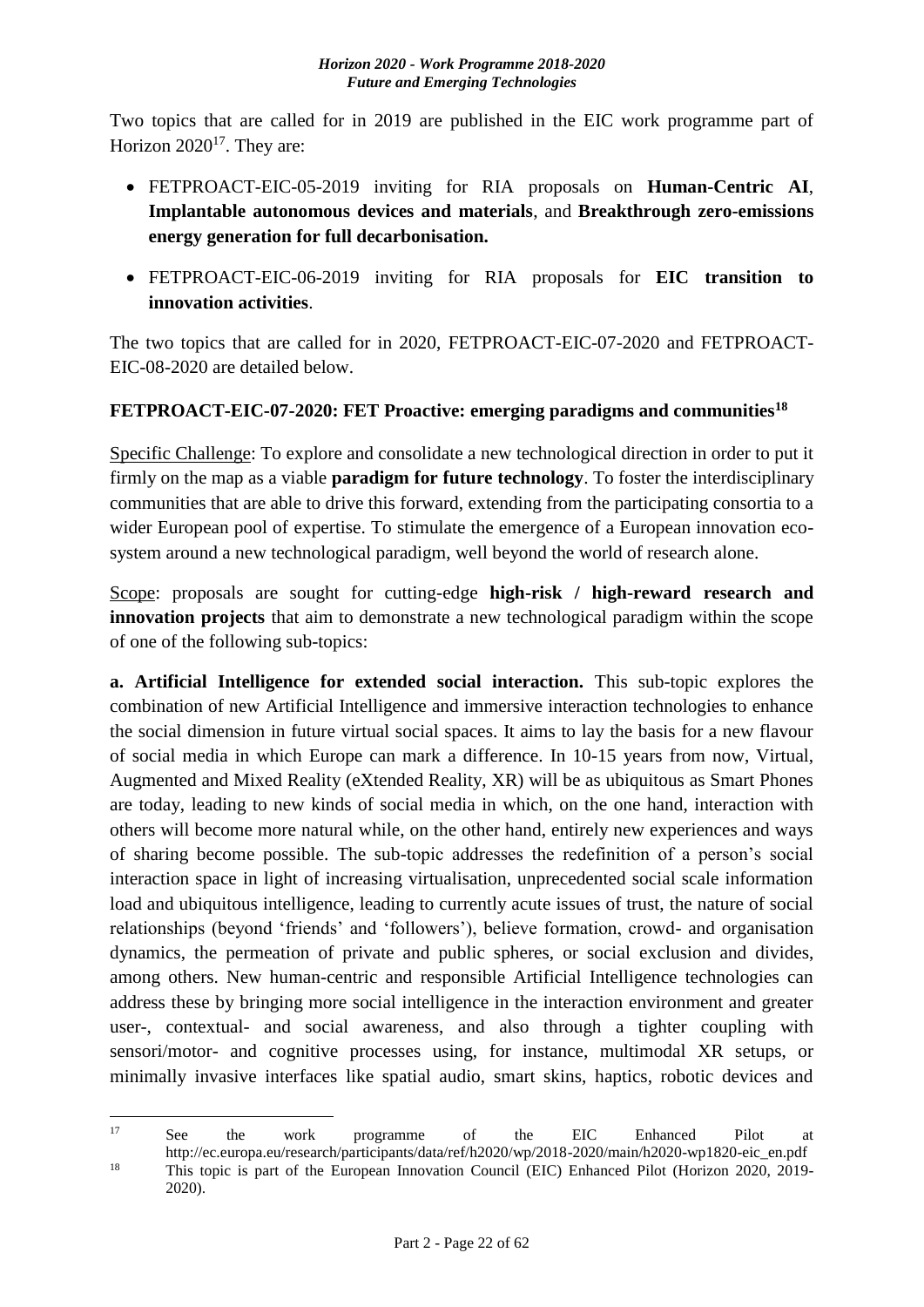wearables. Projects will also investigate whether and how the perceptual- and sociocultural parameters implicit in natural, context-rich social interaction carry over to such virtual or hybrid settings. Influence on self-perception, well-being (addiction), acceptance, learning and brain-development/adaptation should also be considered, especially in scenarios of extensive and always-on use. Ethics, age- and gender differences, safety and health should be taken into account.

**b. Breakthrough zero-emissions energy storage and conversion technologies for carbonneutrality.** Provisioning clean and sustainable energy is one of the major challenges for Europe to meet its climate ambition. This sub-topic aims at multidisciplinary research (starting from TRL 1-3) for breakthroughs in energy storage and conversion that is clean, compact and ultimately low-cost, aimed at decentralised and/or mobile or portable uses in specific application contexts, for instance, in industry as substitutes to fossil fuels or raw materials for chemistry, in the transport sector (road, air, water and either for motive or auxiliary needs), for portable uses, in sustainable housing, remote places or in emergency situations. Novel concepts and breakthrough techniques with zero emissions of greenhouse gasses and a minimal use of rare or toxic materials have to be explored. Research areas could include storage and conversion of clean energy (e.g., solar, wind, geothermal), solar fuels and solar chemicals, possibly based on recycled and atmospheric CO2 or other. Research on electro-chemical batteries is not addressing this sub-topic. Where relevant, circular design and/or high degree of recyclability must be addressed. Clear and ambitious performance targets and milestones to achieve them shall be provided.

**c. Digital twins for the life-sciences.** The sub-topic aims at the close integration and realtime interaction of computational models of biological structures and systems (from biochemical pathways to cells, tissues, organs and individuals), with non-destructive analysis, advanced imaging and sensing techniques for such biological systems, mechanisms and processes. It extends concepts and technologies of digital twins beyond their industrial versions, which are typically supporting the life-cycle of engineered products, into the domain of the life sciences. The core challenge is to derive and update the digital twin from longitudinal and individual data, and using information from the cutting-edge non-destructive analysis, imaging, sensing and monitoring of its biological counterpart, using advanced Artificial Intelligence techniques and taking the achievements of systems biology, mechanobiology, metabolomics and systems medicine into account. This can be done in vivo at whole-body (e.g., using wearable and implantable sensors) or organ level; or in vitro (e.g., for interacting cells and organoids, 3D cell co-cultures, organ/body-on-chip). A further challenge is to include dynamics at multiple spatio-temporal scales (e.g. for deriving predictive values or simulating adaptation processes, or by evolving the twin itself into a better model through evolutionary or adaptive AI techniques), through new principles of molecular mapping, imaging, sensing and data analysis or Artificial Intelligence that take the time-dimension into account. Biological dynamics can be observed in the non-manipulated state (normal, diseased) or under manipulation (altered, perturbed, diseased) by chemical, biological or physical interventions such as gene-editing, pharmaceuticals, viruses, acoustic waves, electromagnetic fields, light, forces, or altered temperature. This will offer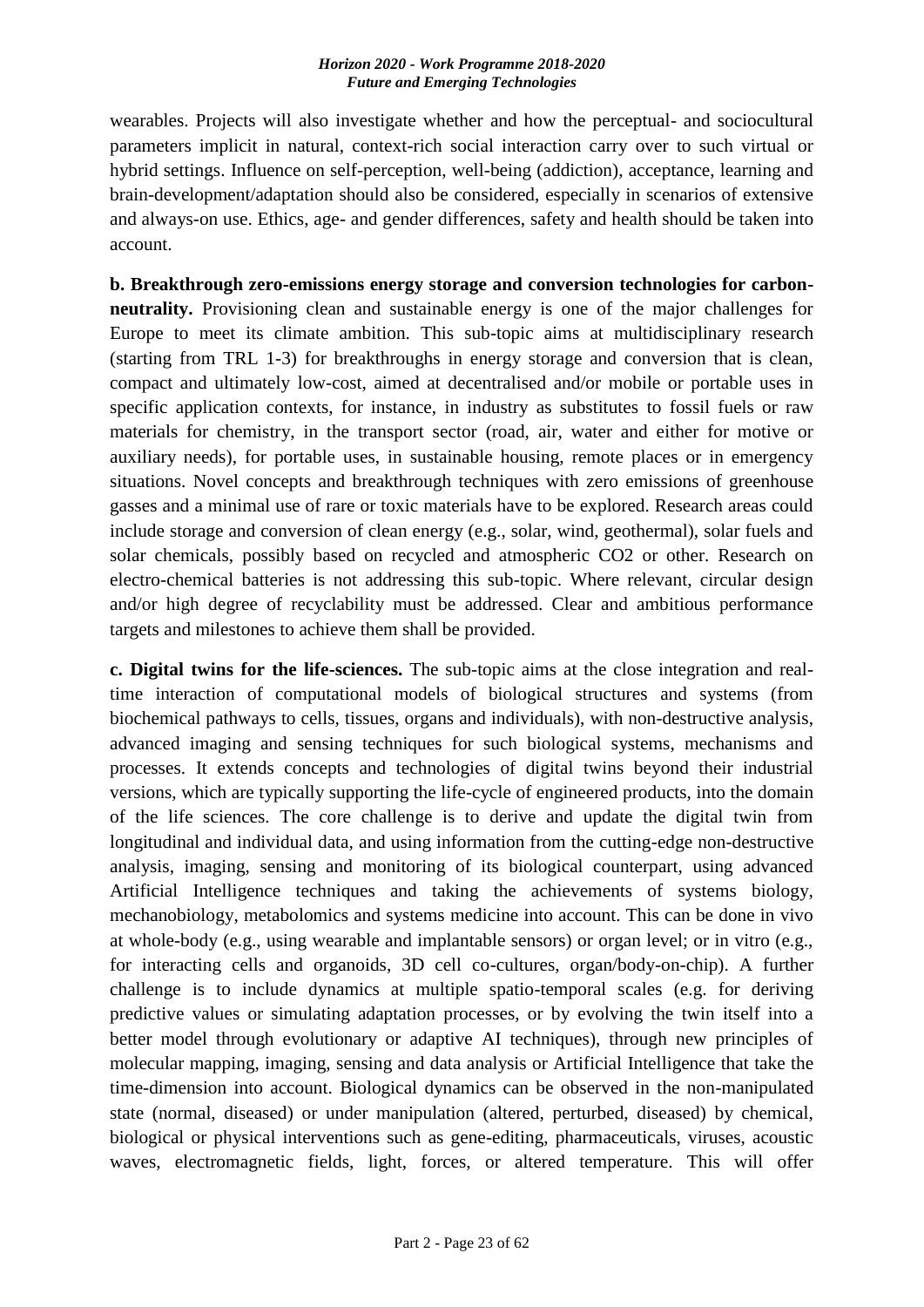unprecedented insights into the molecular, cellular and extra-cellular dynamics underlying human disorders such as developmental, metabolic, cardiovascular, neurological, oncological or rare pathologies, where personalised precision medicines and advanced diagnostic and therapeutic approaches but also prevention measures (lifestyle, nutrition, environmental factors) are needed to make healthcare more effective, more convenient, cheaper and uniquely tailored to each patient. Work on ethical implications should be included.

**d. Measuring the unmeasurable –– Sub-nanoscale science for Nanometrology**. This subtopic seeks to find and test new approaches for nano- and sub-nano metrology. Proposals should target new techniques, for example, physics-, biochemistry- and chemistry-based methods incorporating nano- and picometre-length scales in the spatial domain with femtoand atto-seconds in the temporal domain. The proposal must address research from a novel measurement concept up to a technique and/or method including prototype measuring devices/setups and procedures, and sound metrological aspects like quantification of uncertainty or traceability. Proposals should seek to approach theoretical limits in challenging domains (physical, chemical, biological) while minimising any potential damage or change to the object being measured. Full three-dimensional characterisation (tomography) or the application of metrological procedures to transient phenomena on a sub-nanosecond timescale could push the limits in metrology. Research on refining existing techniques is excluded. Proposals will address emerging issues of nano-metrology in spatial and temporal dimensions, including for example morphology, composition, reactivity, energy, dynamics or relevant optical, electronic, chemical and biochemical properties. Challenges in measurement that could be used as test cases are, e.g., understanding and controlling changing morphology impacting chemical properties in nano-photonic devices or battery electrodes; integrating metrology with sub-nanoprinting, nano-engineering or self-characterisation techniques; the measurements of heat transfer across interfaces down to the atomic size level; or the characterisation of the dynamics of molecular interactions in or with biological systems for health or smart materials. The use of advanced modelling, statistical methods, big data and machine learning methods is welcome where appropriate.

Projects should establish a solid baseline of knowledge and skills and assemble the interdisciplinary communities around them, including from the social sciences and humanities. They should further foster the emergence of a broader innovation ecosystem and create a fertile ground for co-design of the new technological paradigm and its future take-up (e.g., wider stakeholder/public engagement, informal education, policy debate), in line with the discussion on Responsible Research and Innovation (RRI) in the introduction of the FET part of the work programme.

The Commission considers that proposals requesting a contribution from the EU of EUR 4 to 4.50 million and with a duration of up to 4 years would allow this specific challenge to be addressed appropriately. Nonetheless, this does not preclude submission and selection of proposals requesting other amounts or project duration.

This topic allows for the provision of financial support to third parties established in an EU member state or country associated with Horizon 2020 in line with the conditions set out in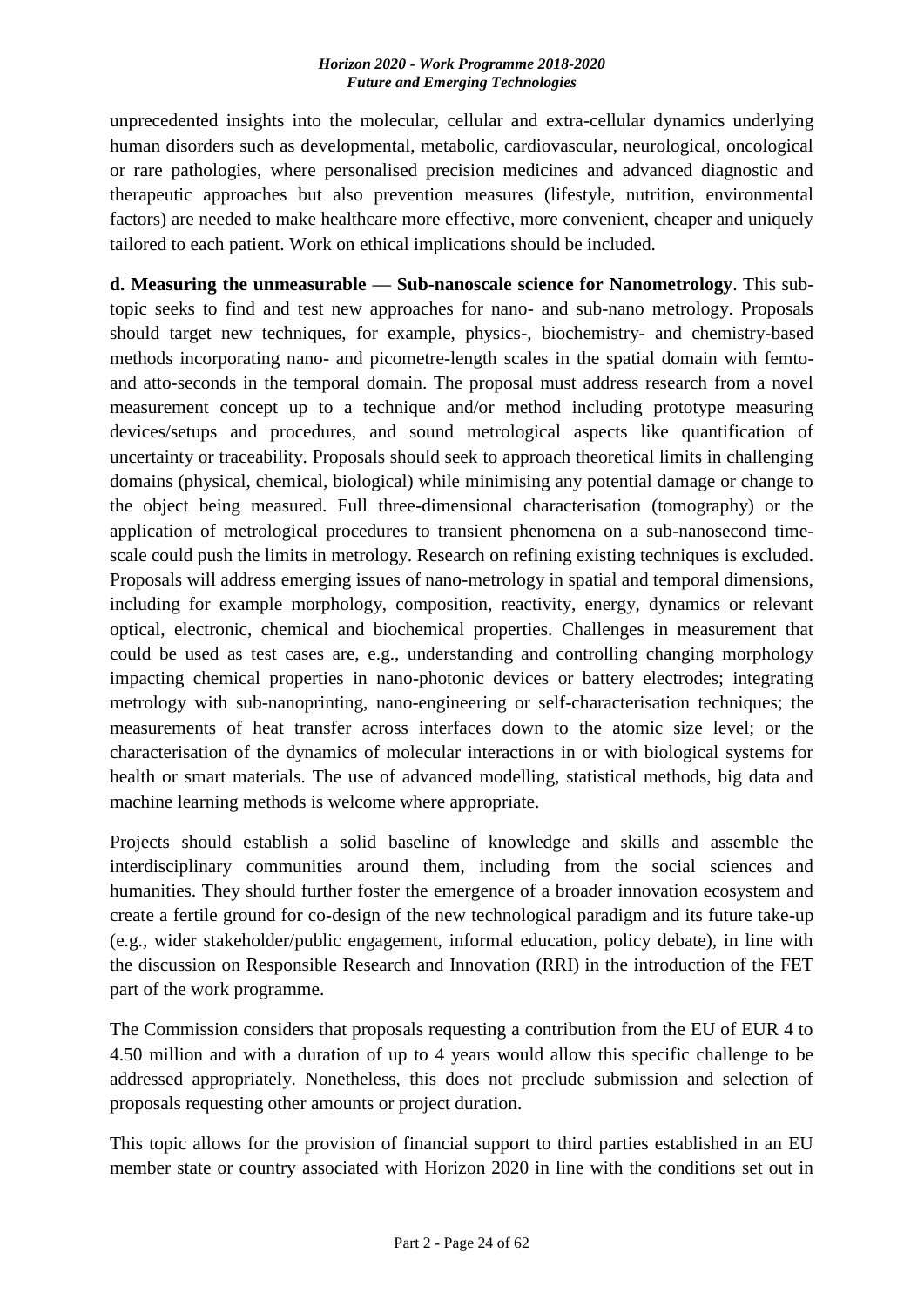General Annex K, either to enhance impacts through punctual small scale experimentation and use of project results by third parties, or to award a prize following a contest organised by the beneficiaries.

## Expected Impact:

- Scientific and technological contributions to the foundation and consolidation of a radically new future technology.
- Potential for future returns in terms of societal or economic innovation or market creation.
- Spreading excellence and building leading innovation capacity across Europe by involvement of key actors that can make a difference in the future, for example excellent young, researchers, ambitious high-tech SMEs or first-time participants to FET under Horizon 2020.<sup>19</sup>
- Build-up of a goal oriented interdisciplinary community (within and beyond the consortium).
- Emergence of an innovation ecosystem around a future technology in the theme addressed from outreach to and partnership with high potential actors in research and innovation, and from wider stakeholder/public engagement, with due consideration of aspects such as education, gender differences and long-term societal, ethical and legal implications.

## Type of Action: Research and Innovation action

## *The conditions related to this topic are provided at the end of this call and in the General Annexes.*

## <span id="page-24-0"></span>**FETPROACT-EIC-08-2020: Environmental Intelligence<sup>20</sup>**

Specific Challenge: new synergies between the distant disciplines of environmental modelling, advanced sensor research, social sciences, and Artificial Intelligence can lead to radically new approaches for creating and using dynamic models of the environment, including predictive modelling, scenario testing and real-time tracking. The ultimate goal is to build a systemic understanding of the socio-environmental inter-relationships, for instance to regulate or design policies and incentives for environmental sustainability and to track their effectiveness over time and to provide intelligible options for adjusting them.

Scope: Proposals are expected to have their main focus in only one of the following subtopics:

 $19$ <sup>19</sup> First time participation here refers to the individuals involved, not to their institution or organisation.<br><sup>20</sup> This tonic is part of the European Innovation Council (EIC) Enhanced Bilet (Herizon 2020, 20

<sup>20</sup> This topic is part of the European Innovation Council (EIC) Enhanced Pilot (Horizon 2020, 2019- 2020).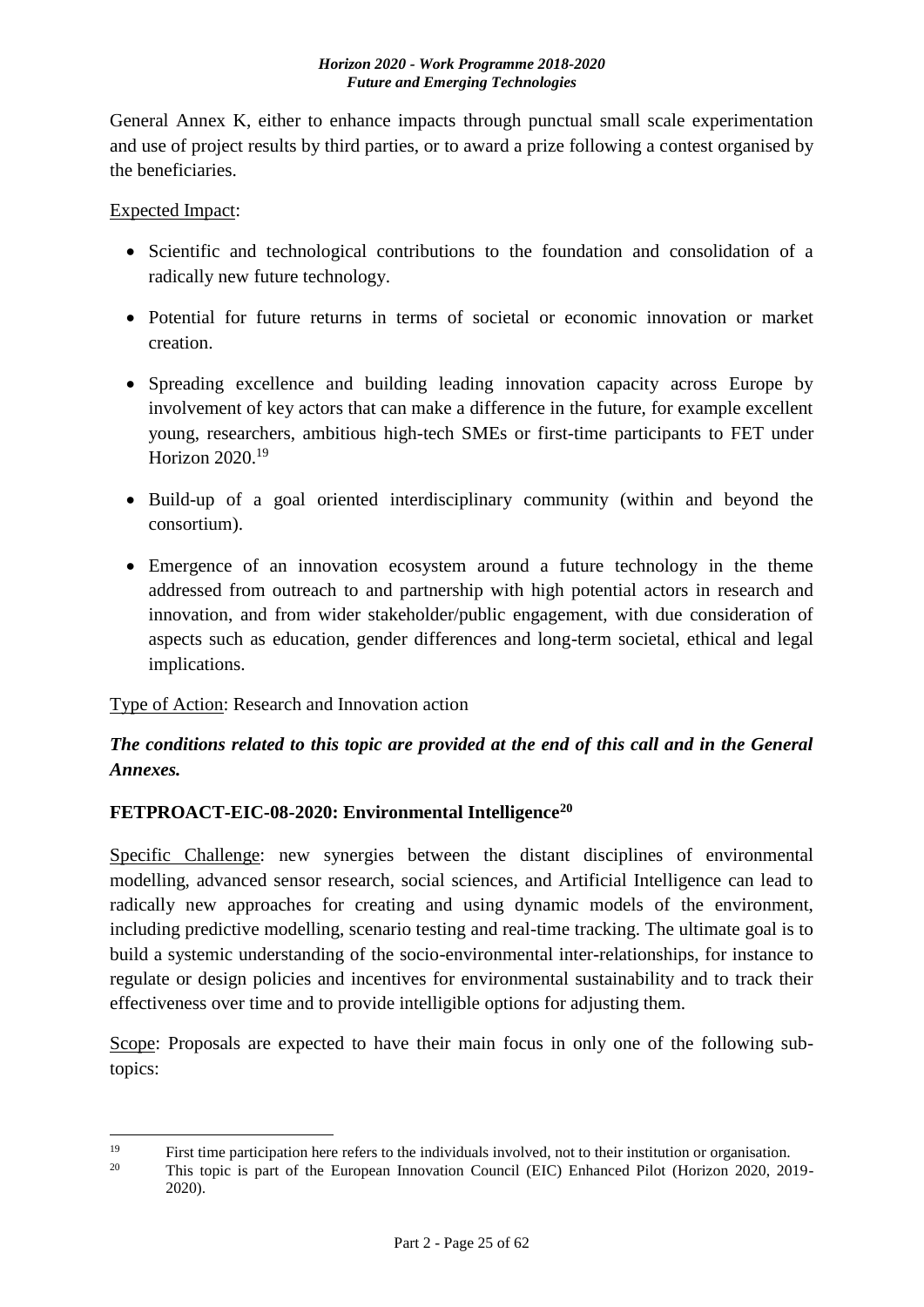**a. new techniques for modelling and predicting socio/environmental evolution across different temporal and spatial scales.** These will combine, analyse and interpret data from in-situ and remote (e.g., satellite) sensing technologies, other public data sources (e.g., historical data, planning documents, legislation), and data or models/theories from human behaviour (including gender differences), economics and the social sciences by making recourse to advanced artificial intelligence techniques, if/as needed. The focus is on modelling and tracking of the interplay between natural and societal systems, for example on how policies and economics modelling predict human behaviours' impact on the environment, how explicit or implicit incentives and social norms interact with the environment's evolution and exploitation, how real-time environmental awareness and intelligence can improve behaviour towards more sustainability, or how the decisions based on changes in the environment in turn affect the state of the natural environment.

**b. radically novel approaches to resilient, reliable and environmentally responsible insitu monitoring**.In-situ sensing technologies (physical, chemical, biological, behavioural) for environmental monitoring, in particular favouring sensors for parameters and environments that are currently under-sampled but at the same time critical for improving predictive models for understanding environmental processes. Proposals should look for ground-breaking concepts of affordable sensor design and deployment, maintenance, retrieval and/or recycling, based on concepts such as self-deployment, self-awareness, adaptation, artificial evolution, self-repair and controlled decomposition; or using edge computing, distributed Artificial Intelligence or new concepts from micro-robotics to optimise sensing or monitoring frequency. Advanced research on the networking aspects is not addressing this sub-topic.

Projects are to focus on one or a few critical resources (e.g., water, air) and to establish fundamental advances on the most critical challenges that will underpin a step improvement in monitoring, analysis and management of important social/environmental processes for improving quality of life and environmental sustainability (possibly including aspects of waste, noise, ...). Citizen involvement, for example for prioritizing resource challenges, data collection, raising awareness towards environmental issues or better understanding of behavioural change in relation to environmental sustainability, is encouraged, in line with the discussion on Responsible Research and Innovation (RRI) in the introduction to this FET work programme. The collected and simulated data should adhere to the FAIR data principle and be compliant with European Standards.

Selected projects under this topic will be expected to collaborate, jointly aiming at delivering a blueprint for a full-fledged system for environmental intelligence.

The Commission considers that proposals requesting a contribution from the EU of up to EUR 4 million and with a duration of up to 4 years would allow this specific challenge to be addressed appropriately. Nonetheless, this does not preclude submission and selection of proposals requesting other amounts or project duration.

Expected Impact: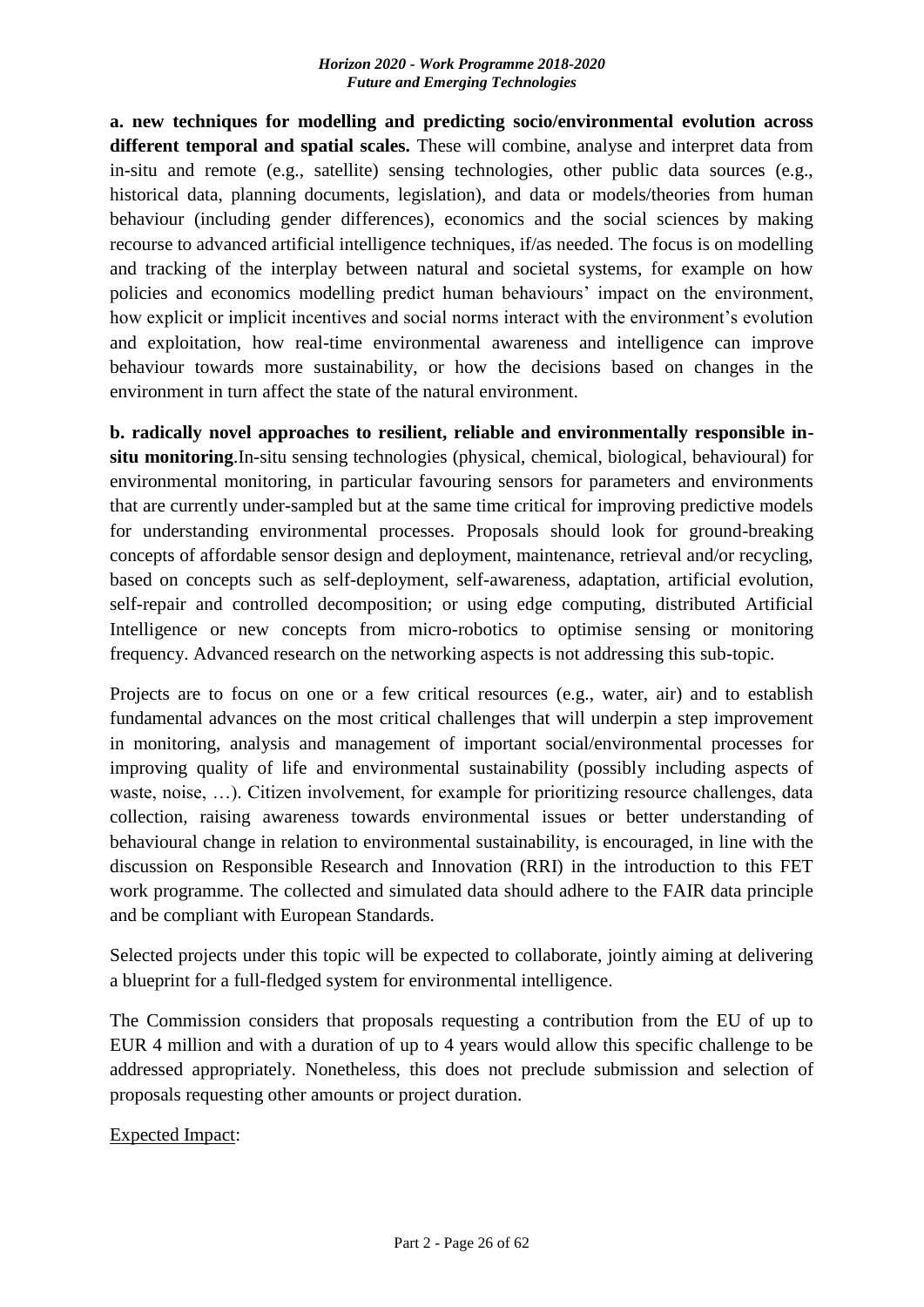- Enabling new approaches to monitoring, analysis and management of critical resources in Europe;
- Availability of reliable data and models at multiple levels of granularity for environmental policy making;
- Reduced environmental footprint for environmental ICT;
- Increased local and citizen awareness of environmental impacts.

Type of Action: Research and Innovation action

## *The conditions related to this topic are provided at the end of this call and in the General Annexes.*

## <span id="page-26-0"></span>**The topic(s) below are not part of the European Innovation Council Enhanced Pilot**

## <span id="page-26-1"></span>**FETPROACT-09-2020: Neuromorphic computing technologies**

Specific Challenge: The potential of neuromorphic computing has been only partially explored so far. Compared to biological neural networks, current neuron/dendrite models are simple, the networks small and learning models appear to be rather basic. The implementations are often VLSI-based CMOS with little resemblance to the substrate of their biological counterparts, and too power-hungry. The challenge is to exploit a wider range of biological principles from the hardware level up (e.g., neuro-mimicking materials and principles – electronic, photonic, ionic,… – , 3D networks, higher degrees of connectivity, cross-connectivity, spiking, rate-based and population-level neuronal dynamics, oscillations, plasticity, parallelism, etc.) and from the cognitive level down, by developing the related algorithms and programming framework, in order to create neuromorphic technologies that can outperform current systems in terms of size, scalability, connectivity, power consumption, ease of training, flexibility, reliability or any other relevant metrics.

Scope: proposals will target new computational substrates and engines, based on new materials and engineering principles for efficient and low-power neuromorphic computing; together with new theories, architectures and algorithms for neuromorphic computation (classification, control,…), learning (including unsupervised, incremental, single-shot and/or event-based) and adaptation/plasticity for and in such new neuromorphic hardware.

These should be brought together in systems or artefacts that demonstrate clear advantages for replacing or complementing state-of-the-art conventional approaches in challenging end-toend scenarios of use (e.g., on-line edge computing, personalisation, embedded, robotic/agent control,…) in various fields of applications.

The Commission considers that proposals requesting a contribution from the EU between EUR 4 and 5 million and with a duration of up to 4 years would allow this specific challenge to be addressed appropriately. Nonetheless, this does not preclude submission and selection of proposals requesting other amounts.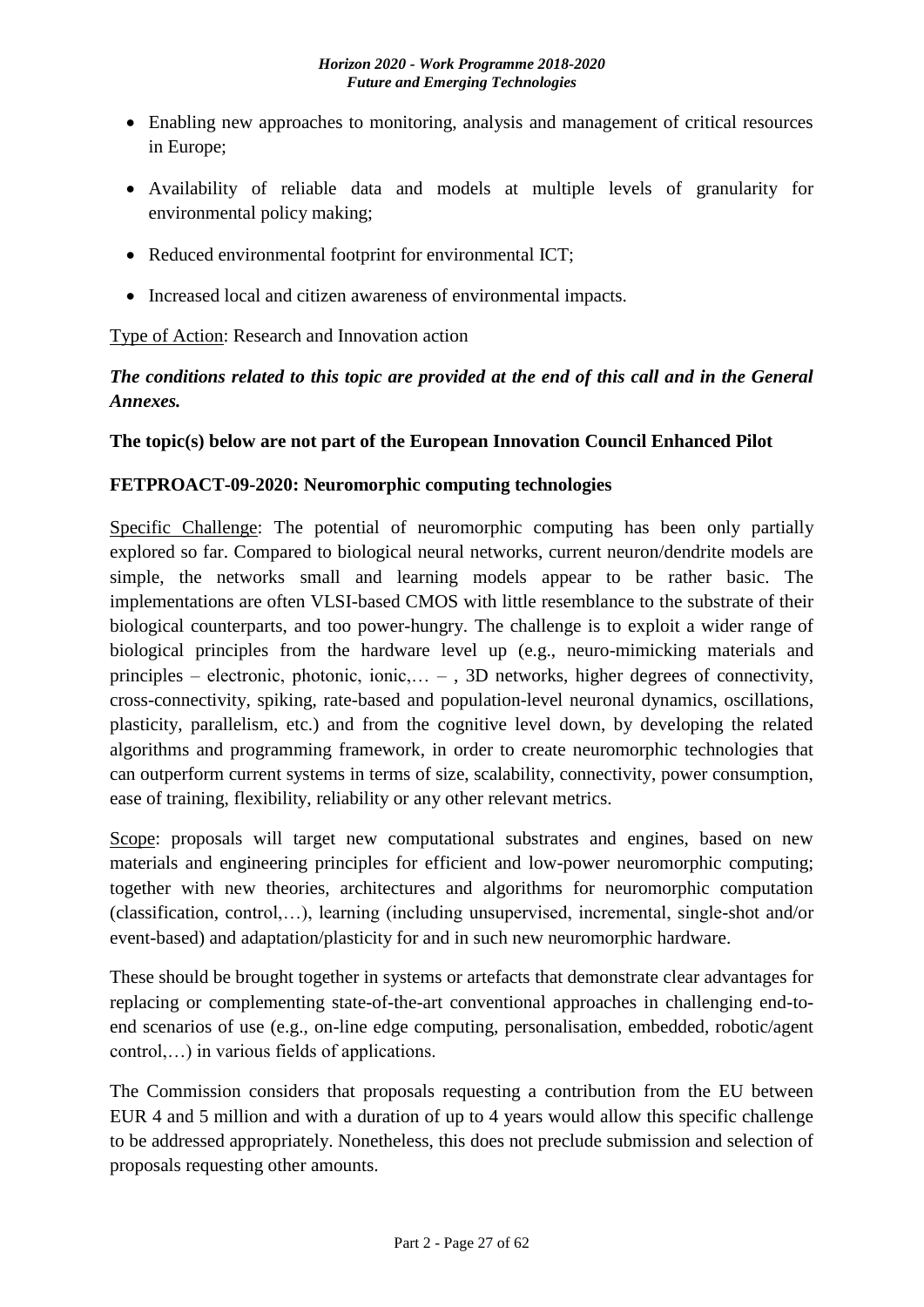Expected Impact: The action will contribute to:

- Bring neuromorphic engineering at the level where it can be benchmarked in terms of performance, power consumption, size, latency or other relevant metric e.g., for learning capacity, speed or plasticity, and its interfaces be standardised;
- Pave the way to market take-up of neuromorphic computing in a range of existing and new application areas, with demonstrable advantages, either as stand-alone or complementing more conventional solutions;
- Stimulate the emergence of a European innovation ecosystem around neuromorphic engineering, well beyond the world of research alone.

Type of Action: Research and Innovation action

*The conditions related to this topic are provided at the end of this call and in the General Annexes.*

## <span id="page-27-0"></span>**Conditions for the Call - FET Proactive – Boosting emerging technologies**

Opening date(s), deadline(s), indicative budget(s): $^{21}$ 

| Topics (Type of Action)            |       | Budgets (EUR million) |       | Deadlines   |  |
|------------------------------------|-------|-----------------------|-------|-------------|--|
|                                    | 2018  | 2019                  | 2020  |             |  |
| Opening: 31 Oct 2017               |       |                       |       |             |  |
| FETPROACT-01-2018 (RIA)            | 88.00 |                       |       | 22 Mar 2018 |  |
| FETPROACT-02-2018 (CSA)            | 0.50  |                       |       |             |  |
| Opening: 05 Jun 2018               |       |                       |       |             |  |
| FETPROACT-03-2018 (ERA-NET-Cofund) | 6.00  |                       |       | 18 Dec 2018 |  |
| Opening: 26 Jul 2018               |       |                       |       |             |  |
| FETPROACT-04-2019 (CSA)            |       | 0.50                  |       | 06 Nov 2018 |  |
| Opening: 19 Nov 2019               |       |                       |       |             |  |
| FETPROACT-09-2020 (RIA)            |       |                       | 15.00 | 22 Apr 2020 |  |

 $21\,$ <sup>21</sup> The Director-General responsible for the call may decide to open the call up to one month prior to or after the envisaged date(s) of opening.

The Director-General responsible may delay the deadline(s) by up to two months.

All deadlines are at 17.00.00 Brussels local time.

The budget amounts for the 2020 budget are subject to the availability of the appropriations provided for in the draft budget for 2020 after the adoption of the budget 2020 by the budgetary authority or, if the budget is not adopted, as provided for in the system of provisional twelfths.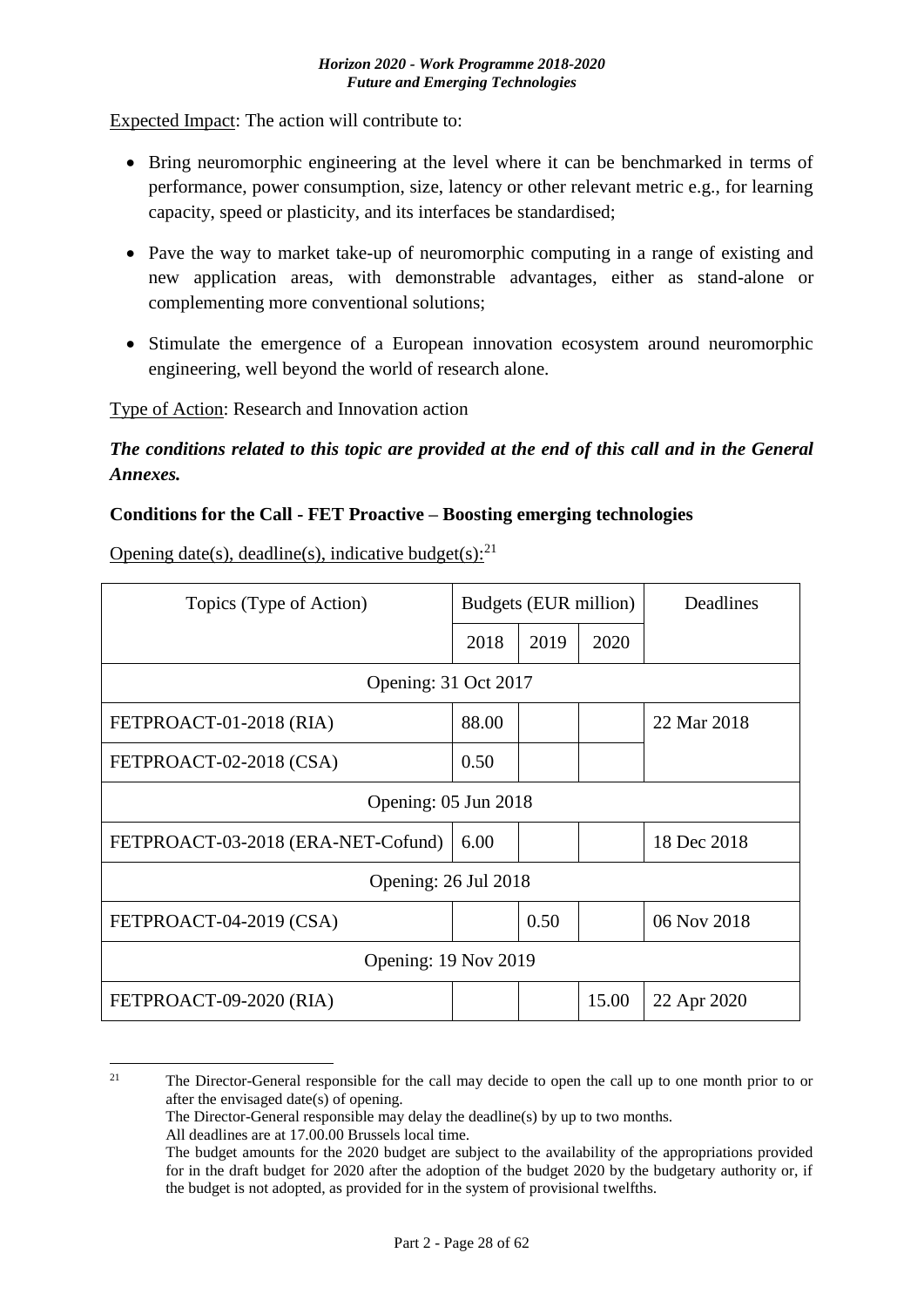| Opening: 26 Mar 2020        |       |      |       |             |  |
|-----------------------------|-------|------|-------|-------------|--|
| FETPROACT-EIC-07-2020 (RIA) |       |      | 56.00 | 02 Jul 2020 |  |
| FETPROACT-EIC-08-2020 (RIA) |       |      | 18.00 |             |  |
| Overall indicative budget   | 94.50 | 0.50 | 89.00 |             |  |

The indicative funding budgets per sub-topic under FETPROACT-01-2018 are as follows: EUR 15.00 million for sub-topic a., EUR 13 million for sub-topic b., EUR 20 million for subtopic c., EUR 15 million for sub-topic d., EUR 15 million for sub-topic e., and EUR 10 million for sub-topic f.

From the budget for FETPROACT-EIC-07-2020, at least EUR 12 million will be allocated to each of the sub-topics 'a. Artificial Intelligence for extended social interaction', 'b. Breakthrough zero-emissions energy storage and conversion technologies for carbonneutrality' and 'c. Digital twins for the life-sciences'.

Indicative timetable for evaluation and grant agreement signature:

For single stage procedure:

- Information on the outcome of the evaluation: Maximum 5 months from the final date for submission; and
- Indicative date for the signing of grant agreements: Maximum 8 months from the final date for submission.

Eligibility and admissibility conditions: The conditions are described in General Annexes B and C of the work programme.

Evaluation criteria, scoring and threshold: The criteria, scoring and threshold are described in General Annex H of the work programme. The following exceptions apply:

| FETPROACT-01-                                        | <b>Excellence</b>                                                                                              |
|------------------------------------------------------|----------------------------------------------------------------------------------------------------------------|
| 2018, FETPROACT-<br>$09-2020$ ,                      | The following aspects are taken into account:                                                                  |
| FETPROACT-EIC-07-<br>2020, FETPROACT-<br>EIC-08-2020 | • Clarity of long-term vision of a science-enabled<br>technology.                                              |
|                                                      | • Concreteness and ambition of the proposed science-to-<br>technology breakthrough that addresses this vision. |
|                                                      | • Range and added value from interdisciplinarity, novelty<br>and non-incrementality of the research proposed.  |
|                                                      | • High-risk of the research proposed and plausibility and<br>flexibility of the approach.                      |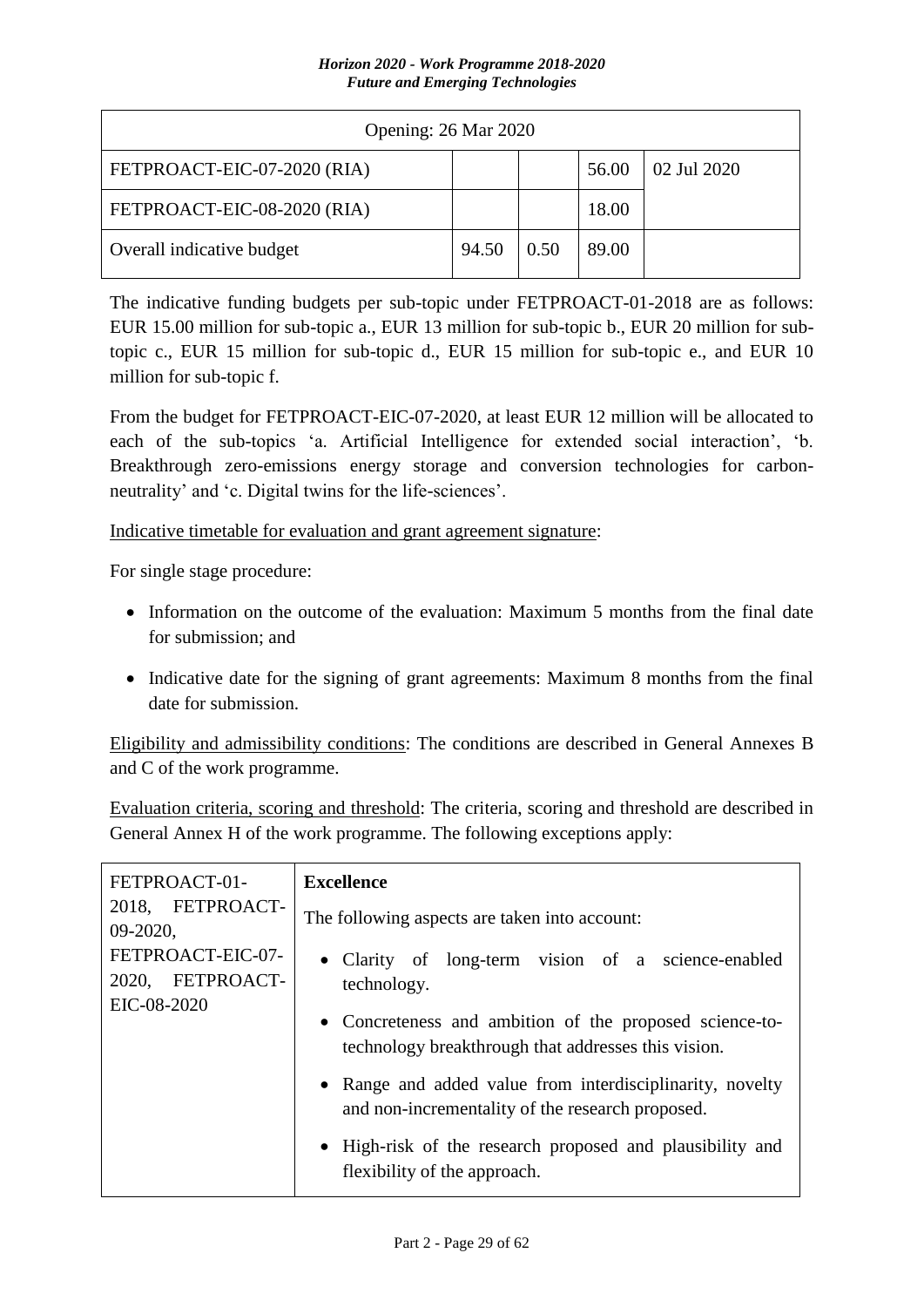| Threshold: 4/5, Weight: 60%                                                                                                                                              |
|--------------------------------------------------------------------------------------------------------------------------------------------------------------------------|
| <b>Impact</b>                                                                                                                                                            |
| The extent to which the outputs of the project would<br>contribute to the expected impacts mentioned in the work<br>programme under the relevant FET topic.              |
| Effectiveness of measures and plans to disseminate and<br>use the results (including management of IPR) and to<br>communicate the project to different target audiences. |
| <b>Threshold: 3.5/5, Weight: 20%</b>                                                                                                                                     |
| Quality and efficiency of the implementation                                                                                                                             |
| The following aspects are taken into account:                                                                                                                            |
| Coherence and effectiveness of the work plan to achieve<br>project objectives and impacts, including adequate<br>allocation of resources to tasks and partners.          |
| Appropriateness of the research<br>innovation<br>and<br>management structures and procedures.                                                                            |
| Role and complementarity of the participants and extent to<br>which the consortium as a whole brings together the<br>necessary expertise.                                |
| Threshold: 3/5, Weight: 20%                                                                                                                                              |

Evaluation Procedure: The procedure for setting a priority order for proposals with the same score is given in General Annex H of the work programme. The following exceptions apply:

| FETPROACT-01-2018 | The following specific page limits apply. Sections 1 to 3 of the<br>part B of the proposal should consist of a maximum of 30 A4<br>pages. The limits will be clearly shown in the 'proposal<br>templates' in the Participant Portal electronic submission system.<br>Sections which are not subject to limits will be indicated.<br>Grants will be awarded to proposals according to the ranking<br>list. However, in order to ensure a balanced portfolio of<br>supported actions, within the indicative funding budgets per sub-<br>topic, at least each of the two highest-ranked proposals for each<br>sub-topic will be funded provided that it attains all thresholds.<br>Any remaining funding budget will then be allocated according |
|-------------------|-----------------------------------------------------------------------------------------------------------------------------------------------------------------------------------------------------------------------------------------------------------------------------------------------------------------------------------------------------------------------------------------------------------------------------------------------------------------------------------------------------------------------------------------------------------------------------------------------------------------------------------------------------------------------------------------------------------------------------------------------|
|                   | to the ranking list.                                                                                                                                                                                                                                                                                                                                                                                                                                                                                                                                                                                                                                                                                                                          |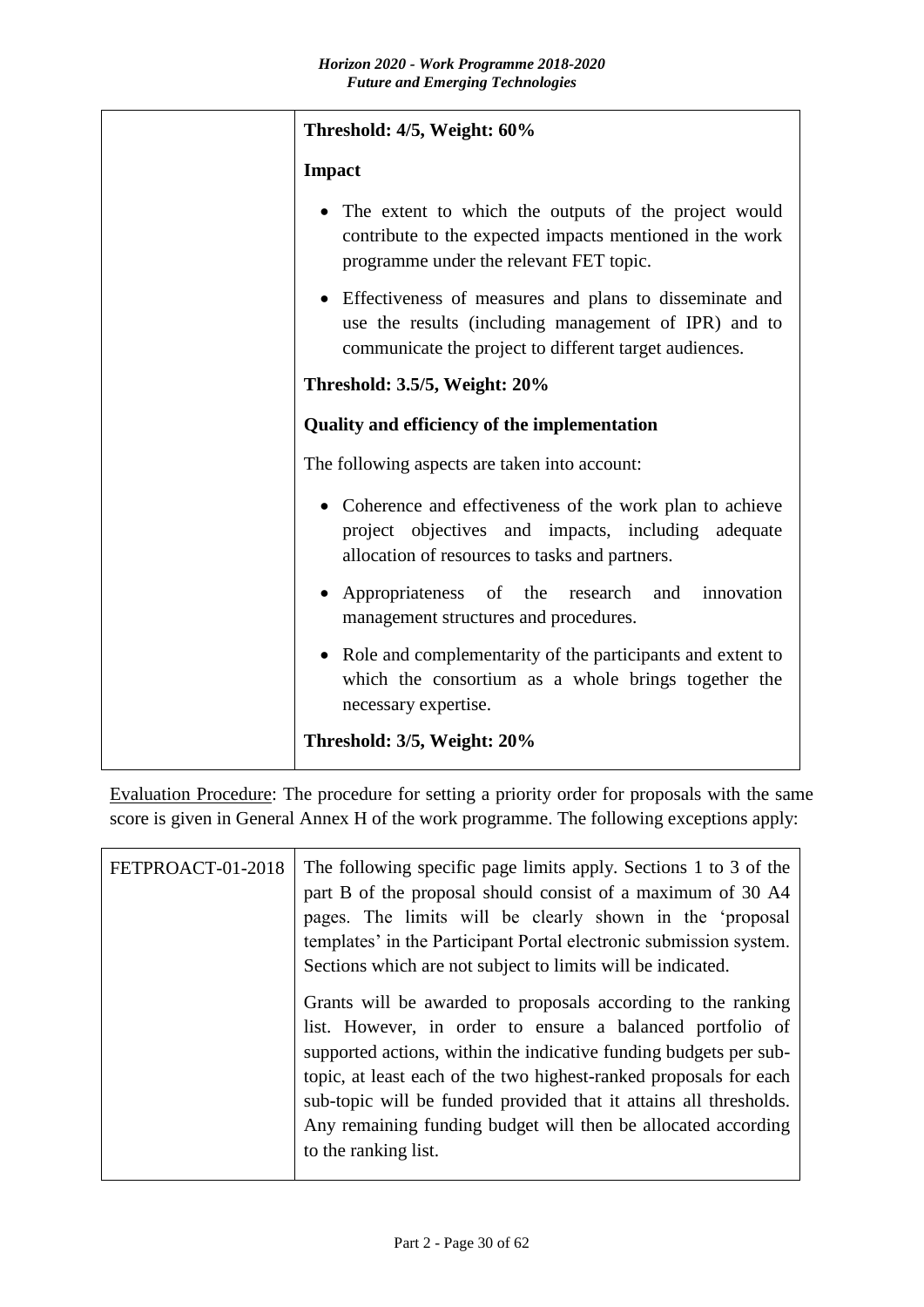| FETPROACT-03-2018         | Given the specific nature of the ERA-NET Cofund instrument,<br>and the specific challenge of developing the European Research<br>Area in the context of FET, at most one ERA-NET Cofund<br>action will be funded under this topic.                                                                                                                                                                                                                                                                                                                                                           |
|---------------------------|----------------------------------------------------------------------------------------------------------------------------------------------------------------------------------------------------------------------------------------------------------------------------------------------------------------------------------------------------------------------------------------------------------------------------------------------------------------------------------------------------------------------------------------------------------------------------------------------|
| FETPROACT-EIC-07-<br>2020 | The following specific page limits apply. Sections 1 to 3 of the<br>part B of the proposal should consist of a maximum of 30 A4<br>pages. The limits will be clearly shown in the 'proposal<br>templates' in the Funding $&$ Tender Portal electronic submission<br>system. Sections which are not subject to limits will be<br>indicated.                                                                                                                                                                                                                                                   |
|                           | Grants will be awarded to proposals according to the ranking<br>list, respecting where applicable the minimal budget allocation<br>per sub-topic. At least each of the two highest-ranked proposals<br>for each sub-topic will be funded provided that it attains all<br>thresholds. Then, respecting the ranking, the third ranked<br>proposal (if any) from each of the sub-topics a, b and c is<br>awarded within available funding budget. Finally, any remaining<br>funding budget is allocated according to the ranking list. For<br>sub-topic d at most two proposals will be funded. |
| FETPROACT-EIC-08-<br>2020 | The following specific page limits apply. Sections 1 to 3 of the<br>part B of the proposal should consist of a maximum of 30 A4<br>pages. The limits will be clearly shown in the 'proposal<br>templates' in the Funding & Tender Portal electronic submission<br>system. Sections which are not subject to limits will be<br>indicated.                                                                                                                                                                                                                                                     |
|                           | Grants will be awarded to proposals according to the ranking<br>list. At least each of the two highest-ranked proposals for each<br>sub-topic will be funded provided that it attains all thresholds.<br>Then, respecting the ranking, the third ranked proposals (if any)<br>from each sub-topic is awarded within available funding budget.<br>Finally, any remaining funding budget is allocated according to<br>the ranking list.                                                                                                                                                        |
| FETPROACT-09-2020         | The following specific page limits apply. Sections 1 to 3 of the<br>part B of the proposal should consist of a maximum of 30 A4<br>pages. The limits will be clearly shown in the 'proposal<br>templates' in the Funding & Tender Portal electronic submission<br>system. Sections which are not subject to limits will be<br>indicated.                                                                                                                                                                                                                                                     |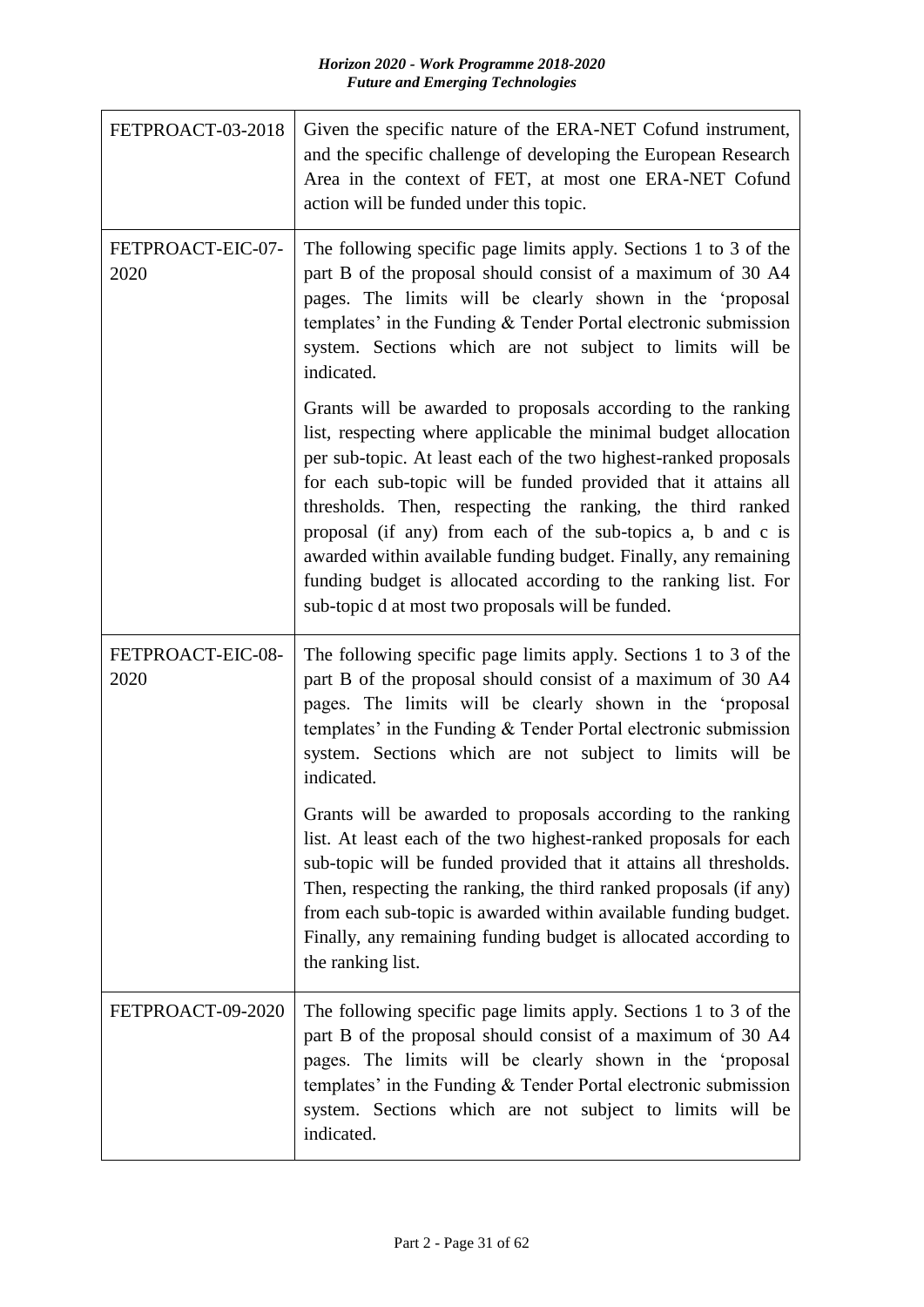The full evaluation procedure is described in the relevant [guide](http://ec.europa.eu/research/participants/docs/h2020-funding-guide/grants/applying-for-funding/submit-proposals_en.htm) published on the Funding  $\&$ Tenders Portal.

**Grant Conditions:** 

| FETPROACT-01-<br>2018, FETPROACT-<br>EIC-07-2020 | For grants awarded under this topic, beneficiaries may provide<br>support to third parties established in a EU member state or<br>country associated with Horizon 2020 and as described in<br>General Annex K of the Work Programme either in form of<br>grants or prizes and within the limitations as described in the call<br>text of this topic. The respective options of Article 15 of the<br>Model Grant Agreement will be applied. |
|--------------------------------------------------|--------------------------------------------------------------------------------------------------------------------------------------------------------------------------------------------------------------------------------------------------------------------------------------------------------------------------------------------------------------------------------------------------------------------------------------------|
| FETPROACT-EIC-07-<br>2020                        | Grants awarded under each of the sub-topics shall be<br>implemented through the use of complementary grants and the<br>respective options of Article 2, Article 31.6 and Article 41.4 of<br>the Model Grant Agreement will then be applied. In particular<br>the projects are required to conclude a collaboration agreement,<br>in principle prior to the signature of the grant agreement.                                               |
| FETPROACT-EIC-08-<br>2020                        | Grants awarded under this topic shall be implemented through<br>the use of complementary grants and the respective options of<br>Article 2, Article 31.6 and Article 41.4 of the Model Grant<br>Agreement will then be applied. In particular the projects are<br>required to conclude a collaboration agreement, in principle<br>prior to the signature of the grant agreement.                                                           |

Consortium agreement:

| FETPROACT-01-     | Members of consortium are required to conclude a consortium |
|-------------------|-------------------------------------------------------------|
| 2018, FETPROACT-  | agreement, in principle prior to the signature of the grant |
| $09-2020,$        | agreement.                                                  |
| FETPROACT-EIC-07- |                                                             |
| 2020, FETPROACT-  |                                                             |
| EIC-08-2020       |                                                             |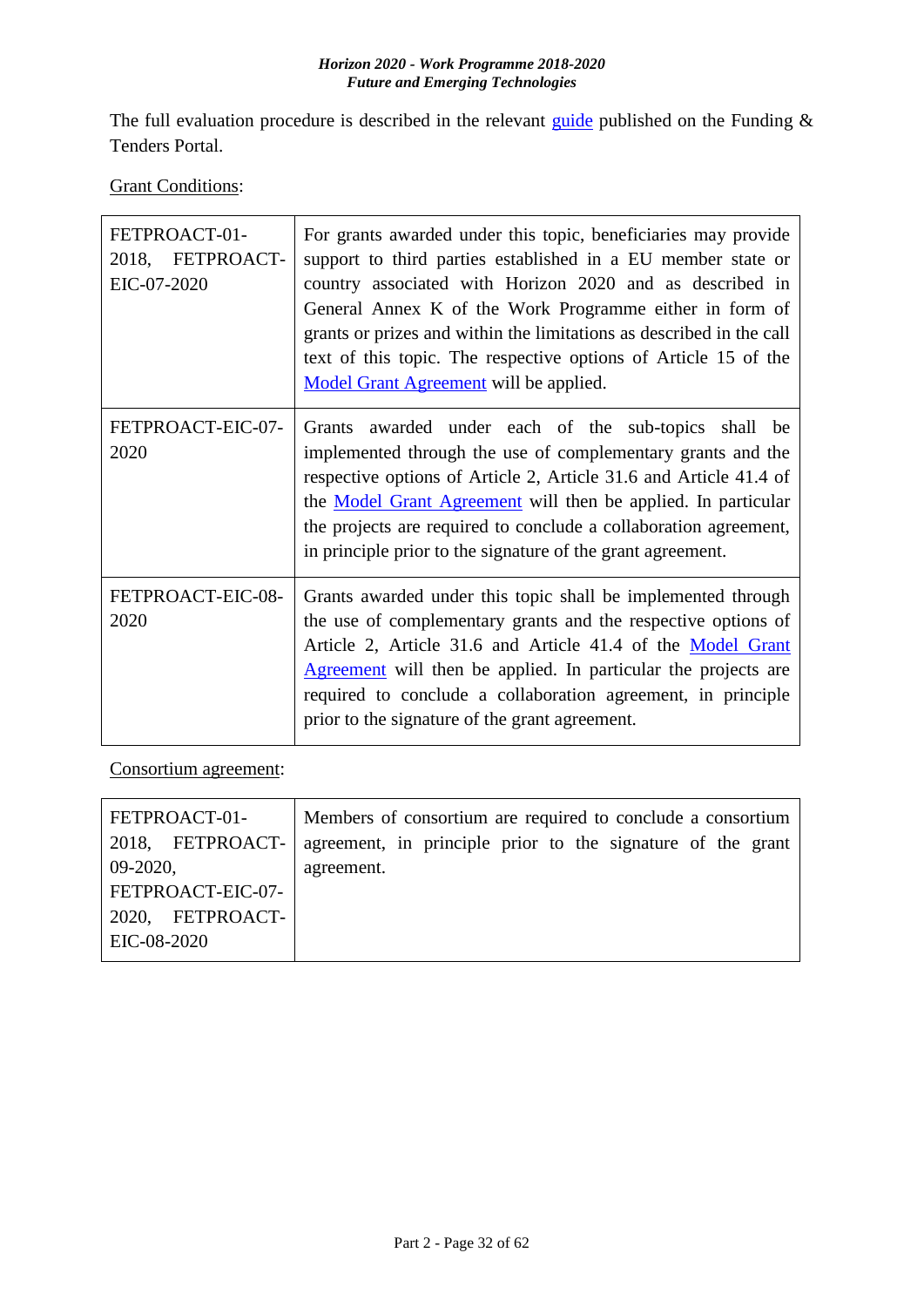## <span id="page-32-0"></span>**Call - FET Proactive – High Performance Computing**

### *H2020-FETHPC-2018-2020*

*The HPC FET Proactive initiative aims to create a world-class European HPC ecosystem, by developing leading-class technology and solutions towards exascale performance for ambitious scientific/engineering applications and services. By benefiting from the convergence of HPC, Big Data and Cloud Computing technologies, the HPC ecosystem will provide innovative, usable and competitive solutions that will upraise Europe's scientific capabilities and industrial competitiveness.*

In April 2016, as part of its Digitising European Industry<sup>22</sup> strategy, the Commission adopted the communication *European Cloud Initiative - Building a competitive data and knowledge economy in Europe*<sup>23</sup>, which was endorsed by the European Council in June 2016. The initiative aims to create, a **leading European High Performance Computing and Big Data (HPC/BD) research and industrial ecosystem by 2023** underpinned by a world-class European Data Infrastructure offering high performance computing and data capabilities, fast connectivity and high-capacity cloud solutions.

A synergetic approach for HPC technologies is promoted, which is complementary to relevant activities covered in the LEIT and eINFRA work programmes 2018-2020 and are called in the framework of the Public Private Partnership (PPP) on HPC with the ETP4HPC Association (European Technology Platform in HPC).

The topics 'FETHPC-02-2019: Extreme scale computing technologies, methods and algorithms for key applications and support to the HPC ecosystem' and 'FETHPC-03-2019: International Cooperation on HPC' have been removed from the Work programme in view of the transfer of High Performance Computing activities in 2019 and 2020 to the EuroHPC Joint Undertaking.

Proposals are invited against the following topic(s):

## <span id="page-32-1"></span>**FETHPC-01-2018: International Cooperation on HPC**

Specific Challenge: The aim is to develop strategic partnership in HPC with Brazil and Mexico that enables advancing the work on HPC applications in domains of common interest. Brazilian and Mexican partners will not be funded by the EU and they are expected to participate in the project with their own funding.

Scope: a) Cooperation with Mexico: in the frame of the Bilateral Agreement on Science and Technology between the European Union and the United States of Mexico<sup>24</sup>, collaboration for the development of state-of-the-art HPC applications (codes, algorithms, software tools, etc.)

<sup>22</sup> <sup>22</sup> COM(2016) 180 final<br><sup>23</sup> COM(2016) 178 final

<sup>&</sup>lt;sup>23</sup> COM(2016) 178 final<br><sup>24</sup> Communicate of the <sup>24</sup>

Communiqué of the 8th Joint Steering Committee of 27th May 2016 in Brussels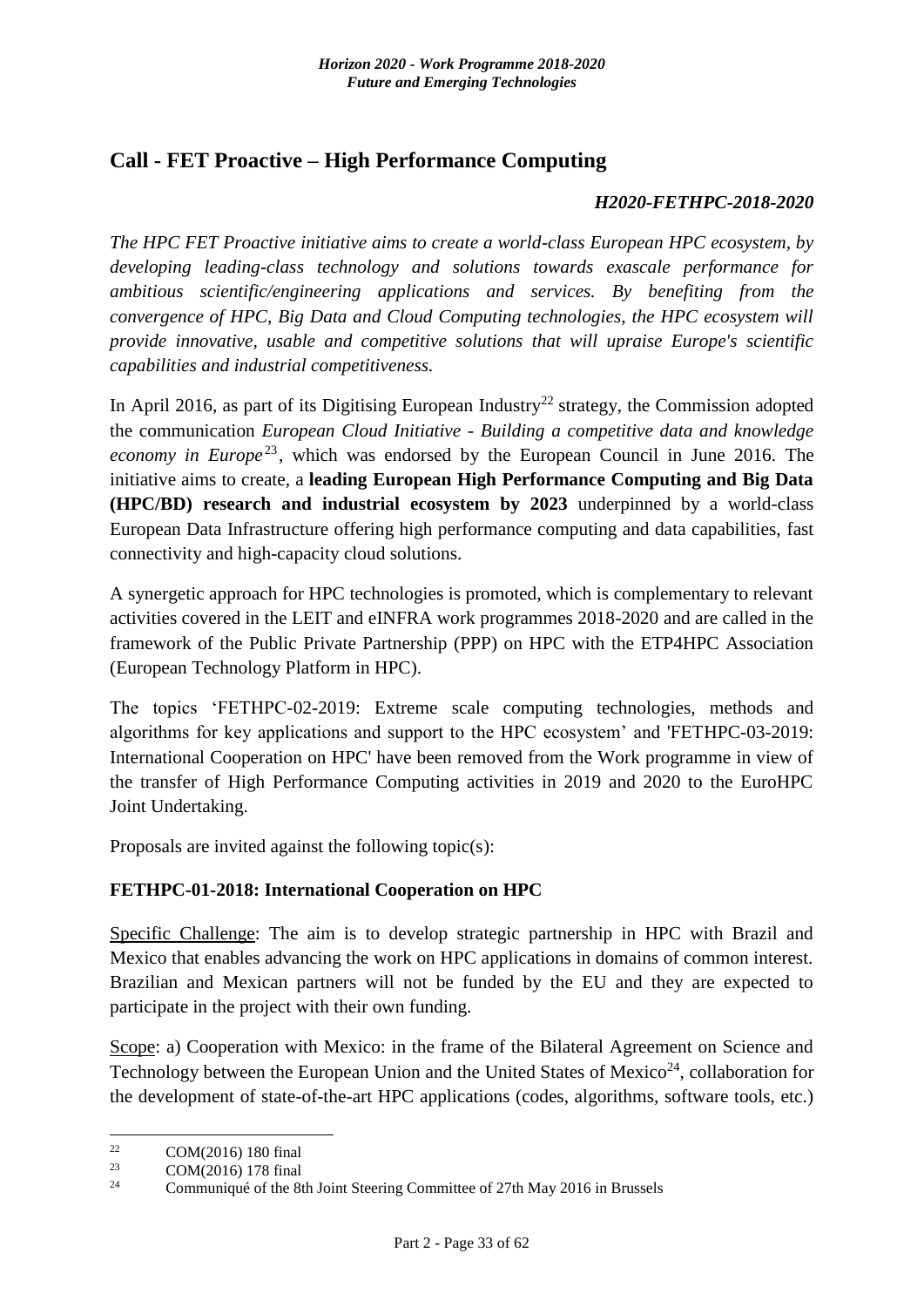in domains of common interest such as energy (including oil, renewables, wind, etc.), life sciences, earth sciences, climate change and air pollution, and natural disasters, among others.

b) Cooperation with Brazil: developing state-of-the-art HPC applications in domains of common interest, such as in eHealth and drug design (e.g., related to diseases such as Zika and Dengue) or energy (e.g., renewables or management of natural resources). Proposals should put emphasis on application development towards exascale performance, develop codes, algorithms, other software tools, big data analytics, and hardware where appropriate. Proposals should ensure access to and using relevant big data suites as needed.

The Commission considers that proposals requesting a contribution from the EU of up to EUR 2 million for the cooperation with Mexico and up to EUR 2 million for the cooperation with Brazil would allow this specific challenge to be addressed appropriately. Nonetheless, this does not preclude submission and selection of proposals requesting other amounts.

## Expected Impact:

- Improved international cooperation of EU-Mexico and EU-Brazil research and industrial communities on advanced HPC application development.
- Improved sharing of information and expertise to solve common societal problems with the use of advanced computing.

Type of Action: Research and Innovation action

## *The conditions related to this topic are provided at the end of this call and in the General Annexes.*

## <span id="page-33-0"></span>**FETHPC-04-2020: International Cooperation on HPC**

Specific Challenge: The aim is to develop a strategic partnership in HPC with Latin America enabling closer research cooperation in HPC.

## Scope:

- Develop a roadmap for increased future research cooperation in HPC
- Identify key HPC application areas and hardware/system requirements per Latin-American country
- Identify relevant national, regional and international funding schemes of HPC in Latin America
- Organise meetings, thematic workshops and summer schools in areas of common interest
- Promote the exchange of best practices between the European and Latin-American HPC research communities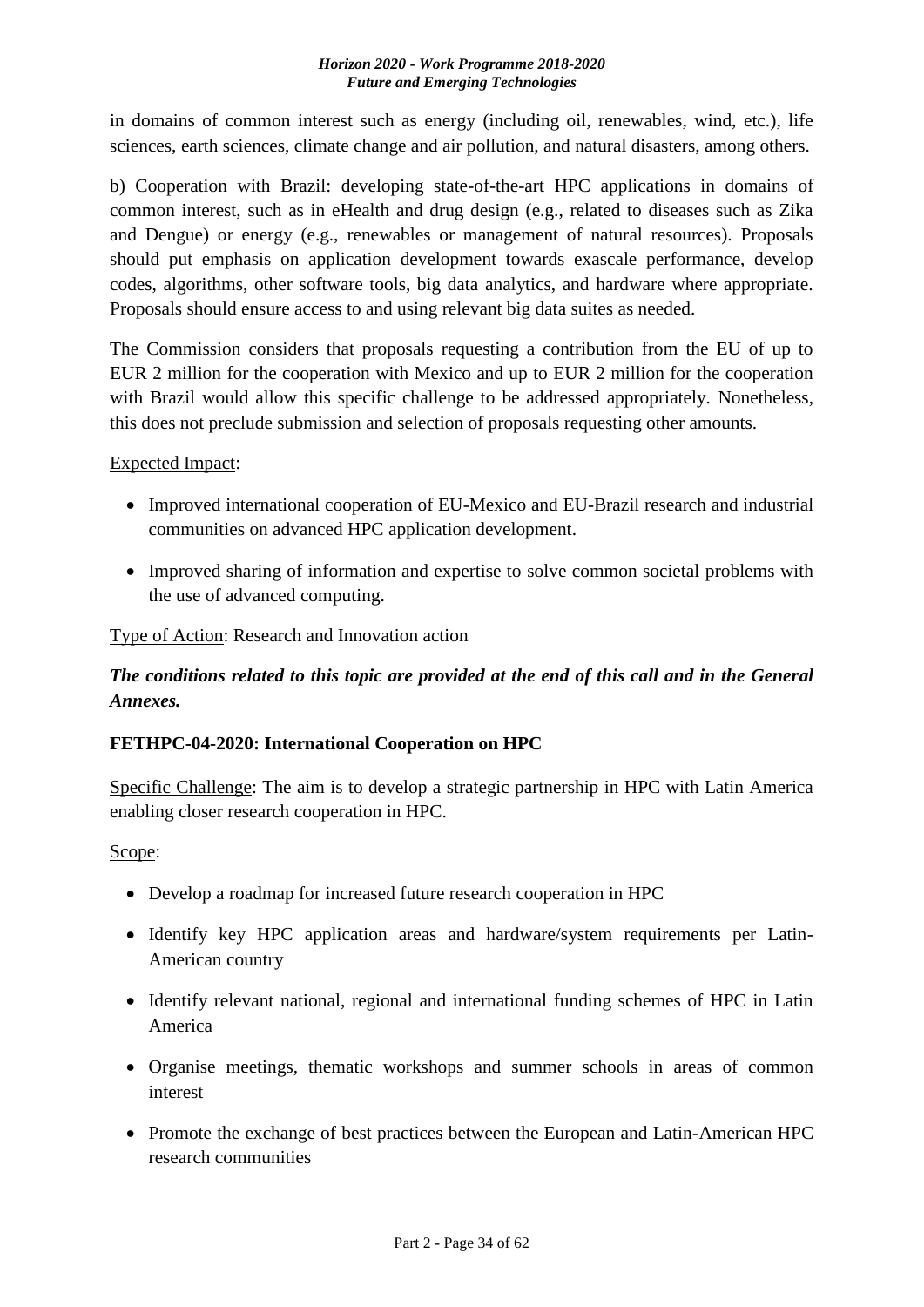• Improve links between the European and Latin-American HPC research communities

The Commission considers that proposals requesting a contribution from the EU of up to EUR 0.50 million would allow this specific challenge to be addressed appropriately. Nonetheless, this does not preclude submission and selection of proposals requesting other amounts.

### Expected Impact:

- Development of a realistic HPC research cooperation roadmap with clearly identified application areas, hardware/system requirements and funding schemes
- Improved international cooperation of EU and Latin American research and industrial communities on advanced HPC application development.
- Improved sharing of information and expertise to solve common societal problems with the use of advanced computing.

Type of Action: Coordination and support action

## *The conditions related to this topic are provided at the end of this call and in the General Annexes.*

### <span id="page-34-0"></span>**Conditions for the Call - FET Proactive – High Performance Computing**

Opening date(s), deadline(s), indicative budget(s): $^{25}$ 

| Topics (Type of Action)   | Budgets (EUR million) |      | Deadlines   |  |  |
|---------------------------|-----------------------|------|-------------|--|--|
|                           | 2018                  | 2020 |             |  |  |
| Opening: 01 Feb 2018      |                       |      |             |  |  |
| FETHPC-01-2018 (RIA)      | 4.00                  |      | 15 May 2018 |  |  |
| Opening: 19 Nov 2019      |                       |      |             |  |  |
| FETHPC-04-2020 (CSA)      |                       | 0.50 | 22 Apr 2020 |  |  |
| Overall indicative budget | 4.00                  | 0.50 |             |  |  |

Indicative timetable for evaluation and grant agreement signature:

 $25$ <sup>25</sup> The Director-General responsible for the call may decide to open the call up to one month prior to or after the envisaged date(s) of opening.

The Director-General responsible may delay the deadline(s) by up to two months.

All deadlines are at 17.00.00 Brussels local time.

The budget amounts for the 2020 budget are subject to the availability of the appropriations provided for in the draft budget for 2020 after the adoption of the budget 2020 by the budgetary authority or, if the budget is not adopted, as provided for in the system of provisional twelfths.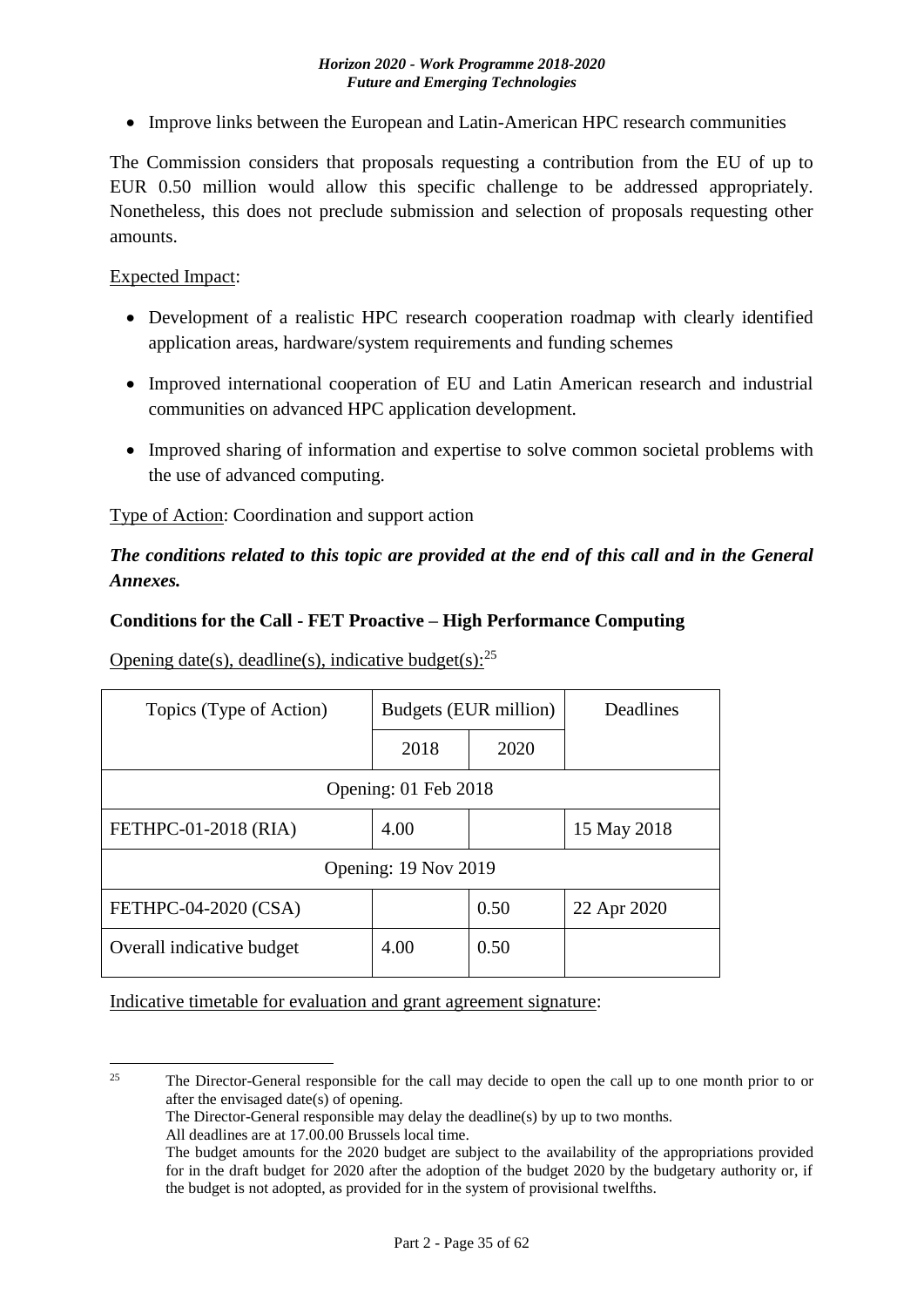For single stage procedure:

- Information on the outcome of the evaluation: Maximum 5 months from the final date for submission; and
- Indicative date for the signing of grant agreements: Maximum 8 months from the final date for submission.

Eligibility and admissibility conditions: The conditions are described in General Annexes B and C of the work programme. The following exceptions apply:

| <b>FETHPC-01-2018</b> | Due to the specific objectives of this call topic, in addition to the<br>minimum number of participants as set out in the Rules of<br>Participation, proposals shall include at least two participants<br>from the country or region targeted by the action.                                                                                                          |
|-----------------------|-----------------------------------------------------------------------------------------------------------------------------------------------------------------------------------------------------------------------------------------------------------------------------------------------------------------------------------------------------------------------|
|                       | Participants in the EU actions are required to conclude a<br>agreement with the participants in<br>coordination<br>the<br>corresponding coordinated third-country activities. A final draft<br>of these agreements has to be provided with the proposal.                                                                                                              |
|                       | Proposals will only be selected on the condition that the<br>proposers provide evidence of the eligibility of Mexican and<br>Brazilian partners to receive funding for their proposed activities<br>from their respective funding authorities (e.g. in the form of a<br>letter from the corresponding funding authority) prior to the<br>evaluation of the proposals. |

Evaluation criteria, scoring and threshold: The criteria, scoring and threshold are described in General Annex H of the work programme.

Evaluation Procedure: The procedure for setting a priority order for proposals with the same score is given in General Annex H of the work programme.

The full evaluation procedure is described in the relevant [guide](http://ec.europa.eu/research/participants/docs/h2020-funding-guide/grants/applying-for-funding/submit-proposals_en.htm) published on the Funding  $\&$ Tenders Portal.

Consortium agreement:

| <b>FETHPC-01-2018</b> | Members of consortium are required to conclude a consortium |
|-----------------------|-------------------------------------------------------------|
|                       | agreement, in principle prior to the signature of the grant |
|                       | agreement.                                                  |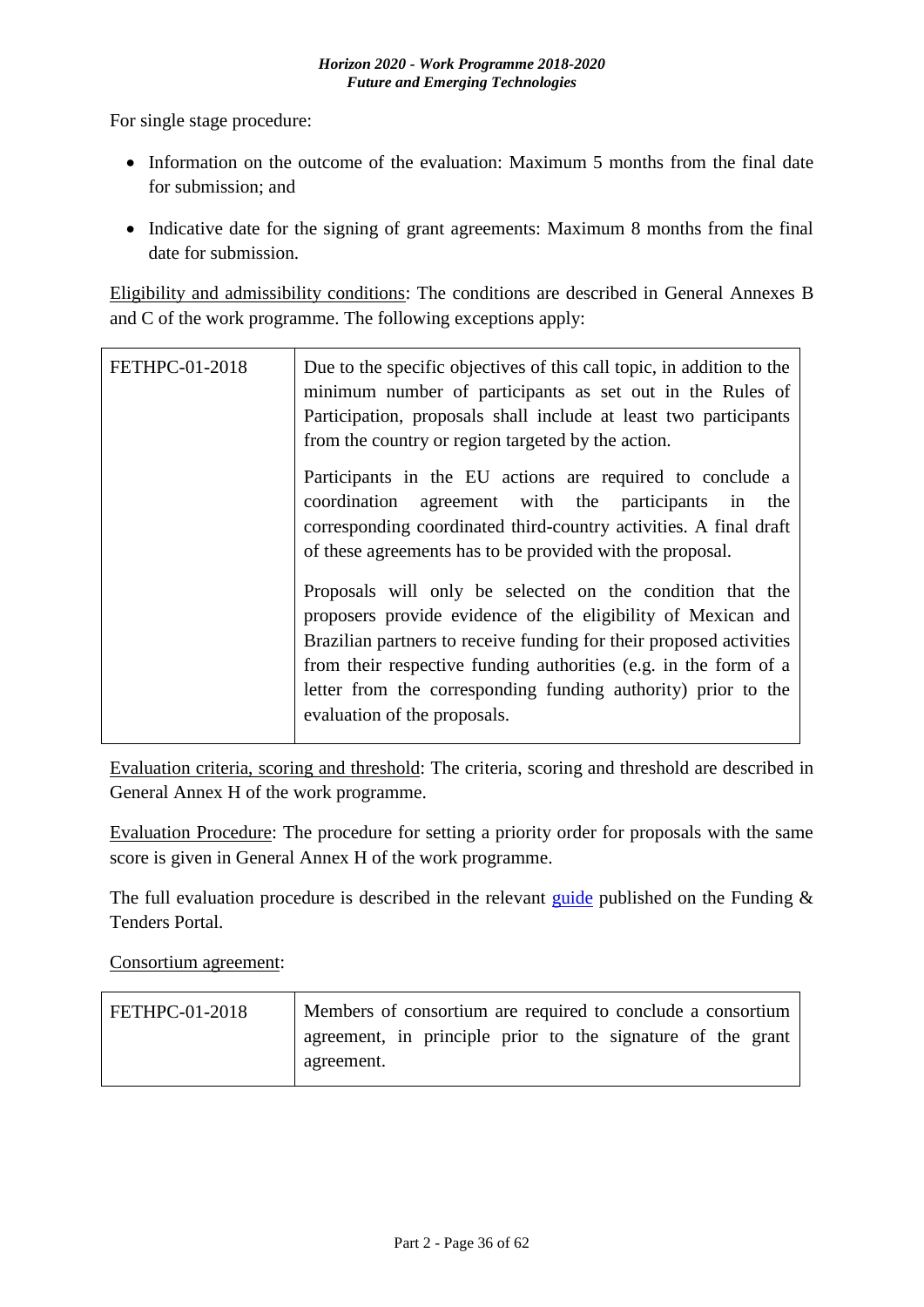# <span id="page-36-0"></span>**Call - FET FLAGSHIPS – Tackling grand interdisciplinary science and technology challenges**

### *H2020-FETFLAG-2018-2020*

*FET Flagships tackle grand Science and Technology challenges expected to result in 'game changing' impacts on economy and society, benefitting European citizens and paving the way for global technological and industrial leadership. Because of their ambition, their scale and their interdisciplinary nature, FET Flagships can only be realised through a long-term and sustained effort at European level, by building on large scale research cooperation across academia and industry and across national research programmes, and by mobilising Europe's best researchers around an ambitious R&D roadmap.*

Under the first work programme of Horizon 2020, a Framework Partnership Agreement (FPA) has been established for each of the two running Flagships, Graphene and the Human Brain Project (HBP).

Activities in this work programme will: (i) further support the two running Flagships on the basis of their FPAs, following Specific Grant Agreements (SGAs) and other actions launched under previous work programmes; (ii) kick-start the support to the new Flagship on Quantum Technologies (QT); (iii) further support the FLAGERA and QUANTERA ERA-NETs that bring together national and regional funding agencies from the Member States and Associated Countries in support respectively of the two running Flagships and the QT one; and (iv) include preparatory actions to prepare the ground for new candidate FET Flagship initiatives.

## **A large-scale research initiative on Future Battery Technologies**

In addition to the topics listed below, this work programme also kick starts a large scale, longterm research initiative on Future Battery Technologies that will ensure the European knowledge base in long term battery research and contribute to the EU Battery Alliance. Such a coordinated effort is crucial, given that at the dawn of a new, connected, green era reliable and safe batteries with ultra-high performance are becoming essential. Novel crossdisciplinary approaches empowered by digital technologies can accelerate research on the next generations of smart, safe and high-performing batteries. They will provide Europe with a competitive advantage in the fast growing market of electro-chemical energy storage and will be key for the development of a world-class European industry capable of addressing the needs of many sectors, including e-mobility and renewable energy storage.

The topics relevant to this large scale research initiative on Future Battery Technologies are to be found in the dedicated cross-cutting Call 'Building a low-carbon, climate resilient future: Next–Generation Batteries' in the part "Cross-cutting activities" of the Horizon 2020 Work Programme 2018-2020. In particular, four topics in this Call (from LC-BAT-12-2020 to LC-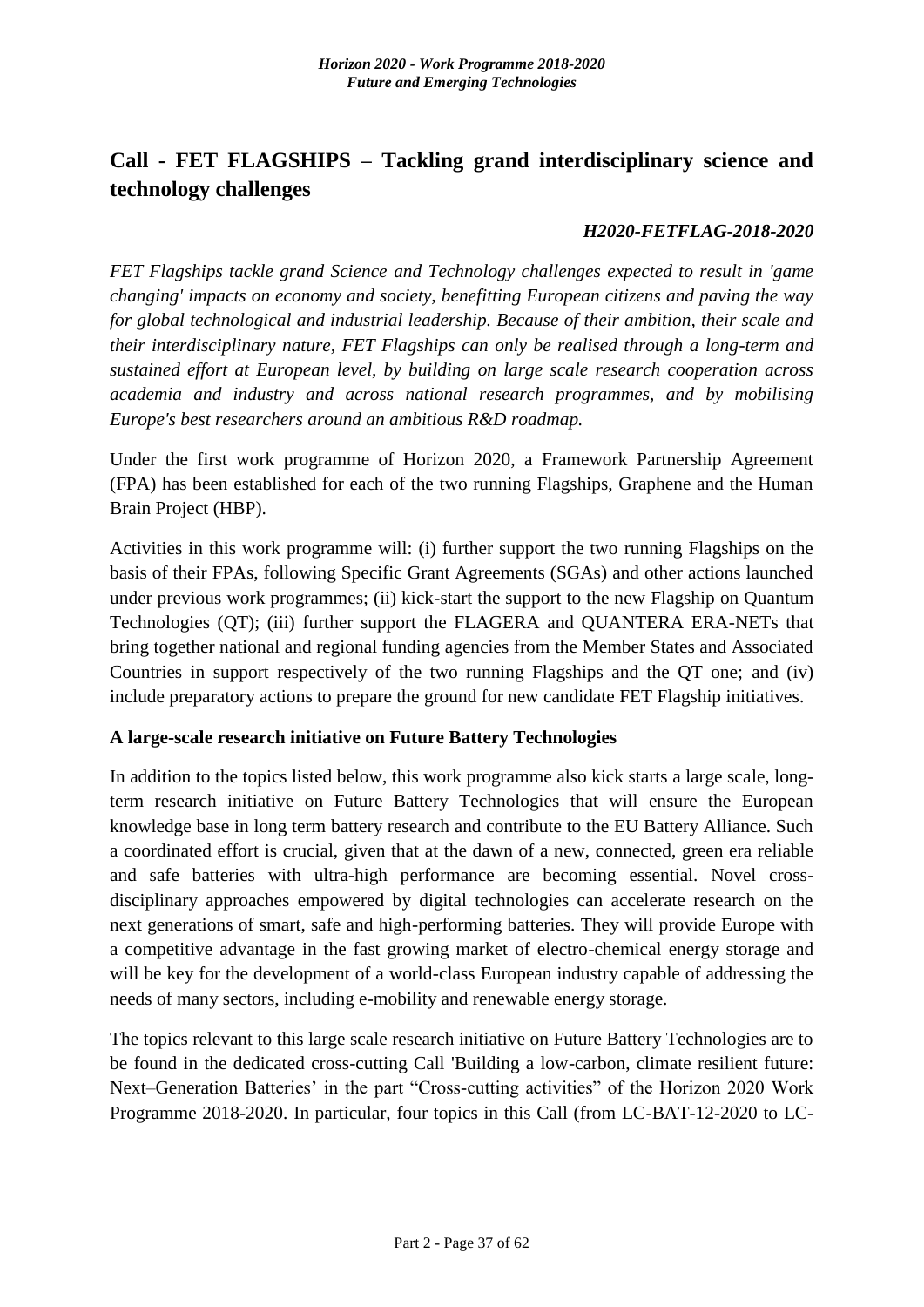BAT-15-2020) tackle long-term research challenges that are expected to result in 'game changing' impacts on future battery technologies<sup>26</sup>

Proposals are invited against the following topic(s):

## <span id="page-37-0"></span>**FETFLAG-01-2018: Preparatory Actions for new FET Flagships**

Specific Challenge: FET Flagships are science- and technology-driven, large-scale, multidisciplinary research initiatives built around a visionary unifying goal. They tackle grand science and technology (S&T) challenges requiring cooperation among a range of disciplines, communities and programmes. FET Flagships should provide a strong and broad basis for future innovation and economic exploitation, as well as novel benefits for society of a potential high impact. The overarching nature and magnitude implies that they can only be realised through a collaborative, long-term sustained cooperation effort. This topic aims at launching Coordination and Support Actions (CSA) to prepare new candidate FET Flagships.

Scope: Proposals should contain a description of a potential FET Flagship and how this is to be matured over the course of the preparatory action into a more complete blueprint.

Firstly, proposals should describe the FET Flagship initiative they propose to further develop through this preparatory action, by specifically addressing the following three key issues:

- **What makes this a FET Flagship**: what is the unifying goal, the grand S&T challenge and the underlying vision; why is this a grand challenge and what makes it a "gamechanger"; what are its main goals and objectives; and what are the technologies, including digital technologies, that it would advance.
- **Impact (why it is good for Europe)**: will it bring major impact on economy and society as well as on science and technology; why and how is it relevant for the European industry; how does it build on existing scientific excellence in Europe; what is its innovation potential that would benefit Europe's economy and/or society; how would it uniquely position Europe with respect to relevant developments and initiatives existing in other regions in the world.
- **Integration and European added value**: is it well positioned to address its grand S&T challenge in terms of large-scale integration across disciplines and the involvement of relevant stakeholders from academia, industry and society at large; does critical mass in terms of research excellence and industrial capabilities exist in Europe needed to address the challenge; what is the estimated scale of the effort required to reach the objectives and how long will it take to do so; and, are there similar initiatives existing at regional, national or European level and what is the added value of such an effort.

Secondly, proposals should describe how the activities of the preparatory action will involve stakeholders over the course of up to 12 months (indicative), to arrive at a complete design

 $26$ <sup>26</sup> See Manifesto for a long-term research initiative to create the batteries of our future: <http://battery2030.eu/>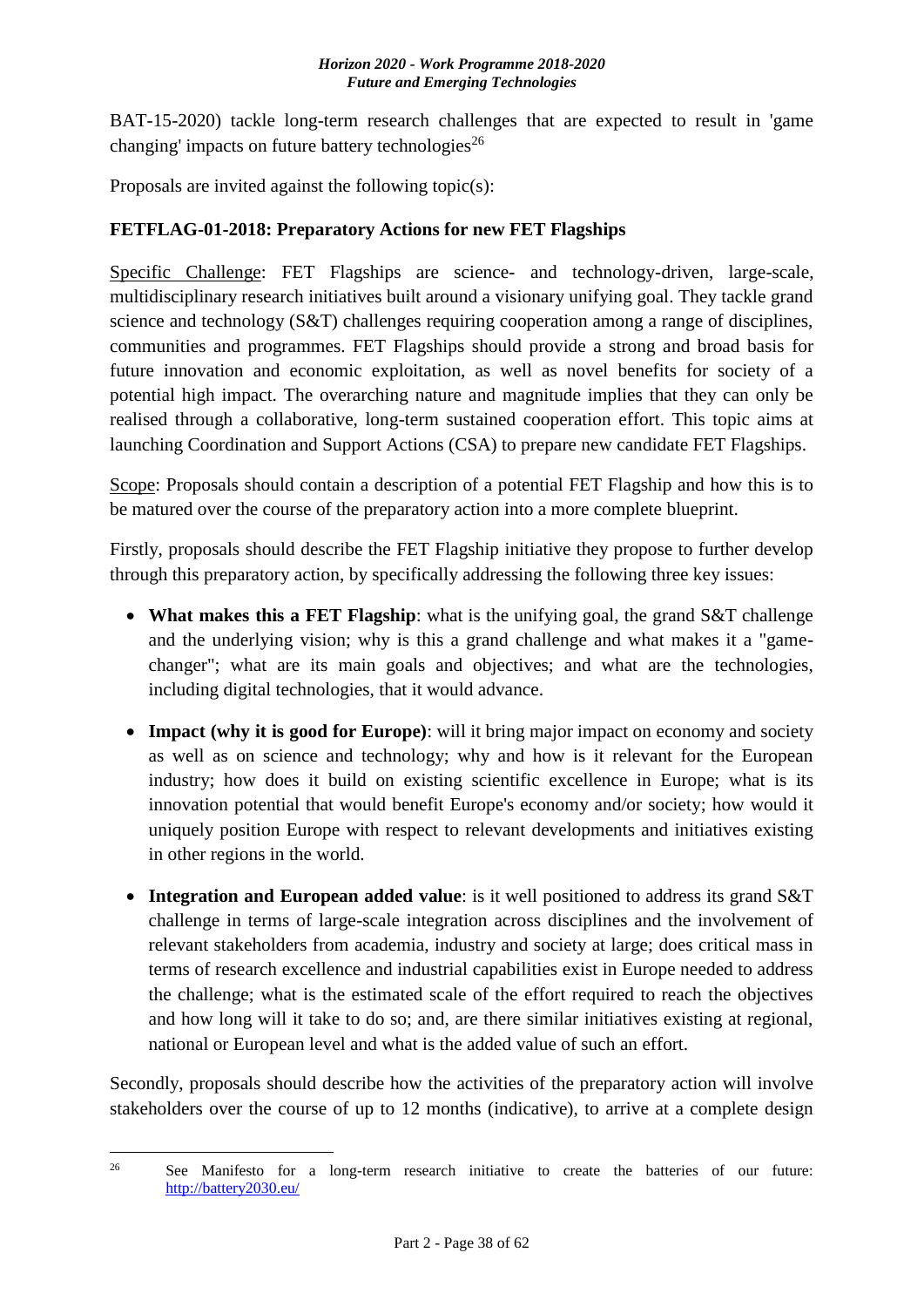and description of a candidate FET Flagship initiative. Specifically, they should describe the proposed activities for further developing the Flagship's unifying goal and its underlying S&T roadmap; attracting industry's endorsement and participation; further developing their consortium and its governance structure and attracting large public support.

Proposals should consider multidisciplinary aspects, including where relevant social sciences and humanities. They must also describe a clear strategy for dissemination and citizen engagement; and, in close cooperation with other proposals for preparatory actions that will be selected from this call, jointly organise and participate in an event addressing stakeholders including scientific communities, policy makers and the wider public and aiming at disseminating the main objectives and findings of the actions.

At the end of the action, the design and description of the candidate Flagship should include the following elements:

- **A consolidated vision** based on a well-defined unifying goal articulated in terms of S&T objectives and of its targeted impact on economy and society.
- **A strategic long-term research roadmap**, showing how the unifying goal can be realised and what the major milestones are, situating the Flagship in the global landscape and demonstrating a credible path towards societal impact, technology development, innovation and exploitation.
- **A blueprint for the Flagship's implementation** setting out the overall collaboration and S&T framework, the identification of necessary competencies and resources including infrastructure aspects, and openness of the initiative.
- **An effective scientific leadership and governance structure** based on lessons learned from the present Flagships, describing the coordination and decision-making structures of the Flagship, the role of industry and the relations with Member States and countries associated with Horizon 2020, with the Commission and with the relevant funding agencies and national research initiatives.
- **Support from and involvement of industry**, giving a view on avenues for exploitation and further strengthening of European industry in the global landscape, including stimulating the emergence and growth of innovative value chains.
- **An approach to address responsible research and innovation**, in particular aspects such as education, gender aspects and societal, ethical and legal implications.

Proposals for candidate FET Flagships must target a visionary unifying goal within one of the following three main areas: **ICT and Connected Society; Health and Life Sciences; or Energy, Environment and Climate change**. They should present a multidisciplinary approach that brings together the relevant communities to address their unifying goal. Proposals must clearly specify which of the three areas they target. In each of these areas at least one and at most two proposals for Flagship preparatory actions will be selected for funding.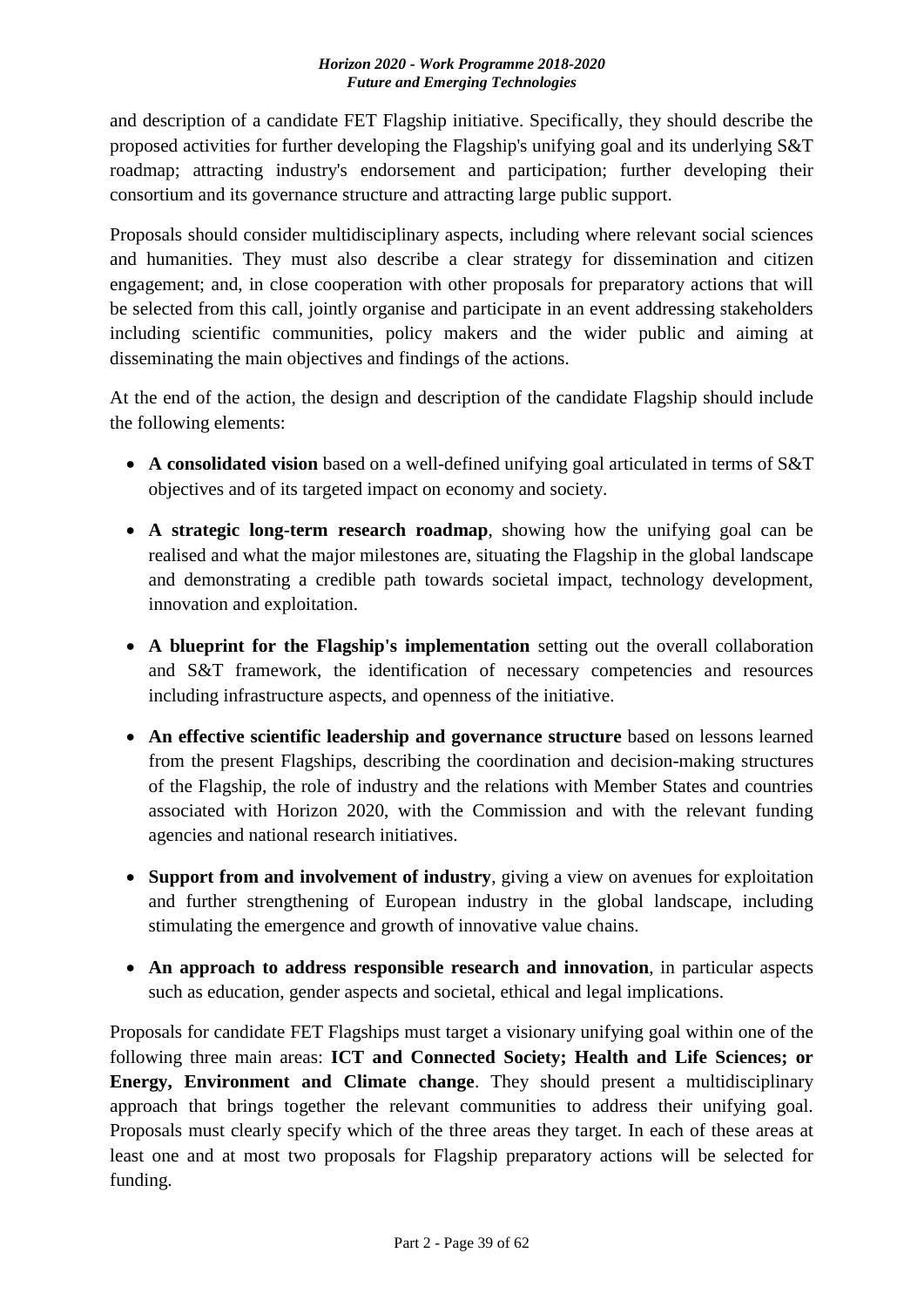## *(1) ICT and Connected Society*

The proposal should address any of the following sub-areas in part or in whole:

- **Smart Materials and Nanoscale Engineering:** Novel nano-engineered materials and systems with properties enabling the design and manufacturing of radically new ICT components and devices creating disruptive technologies and market opportunities, for example in energy efficiency, data processing, smart manufacturing, smart interfaces, nano-bio devices, etc.
- **Robotics, Interfaces and Artificial Intelligence:** a new generation of robotics technologies including soft and flexible robotics, bio-inspired robotics, new approaches to human-machine interaction and cooperation, cognition and artificial intelligence, giving rise to much smarter systems performing sophisticated functions opening radically new opportunities to address societal and economic challenges.
- **ICT for Social Interaction and Culture:** new ICT technologies and approaches for empowering deep social interactions across diverse cultures, languages, goals, values, etc.; for understanding large-scale complex socio-technical systems and their interactions, interdependencies and evolutions and avenues for exploiting this understanding; and/or for collecting, preserving, studying and promoting Europe's unique cultural heritage and exploiting these to achieve major societal or economic benefits.

## *(2) Health and the Life Sciences*

The proposal should address any of the following sub-areas in part or in whole:

- **Disruptive technologies to Revolutionise Healthcare**: New technologies and approaches aiming at a paradigm shift in the field of individualised prevention, prediction and treatment of diseases. This includes among others bioinformatics and modelling approaches to use patients' genetic expression patterns, metabolism and derived systems; novel and innovative nano-medicine approaches (e.g. technologies for novel sensors and imaging, organ-on-a-chip and bio-electronic medicine, drug delivery, …); network medicine; neuro-prosthetic technologies; regenerative medicine and biofabrication techniques to reprogram or replace human cells, tissues and whole organs and to integrate these in functioning body systems.
- **Understanding Life by Exploring the Genome and the Cell:** Novel technologies and approaches that enable a paradigm shift in studying and understanding the foundational building blocks of life, for example the functioning of the cell, and of cells within organisms, including structure and dynamics, and the full multi-omics (genome/epigenome/proteome/metabolome/connectome etc.) and their interactions. This will open up radically new opportunities such as developing novel nano-bio devices and technologies, advanced screening methods and analytical and morphological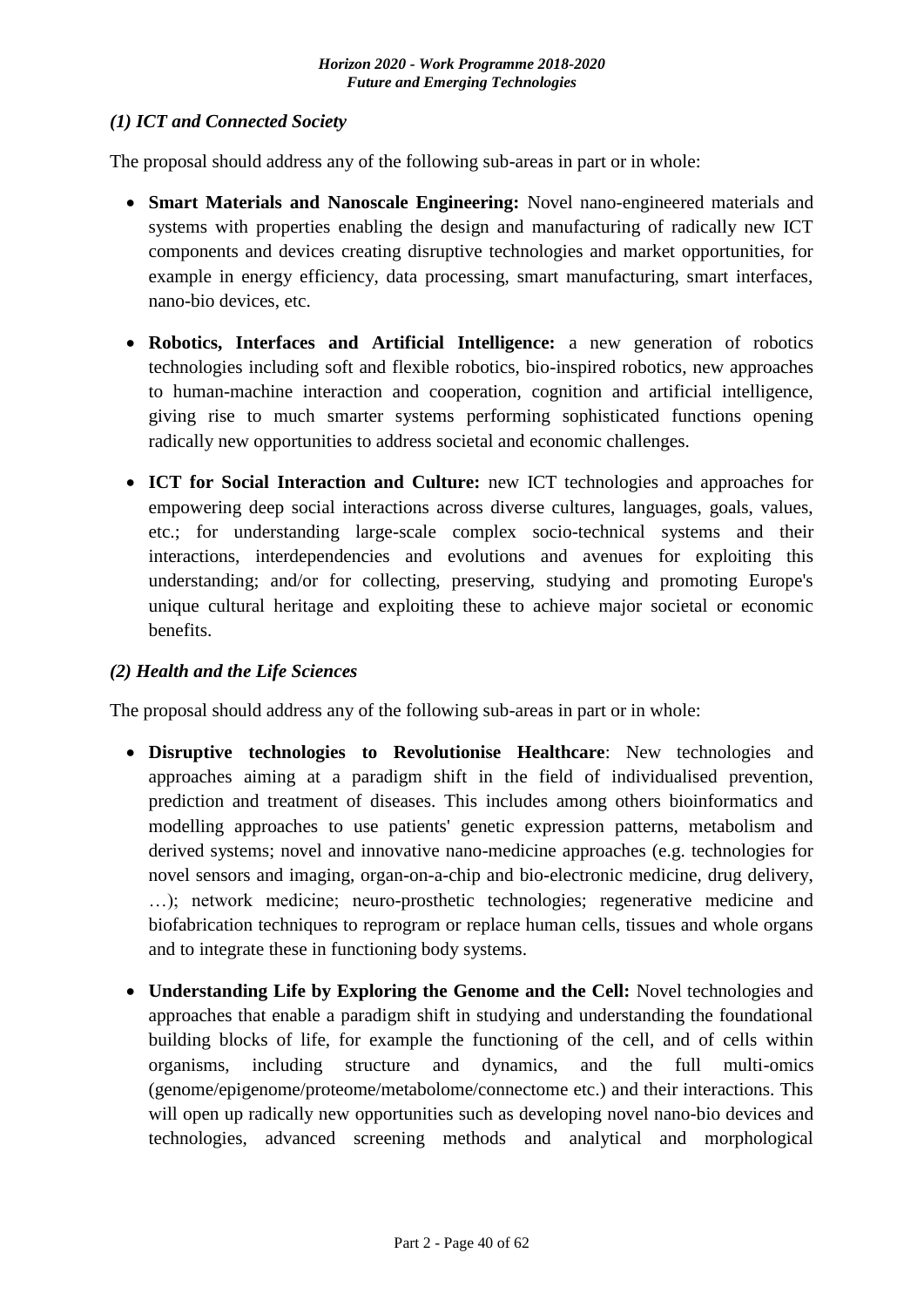technologies, advanced therapies and contribute to the understanding of biological processes and pathological mechanisms.

## *(3) Energy, Environment and Climate change*

The proposal should address any of the following sub-areas in part or in whole:

- **Earth, Climate Change and Natural Resources:** New technologies and approaches for high-precision modelling and simulation, including the necessary data integration, that enable an in-depth understanding of the earth, natural hazards and climate change. Their exploitation and use should open up new opportunities for helping to manage/mitigate their effects and impacts on human activity and natural resources in a sustainable way in specific areas such as: agriculture (ensuring food security and sustainable farming), forestry, fisheries, protecting/restoring natural ecosystems, energy supply and demand, etc.
- **Radically new Energy Production, Conversion and Storage devices and systems:**  Disruptive technologies aiming at a paradigm shift in renewable energy by exploring and exploiting radically new principles and novel materials that can substantially reduce Europe's dependence on fossil fuels and open new industrial opportunities for their exploitation and sustainable development.

The Commission considers that proposals requesting a contribution from the EU of up to EUR 1 million would allow this specific challenge to be addressed appropriately. Nonetheless, this does not preclude submission and selection of proposals requesting other amounts.

Expected Impact: For the CSA:

• Fully developed candidate FET Flagship initiatives supported by key stakeholders (e.g., academic research communities, industry, public authorities …).

For the proposed Flagships:

- Key benefits for economy and society based on significant advances on science and technology. This should be demonstrated by e.g. potential for S&T breakthroughs, industrial support, added value for Europe, potential for increasing European competitiveness, potential for societal benefits, etc.
- Long-lasting structuring effect on research efforts in Europe, anchor point for international cooperation and the nurturing of talent through the training of a new generation of researchers.

Type of Action: Coordination and support action

*The conditions related to this topic are provided at the end of this call and in the General Annexes.*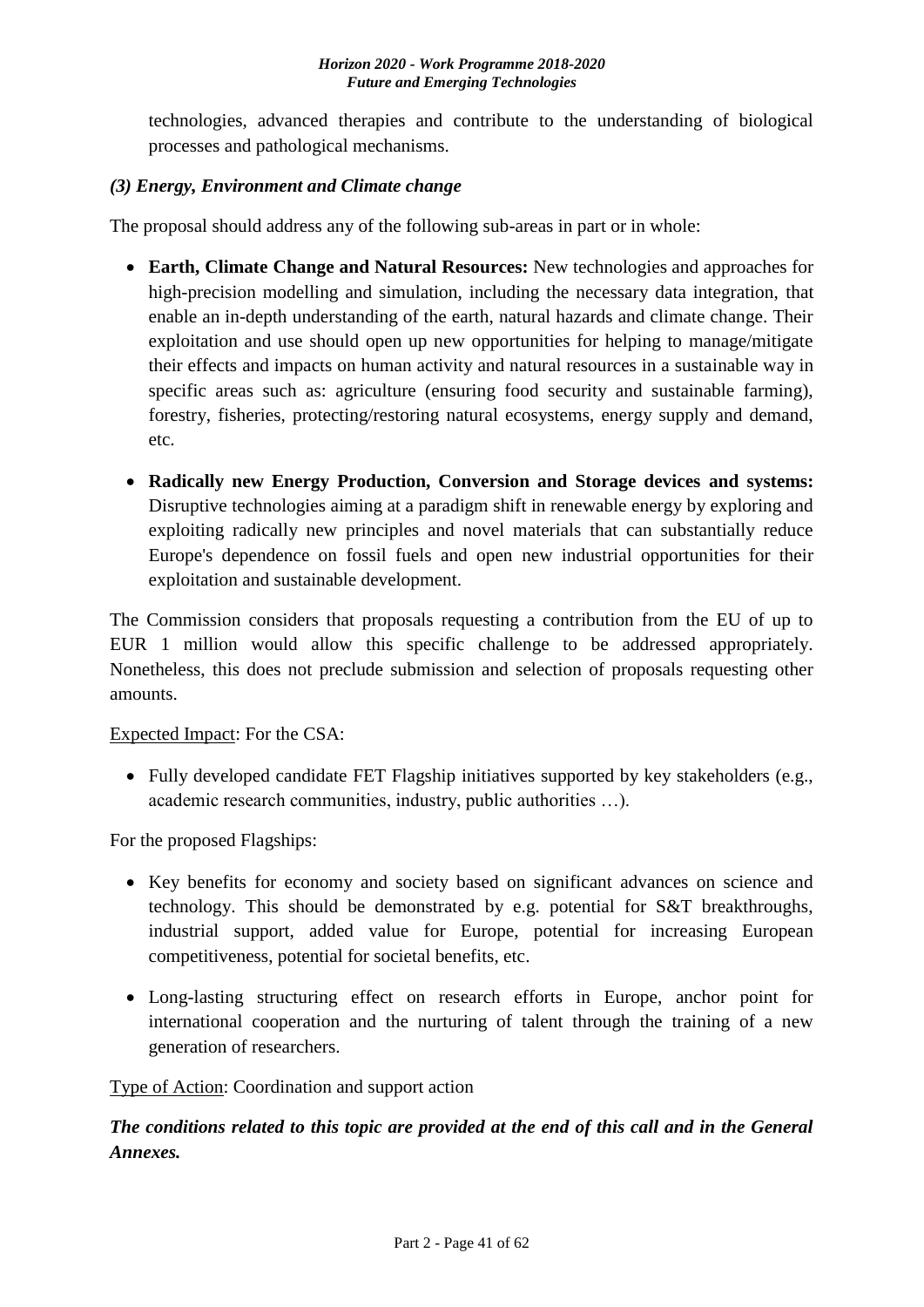## <span id="page-41-0"></span>**FETFLAG-02-2018: ERA-NET Cofund for FET Flagships**

Specific Challenge: To fund partnering projects (PPs) and coordinate the national activities and support of Member States and Associated Countries (MS/AC) to the Graphene and HBP Flagships. PPs are projects funded from other sources (e.g. by national/regional funding) which address areas relevant for the Flagships and contribute to their objectives.<sup>27</sup>

Scope: One follow-up action to the FLAG-ERA II ERA-NET Cofund action [\(http://www.flagera.eu/\)](http://www.flagera.eu/) aiming to coordinate and pool the necessary financial resources from the participating national and regional research programmes to fund PPs of the two Flagships by implementing a joint transnational call for proposals resulting in grants to third parties, possibly followed by further joint calls without EU co-funding. The action may also organise additional joint activities between the participating funding agencies in support of the two Flagships.

Expected Impact: Closer coordination and greater mobilisation and pooling of resources between regional, national and EU research programmes for realising the research goals of the FET Flagships.

## Type of Action: ERA-NET Cofund

*The conditions related to this topic are provided at the end of this call and in the General Annexes.*

## <span id="page-41-1"></span>**FETFLAG-03-2018: FET Flagship on Quantum Technologies**

Specific Challenge: To build a strongly networked European Quantum Technologies (QT) community around the common goals defined in the Strategic Research Agenda<sup>28</sup>. To create the European ecosystem that will deliver the knowledge, technologies and open research infrastructures and testbeds necessary for the development of a world-leading knowledgebased industry in Europe, leading to long-term economic, scientific and societal benefits. To move advanced quantum technologies from the laboratory to industry with concrete prototype applications and marketable products while advancing at the same time the fundamental science basis, in order to continuously identify new applications and find better solutions for solving outstanding scientific or technology challenges.

### Scope: A. Research and Innovation Actions

Proposals are expected to address a mix of quantum technology challenges addressing one or more of the following areas, integrating different aspects like physics, engineering, computer science, theory, algorithms, software, manufacturing, control, infrastructures, etc. Each

<u>.</u>

<sup>&</sup>lt;sup>27</sup> See SWD(2014) 283 final of 16.9.2014

building on the Quantum Manifesto (http://qurope.eu/manifesto), the Commission Expert Group on Quantum Technologies – High Level Steering Committee has delivered on 28 June 2017 a first version of the Strategic Research Agenda in its final report [\(https://tinyurl.com/QT-HLSC-report\)](https://tinyurl.com/QT-HLSC-report).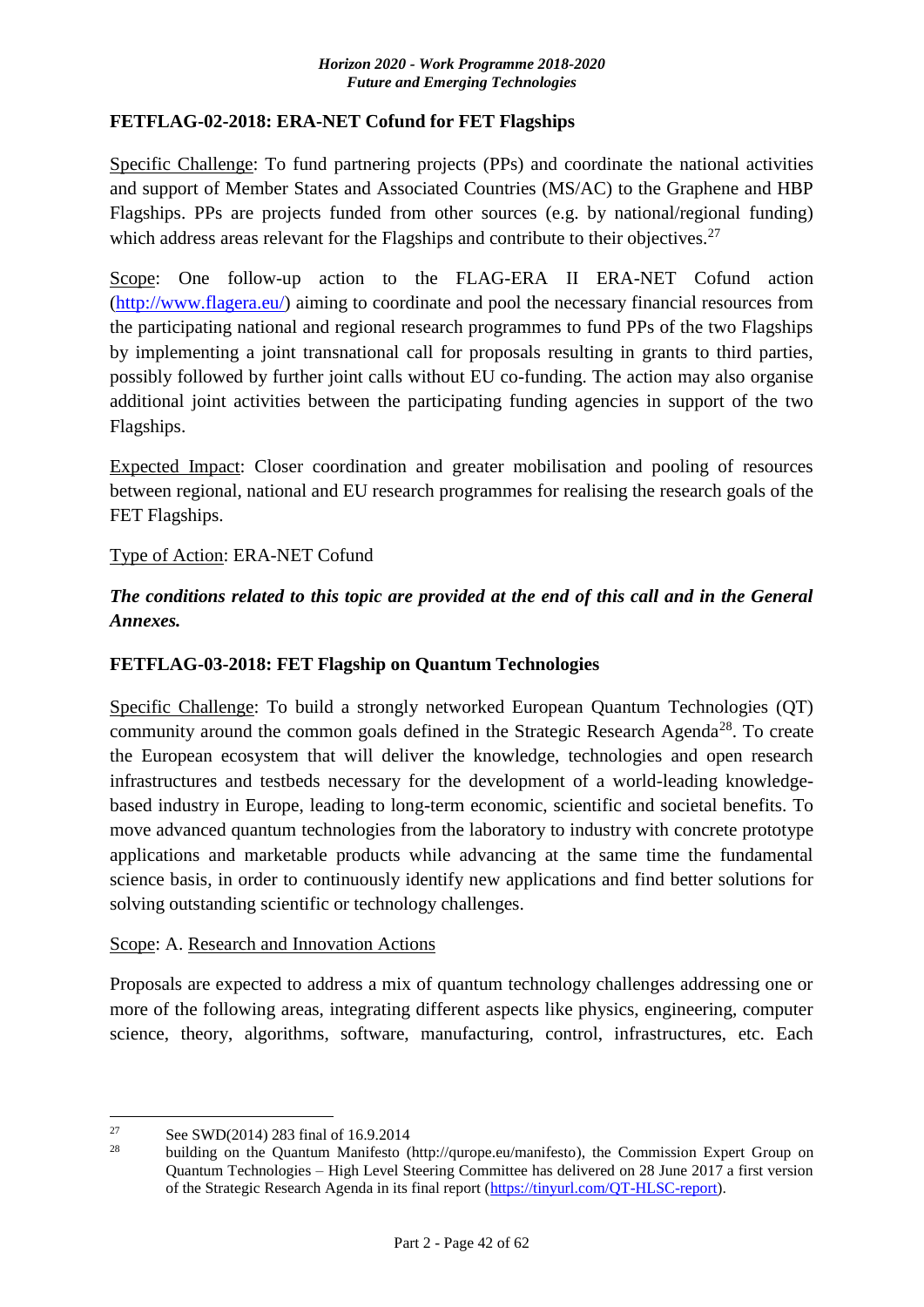activity should clearly move the technology up the TRL scale<sup>29</sup>. For areas a. to d., proposals can integrate various activities covering the whole value chain, from fundamental to applied research, and with other types of activity, including demonstrators, etc., as appropriate.

**a. Quantum Communication** <sup>30</sup>: Development of state-of-the art network devices, applications and systems (memories, quantum repeaters, network equipment, high throughput miniaturised quantum random number generators, etc.) for quantum communication meshnetworks. Proposals should target cost-effective solutions, devices and systems compatible with existing communication networks and standard cryptography systems, as well as deviceindependent protocols. Each proposal should address aspects like engineering, protocols, certification, software, algorithms. Actions should include validation of the proposed solution, proof of its suitability for the targeted application and benchmarking with respect to relevant targets set by the  $CSA^{31}$  in this area.

**b. Quantum Computing Systems**: The development of open quantum computer experimental systems and platforms<sup>32</sup>, integrating the key building blocks such as quantum processors (>10qubits) with limited qubit overhead, control electronics, software stack, algorithms, applications, etc. Work should address the scalability towards large systems (>100 qubits), the verification and validation of the quantum computation, fault-tolerance and solving a concrete computational problem to demonstrate the quantum advantage. Projects should foresee benchmarking activities. Benchmarks will be identified by the  $CSA<sup>33</sup>$  for all the platforms selected in this area.

**c. Quantum Simulation**: Proposals should aim at delivering operational demonstrators, based on existing physical platforms that have shown a clear perspective to achieve more than 50 interacting quantum units and / or full local control. They should work towards demonstrating a certified quantum advantage for solving difficult scientific or industrial problems (e.g. material design, logistics, scheduling, machine learning, optimisation, artificial intelligence, drug discovery, etc.). The proposed solutions need to include the development of protocols, validation schemes and control, simulation software, system configuration and optimisation. Work should address the scalability towards larger systems with more qubits. Projects should foresee benchmarking activities related to real life applications. Benchmarks will be identified by the CSA<sup>34</sup> for all the platforms selected in this area. Hybrid architectures are also to be considered under this area when relevant.

**d. Quantum Metrology and Sensing**: Quantum sensors for specific application areas such as imaging, healthcare, geo-sciences, outdoor and indoor navigation, time or frequency,

<sup>29</sup> <sup>29</sup> See the definition of Technology Readiness Levels (TRLs) in the General Annexes to the work programme.

<sup>&</sup>lt;sup>30</sup> See also the dedicated topic on Quantum Key Distribution Testbed in the LEIT ICT work programme (topic SU-ICT-04-2019).

 $31$  See item B. under this call topic.<br> $32$  Including if relevant hybrid at

Including, if relevant, hybrid approaches linking quantum and classical systems or linking different quantum platforms.

 $\frac{33}{34}$  See item B. under this call topic.

See item B. under this call topic.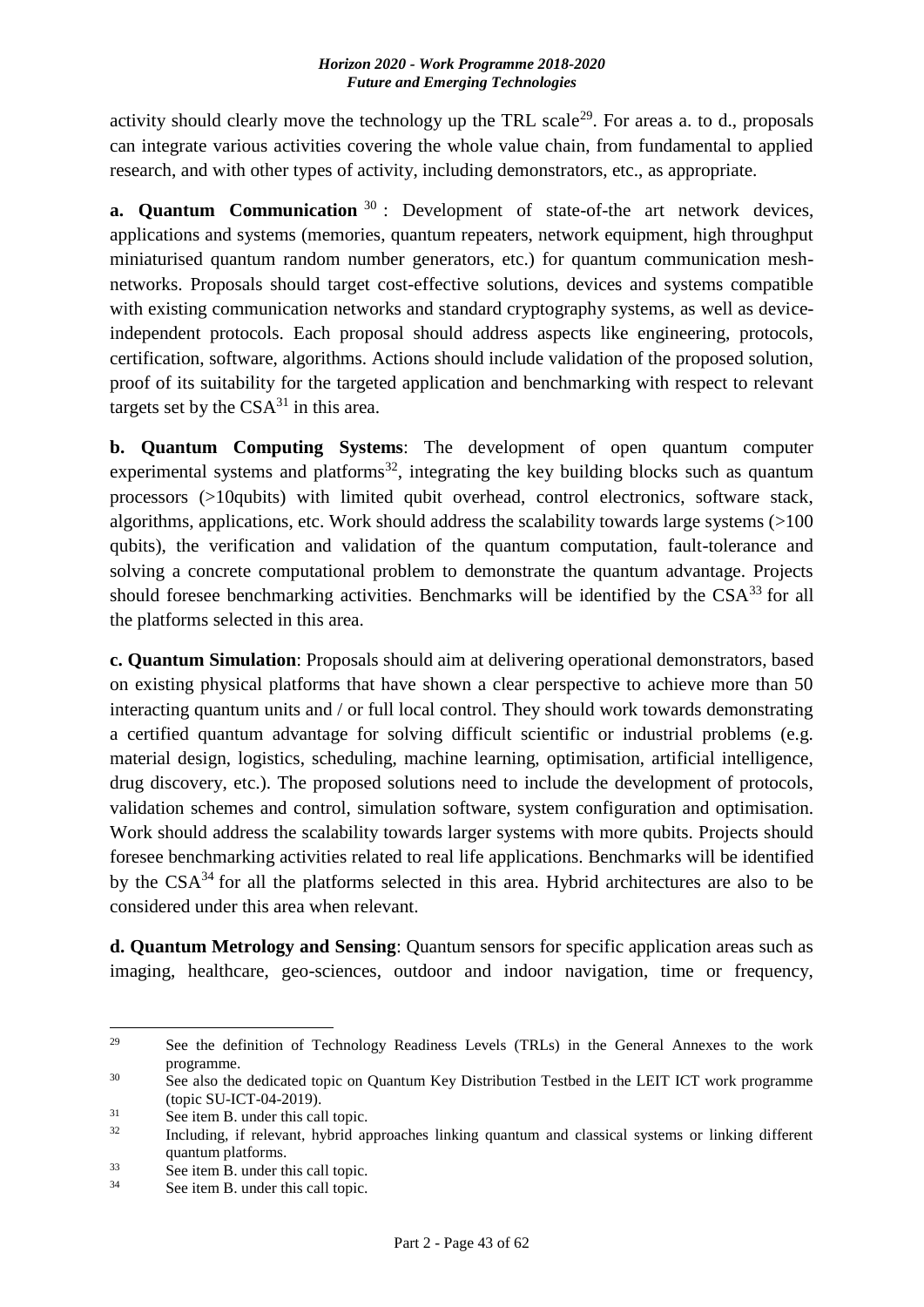magnetic or electrical measurements, etc. ... as well as novel measurement standards<sup>35</sup>, making use of the advances in controlling the fundamental quantum properties. It is expected that the work will lead to practical sensing devices, imaging systems and quantum standards that employ quantum coherence and outperform classical counterparts (resolution, stability) targeting TRL 3 and 4 and showing potential for further miniaturisation/integration into industrial systems.

**e. Fundamental science:** Research and development of basic theories and components, addressing a foundational challenge of relevance for the development of quantum technologies in at least one of the four areas a.-d. described above, to improve the performance of the components or subsystems targeted in those areas. Proposals must clearly indicate how they support a challenge for one or more of these areas.

For areas a. to d., proposals should be based on a close cooperation between academia and industry, define output and impact  $KPIs<sup>36</sup>$ , include technology benchmarking against other approaches, and include user requirements.

For areas a. to c. above, proposals should seek synergies with relevant national / regional research and innovation programmes running in these areas. They shall clearly specify how they are connected to the programmes and / or how they will incorporate the platforms, testbeds and infrastructures existing in Europe, how they will attract and build communities around them for openly promoting further technology developments as well as testing and benchmarking in the field and how they build on top of these to create European added value. Proposals combining different sources of financing should include a concrete financial plan detailing the use of these funding sources for the different parts of their activities.

The Commission considers that proposals for Research and Innovation Actions of a 3-year duration and requesting a contribution from the EU up to EUR 10 million would allow the areas a. to d. to be addressed appropriately; and proposals requesting a contribution from the EU between EUR 2 and 3 million would allow the area e. to be addressed appropriately. Nonetheless, this does not preclude submission and selection of proposals of another duration and/or requesting other amounts.

When appropriate, proposals may provide financial support to third parties established in a EU member state or country associated with Horizon 2020 and in line with the conditions set out in General Annex K, for example to access specific expertise or infrastructure. The consortium will define the selection process of third parties for which financial support will be granted (with a maximum of EUR  $100\ 000^{37}$  per party). A maximum of 10% of the EU funding requested by the proposal should be allocated to this purpose.

All projects shall make provisions to actively participate in the common activities of the Quantum Flagship and in particular: coordinate technical work with the other selected

<u>.</u>

<sup>35</sup> Measurement standards used in metrology for electrical quantities, mass, length, time, frequency, etc...<br> $VPI - K_{2V}$  Parformance Indicator

 $^{36}$  KPI = Key Performance Indicator.

In line with Article 23 (7) of the Rules for Participation the amounts referred to in Article 137 of the Financial Regulation may be exceeded, since this is necessary to achieve the objectives of the action.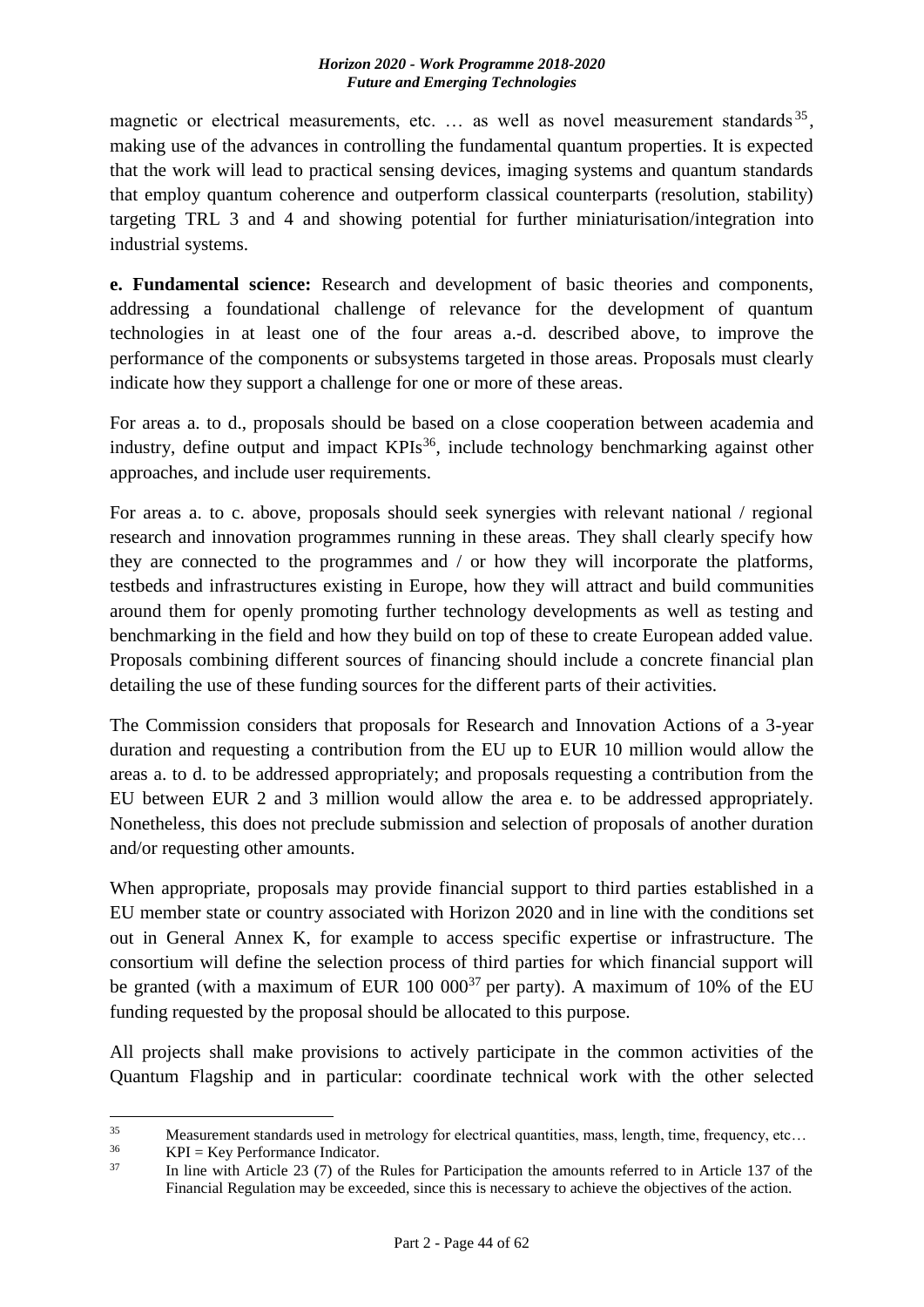projects of the Flagship; and contribute to the activities of the Coordination and Support Action defined under item B. below.

Note that special Grant Conditions will apply for projects granted under this topic. Please see under Call Conditions.

## B. Coordination and Support Action

Proposals should aim at coordinating the relevant stakeholders, notably academia, RTOs and industry participating in the Flagship initiative. In particular, it is expected to establish a communication platform, facilitate dialogue, promote the objectives of the Flagship and monitor the progress, support the governance structure, organize outreach events (including addressing the impact of technology development on economy and society), identify training and education needs and promote European curricula in quantum engineering, identify and coordinate relevant standardisation, IPR actions, and international collaboration and help networking of respective national and international activities in the field. The action will also identify, together with the community, benchmarks for all communication/computing/simulation platforms selected under areas a. to c. of the Research and Innovation Actions described under item A. above.

It is expected that such an activity is driven by the relevant actors of the field including academia, RTOs and industry.

The Commission considers that proposals for Coordination and Support Actions requesting a contribution from the EU of up to EUR 2 million would allow this specific challenge to be addressed appropriately. Nonetheless, this does not preclude submission and selection of proposals requesting other amounts.

## Expected Impact: A. Research and Innovation Actions

- Contribute to the strategic objectives of the Flagship;
- Expand European leadership and excellence in quantum technologies;
- Scientific breakthroughs that form the basis for future technologies;
- Synergetic collaboration with existing European platforms and infrastructures;
- Kick-start a competitive European quantum industry;
- Availability of open platforms and infrastructures accessible to the European Quantum technologies Community.

B. Coordination and Support Action

 A well-coordinated European initiative on Quantum Technologies, involving all relevant stakeholders and linked with relevant international, national and regional programmes, while assuring an efficient support to the governance of the Flagship;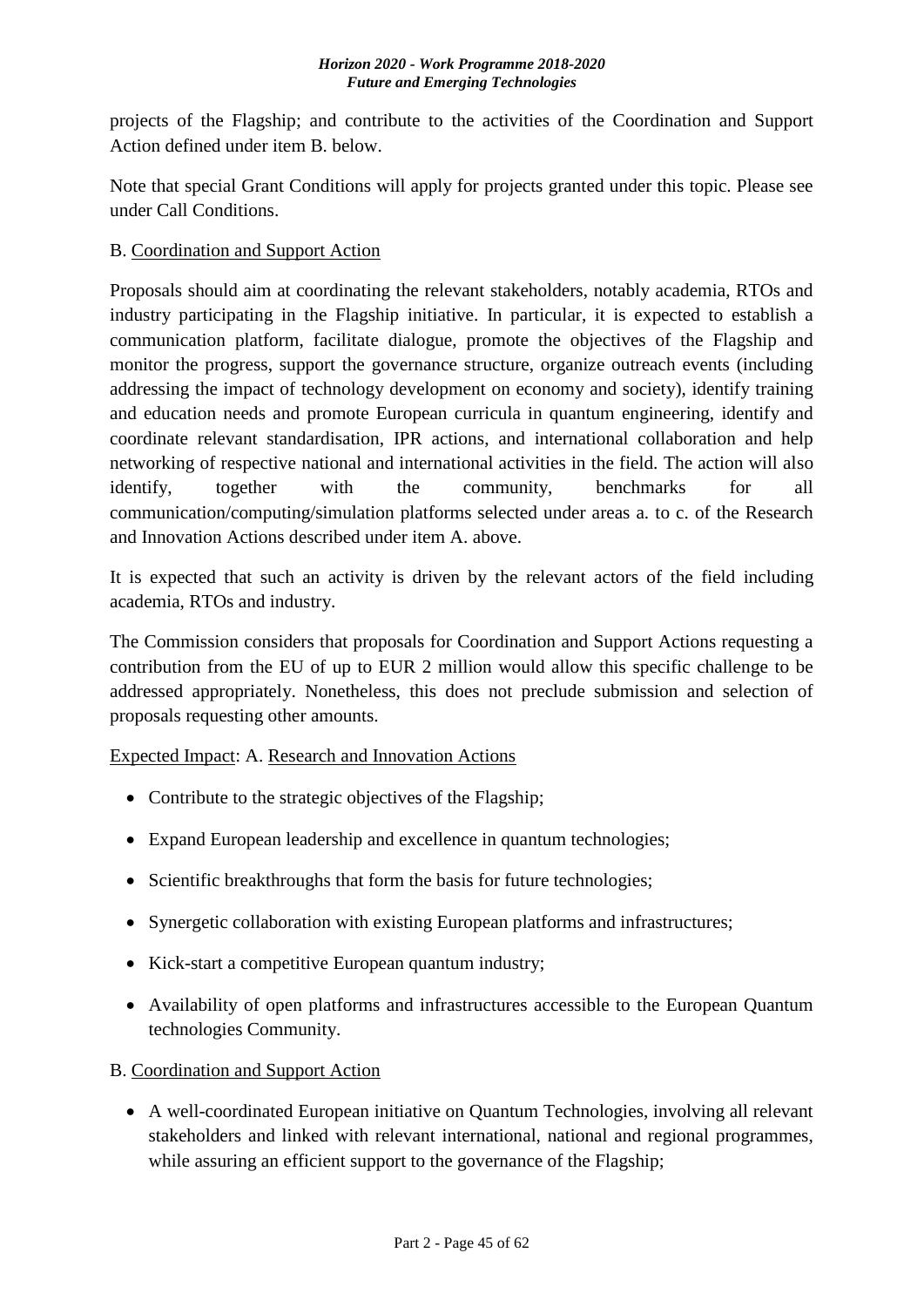• Spreading of excellence on Quantum Technologies across Europe, increased awareness of European activities and availability of European curricula in the field.

Type of Action: Coordination and support action, Research and Innovation action

## *The conditions related to this topic are provided at the end of this call and in the General Annexes.*

## <span id="page-45-0"></span>**FETFLAG-04-2020: Quantum Flagship - ERA-NET Cofund**

Specific Challenge: Support to transnational projects in quantum technologies, fostering synergy between European, national and regional initiatives and promoting broader partnerships between the European stakeholders in quantum technologies.

Scope: The aim is to support the networking and coordination of national activities in support of the Quantum Flagship by implementing a joint call for proposals resulting primarily in grants to third parties with EU co-funding in this area, in accordance with the provisions of the General Annexes. Of importance is how the ERA-NET addresses the gaps in the Strategic Research Agenda, not covered by the Flagship activities. Proposers are encouraged to implement other joint activities related to the coordination of public research and innovation programmes in quantum technologies, such as transnational networking, training, technology transfer and additional joint calls without EU co-funding. The proposal should demonstrate that these co-funded other activities exclude any overlaps with related on-going actions cofunded by the EU under the Horizon 2020 FET Programme.

Expected Impact: Closer coordination and greater mobilisation and pooling of resources between regional, national and EU research programmes for realising the research goals of the FET Flagship in the area of quantum technologies.

## Type of Action: ERA-NET Cofund

*The conditions related to this topic are provided at the end of this call and in the General Annexes.*

## <span id="page-45-1"></span>**FETFLAG-05-2020: Complementary call on Quantum Computing**

Specific Challenge: In order to kick-start a European industry in quantum computers, breakthroughs in miniaturization and scalability of quantum computing devices are needed, in particular for producing high-quality qubits that can be efficiently interconnected or scaled towards thousands of qubits, compatible with the fabrication techniques of the semiconductor industry. Moreover, Europe needs quantum software environments for quantum computers in order to address concrete industrial and scientific applications with expected quantum advantage.

Scope: Proposals are expected to address a mix of quantum technology challenges integrating different aspects like physics, engineering, computer science, theory, algorithms, software, manufacturing, control, infrastructures, benchmarking and verification etc. Each activity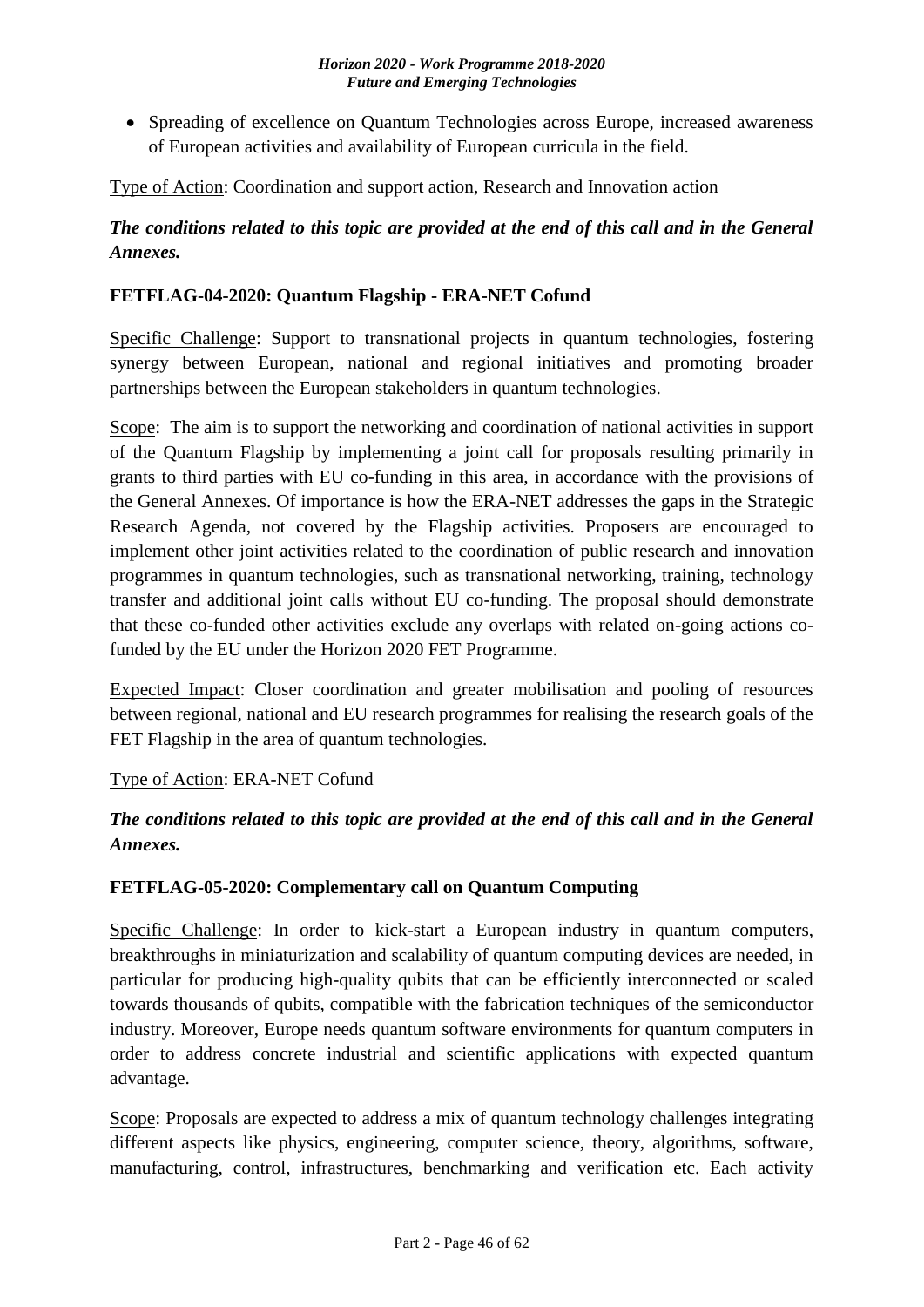should clearly move the technology up the TRL scale<sup>38</sup>. Proposals can integrate various activities covering the whole value chain, from fundamental to applied research, and with other types of activity, including demonstrators, etc., as appropriate.

(a) Hardware:

Hardware proposals are expected to develop a miniaturised qubit platform massmanufacturable, and compatible with semiconductor processing, integrating quantum processors (>10qubits) of good-quality qubits. Work should address the verification and validation of the quantum computation, fault-tolerance, demonstrating high-fidelity (>99%) single and two-qubit gates. Proposals should demonstrate fast and efficient, high-fidelity (>99%) qubits operations including read, write, data transfer, etc…, and address the scalability towards large systems.

Work should include investigations into the industrial design, engineering and manufacturing processes necessary for mass-manufacturing the qubit platform and provide first experimental production lines. Proposals should aim at the development of open quantum computer experimental systems, and work on the reduction of their form factor. Proposed platforms should build on qubit technologies complementing the approaches of the running projects of the Quantum Technologies Flagship.

(b) Software:

Software proposals should target the development of quantum applications and the development of industrial use cases for the quantum computers of the Quantum Technologies Flagship. Furthermore, proposals should target the development of quantum software stacks, libraries, etc., that facilitate the link from a high-level description of algorithms to a low-level implementation with quantum gates, for solving concrete problems and applications expected to demonstrate quantum advantage. The developed applications and software should be independent of the underlying qubit platform and their correct functioning should be tested on all the quantum computing platforms of the Quantum Technologies Flagship.

All proposals should be based on a close cooperation between academia and industry, define output and impact KPIs<sup>39</sup>, include technology benchmarking against other approaches, and include user requirements. In addition, for the hardware proposals, they should include benchmarking against different technologies. Relevant benchmarks will be identified by the Coordination and Support Action of the Quantum Technologies Flagship.

The Commission considers that proposals for Research and Innovation Actions of a 4-year duration and requesting a contribution from the EU up to EUR 15 million for Hardware and up to EUR 4,70 million for Software, would allow the challenge to be addressed appropriately. Nonetheless, this does not preclude submission and selection of proposals requesting other amounts.

1

<sup>&</sup>lt;sup>38</sup> See the definition of Technology Readiness Levels (TRLs) in the General Annexes to the work programme.

 $39$  KPI = Key Performance Indicator.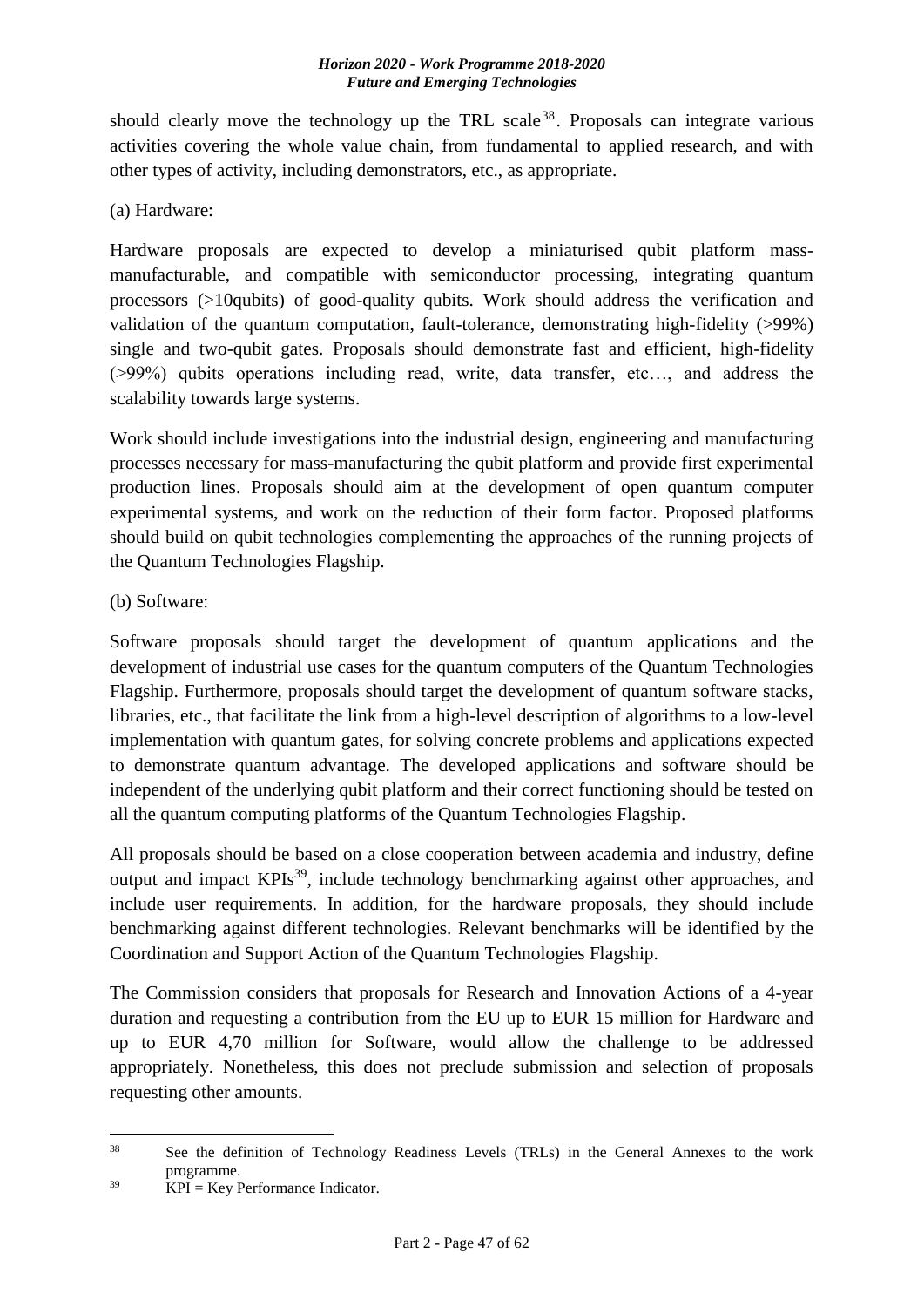As indicated in the grant conditions, all projects shall conclude a written collaboration agreement with the Quantum Technologies Flagship funded projects to actively participate in the common activities of the Quantum Technologies Flagship and in particular: Coordinate technical work with the other selected projects of the Flagship; and contribute to the activities of the Coordination and Support Action.

### Expected Impact:

- Contribute to the strategic objectives of the Flagship;
- Expand European leadership and excellence in quantum computing technologies;
- Kick-start a competitive European quantum hardware and software industry;
- Achieving practical quantum computing systems for relevant applications.

Type of Action: Research and Innovation action

## *The conditions related to this topic are provided at the end of this call and in the General Annexes.*

### <span id="page-47-0"></span>**FETFLAG-06-2020: International Cooperation on Quantum Technologies**

Specific Challenge: Quantum technologies is an emerging key enabling technology. In order to achieve its objectives, the Quantum Technologies FET Flagship could benefit from international cooperation activities with non-European partners having competences complementary to those or that are not available within Europe. Such activities will aim at providing a clear win-win situation for all parties involved. Target countries are the USA, Canada and Japan.

Scope: The action should deliver a roadmap for international cooperation that outlines where Europe's strengths are, the competences missing in Europe, and in which of the target regions those can be found. The action should map the corresponding national innovation strategies in the 3rd countries and the available funding schemes and involved funding agencies. The action should give concrete recommendations on international cooperation actions, including how these can be established applying the funding instruments available, and should identify target region in which areas there is a win-win. The analysis and recommendations derived from the roadmap should be based on a clear methodology taking also into account benchmarking activities currently conducted in the Flagship. Close coordination of the action with the existing Flagship Coordination and Support Action is regarded as key for the successful implementation.

The activities should include public consultations with the relevant stakeholders, workshops with the lead persons from science, industry and policymakers and fact-finding missions.

The Commission considers that proposals requesting a contribution from the EU of up to EUR 500.000 and a duration of 36 months would allow this specific challenge to be addressed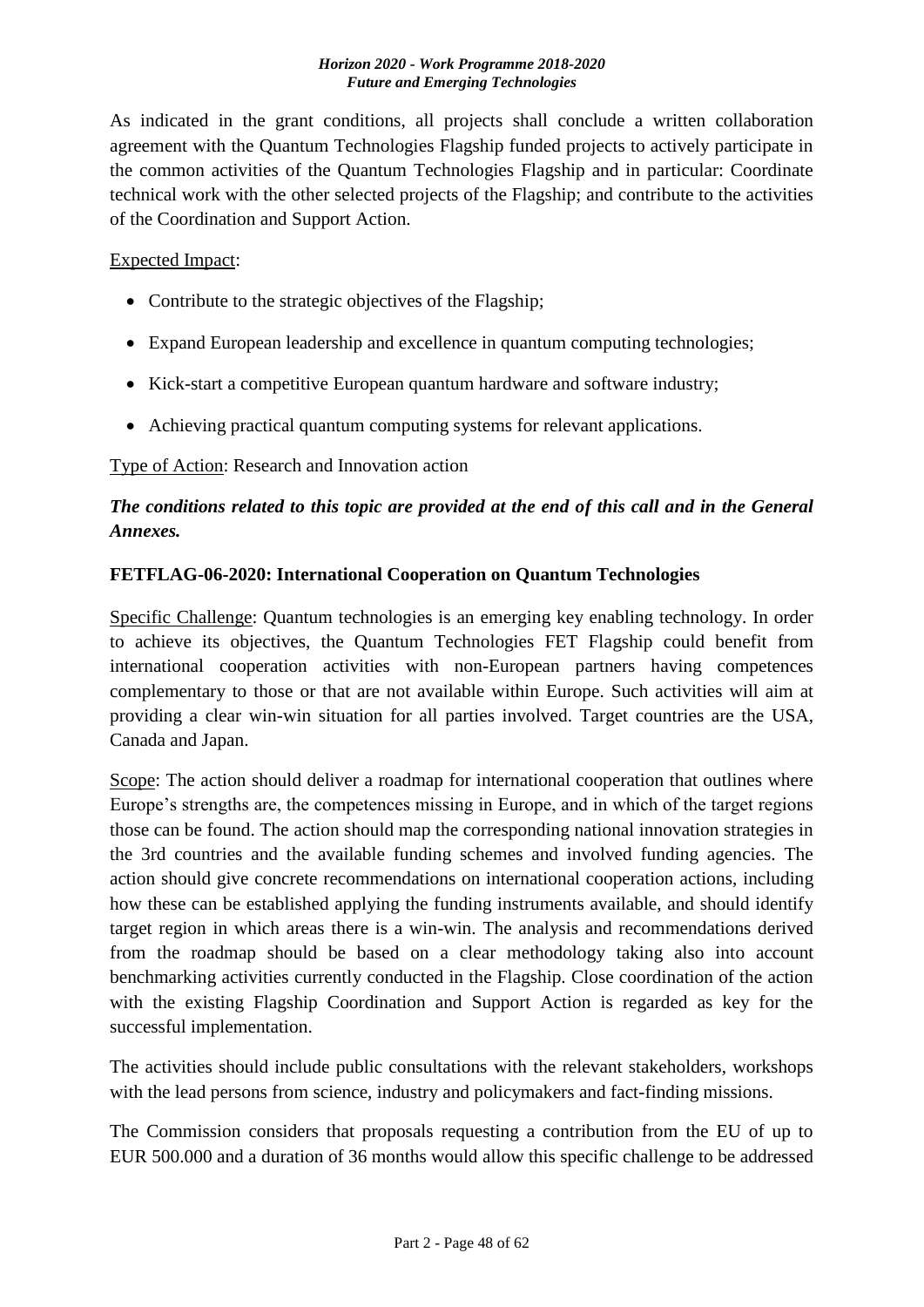appropriately. Nonetheless, this does not preclude submission and selection of proposals requesting other amounts or durations.

### Expected Impact:

- Increased effectiveness of the European Quantum Flagship by having a focused strategy on international cooperation.
- Increased networking between European and international stakeholders excelling in quantum technologies;
- Increased scientific and technical knowledge
- Improve competitiveness of European industry by opening up international cooperation possibilities and gaining access to future markets.

Type of Action: Coordination and support action

## *The conditions related to this topic are provided at the end of this call and in the General Annexes.*

### <span id="page-48-0"></span>**FETFLAG-07-2020: Training and Education on Quantum Technologies**

Specific Challenge: Quantum technology (QT) is a rapidly accelerating field of research and development with a strong potential for economic growth. While quantum physics is included in all university curricula as well as school curricula in some European countries, this does not satisfy the needs for quantum awareness, a quantum-ready workforce, and modern quantum education. This topic aims at creating a pan-European agenda for the development of modern quantum technology education serving the necessary key-actors to reach industrial target groups.

Scope: The action should propose a pilot programme that aims to develop a quality-controlled educational master programme for quantum engineering and industrial applications of pan-European reach. It should be developed and launched in close cooperation with the relevant European industry players in order to provide a programme that addresses concrete industry needs in QT. The action should also facilitate companies to host students of the QT master programme for a period of 3 to 6 months. One outcome should be a network of the training programme pilots based on well-documented best practices, tools and reusable training material, and linked with the industrial target group(s). Another outcome should be a concrete set of lessons learned in launching a pan European educational activity in QT inspired by such pilot programme, including a roadmap and concrete recommendations for achieving it.

The scope of the activities of the pilot programme of the action should include at least five EU Member States or countries associated with Horizon 2020, along with a plan to reach the whole of Europe. The consortium should demonstrate a good mix of excellence in education research and in quantum technologies and engineering, with solid links to the emerging QT industry in Europe. It should have a clear strategy on how to stimulate the cooperation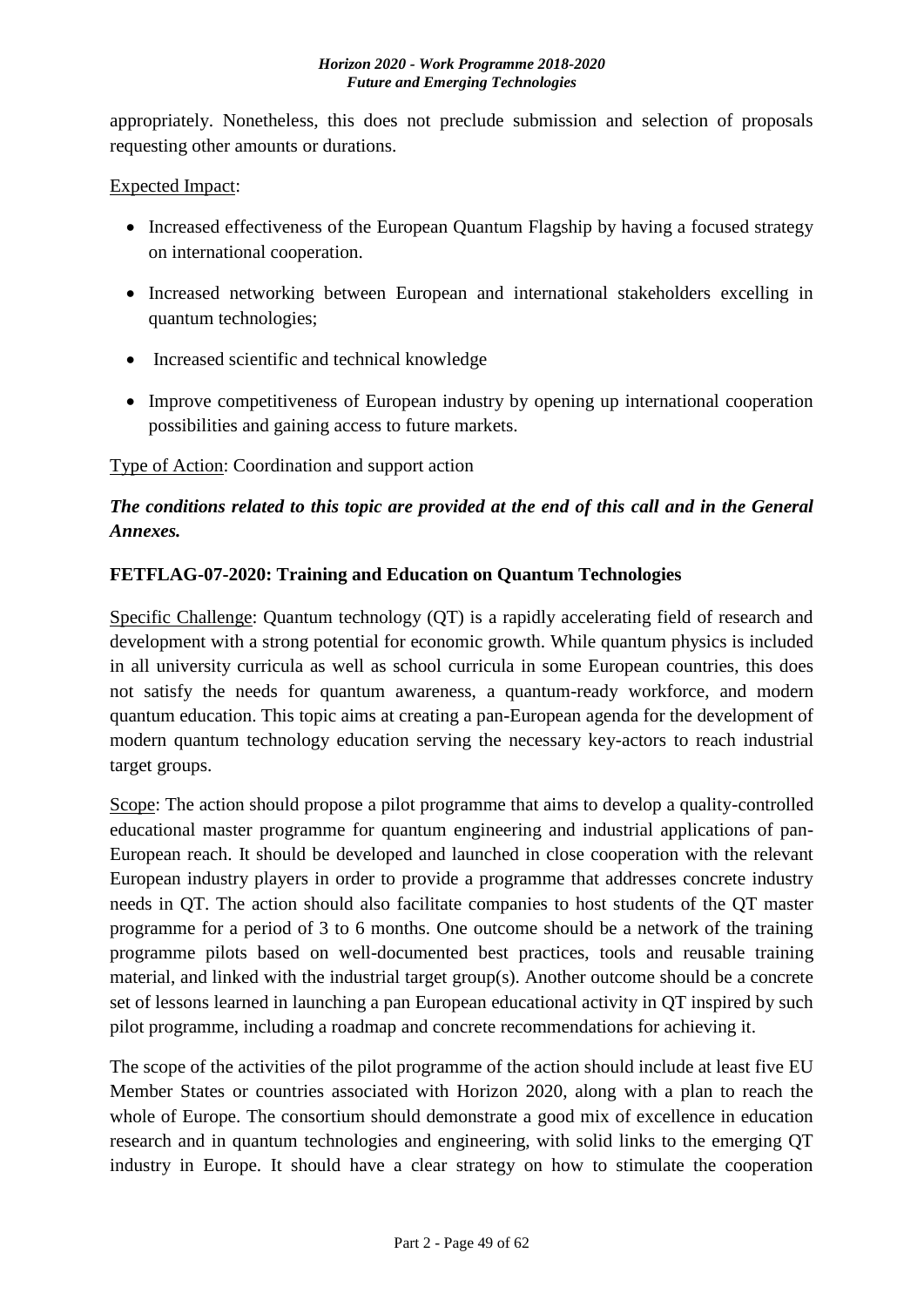between education stakeholders and the emerging quantum industry in Europe. The action shall further contribute to raising awareness in QT, building on the CSA funded under topic FETFLAG-03-2018.

The Commission considers that proposals requesting a contribution from the EU of up to EUR 300.000 would allow this specific challenge to be addressed appropriately. Nonetheless, this does not preclude submission and selection of proposals requesting other amounts.

Expected Impact:

- Development of a European quantum education community and of a European education research agenda towards modern, quality- controlled education in quantum technologies and engineering
- Establishment of high quality quantum engineering programmes across the union addressing industry needs
- First generation of joint MSc students connected to industry and more broadly preparing a skilled young future workforce in quantum technologies and engineering ready to be employed by the European industry

Type of Action: Coordination and support action

*The conditions related to this topic are provided at the end of this call and in the General Annexes.*

## <span id="page-49-0"></span>**Conditions for the Call - FET FLAGSHIPS – Tackling grand interdisciplinary science and technology challenges**

| Topics (Type of Action) | <b>Budgets (EUR</b><br>million) |      | Deadlines                 |  |
|-------------------------|---------------------------------|------|---------------------------|--|
|                         | 2018                            | 2020 |                           |  |
|                         | Opening: 31 Oct 2017            |      |                           |  |
| FETFLAG-03-2018 (CSA)   | 2.00                            |      | 20 Feb 2018               |  |
| FETFLAG-03-2018 (RIA)   | 130.00                          |      |                           |  |
| FETFLAG-01-2018 (CSA)   | 6.00                            |      | 20 Feb 2018 (First Stage) |  |
|                         |                                 |      |                           |  |

Opening date(s), deadline(s), indicative budget(s):  $40$ 

<sup>&</sup>lt;sup>40</sup> The Director-General responsible for the call may decide to open the call up to one month prior to or after the envisaged date(s) of opening.

The Director-General responsible may delay the deadline(s) by up to two months.

All deadlines are at 17.00.00 Brussels local time.

The budget amounts for the 2020 budget are subject to the availability of the appropriations provided for in the draft budget for 2020 after the adoption of the budget 2020 by the budgetary authority or, if the budget is not adopted, as provided for in the system of provisional twelfths.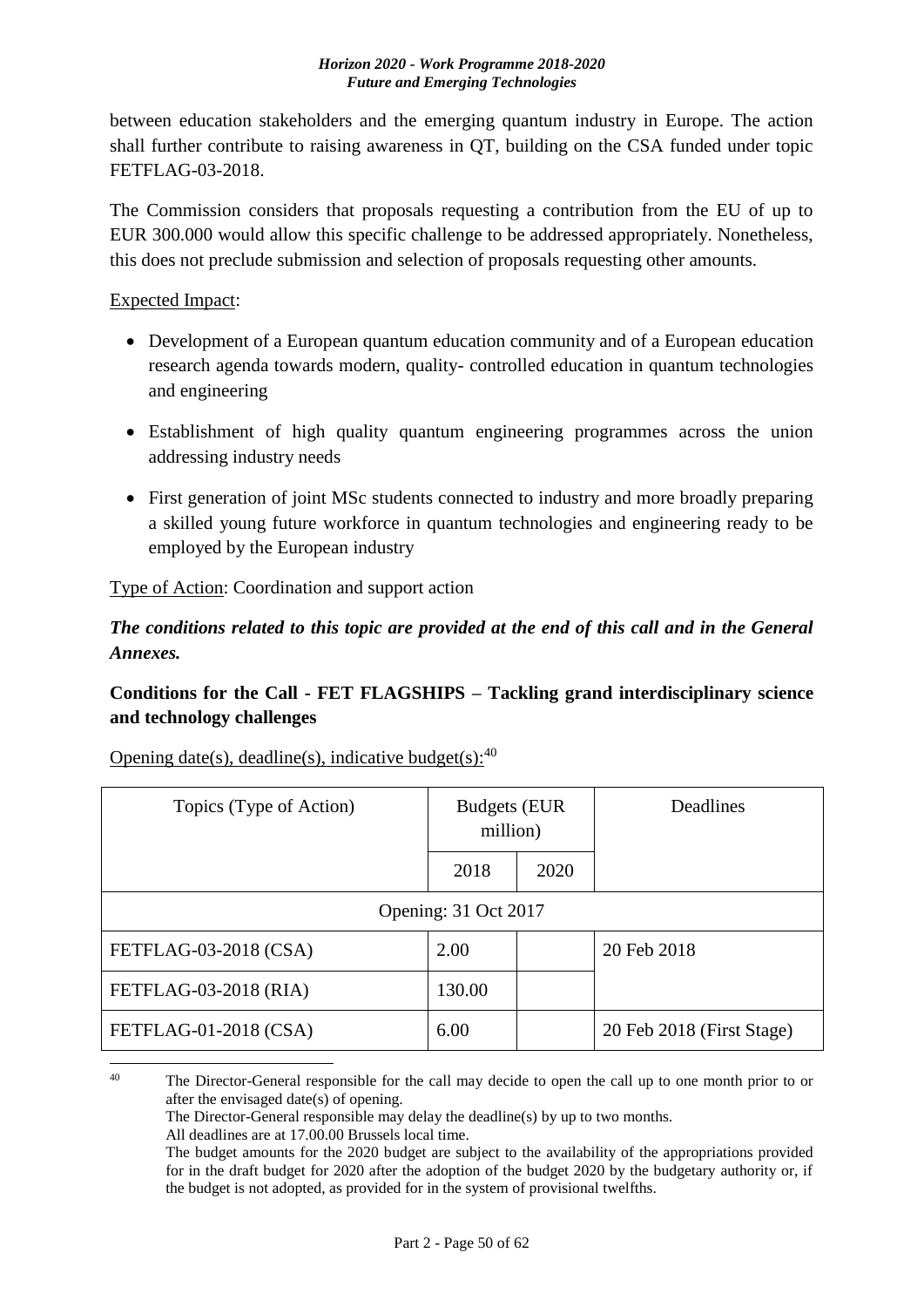|                                  |                      |       | 18 Sep 2018 (Second Stage) |  |
|----------------------------------|----------------------|-------|----------------------------|--|
| FETFLAG-02-2018 (ERA-NET-Cofund) | 10.00                |       | 17 Apr 2018                |  |
|                                  | Opening: 09 Jul 2019 |       |                            |  |
| FETFLAG-05-2020 (RIA)            |                      | 19.70 | 13 Nov 2019                |  |
| FETFLAG-06-2020 (CSA)            |                      | 0.50  |                            |  |
| FETFLAG-07-2020 (CSA)            |                      | 0.30  |                            |  |
| Opening: 06 Feb 2020             |                      |       |                            |  |
| FETFLAG-04-2020 (ERA-NET-Cofund) |                      | 15.00 | 07 May 2020                |  |
| Overall indicative budget        | 148.00               | 35.50 |                            |  |

The indicative funding budget for area e. – Fundamental Science – under FETFLAG-03-2018 (RIA) is up to EUR 20 million.

Indicative timetable for evaluation and grant agreement signature:

For single stage procedure:

- Information on the outcome of the evaluation: Maximum 5 months from the final date for submission; and
- Indicative date for the signing of grant agreements: Maximum 8 months from the final date for submission.

For two stage procedure:

- Information on the outcome of the evaluation: Maximum 3 months from the final date for submission for the first stage and maximum 5 months from the final date for submission for the second stage; and
- Indicative date for the signing of grant agreements: Maximum 8 months from the final date for submission of the second stage.

Eligibility and admissibility conditions: The conditions are described in General Annexes B and C of the work programme.

Evaluation criteria, scoring and threshold: The criteria, scoring and threshold are described in General Annex H of the work programme. The following exceptions apply:

| FETFLAG-01-2018 | For the evaluation of the first-stage proposals, only the criteria |
|-----------------|--------------------------------------------------------------------|
|                 | 'excellence' and 'impact' will be evaluated and, within these      |
|                 | criteria, only the aspects in <b>bold</b> will be considered.      |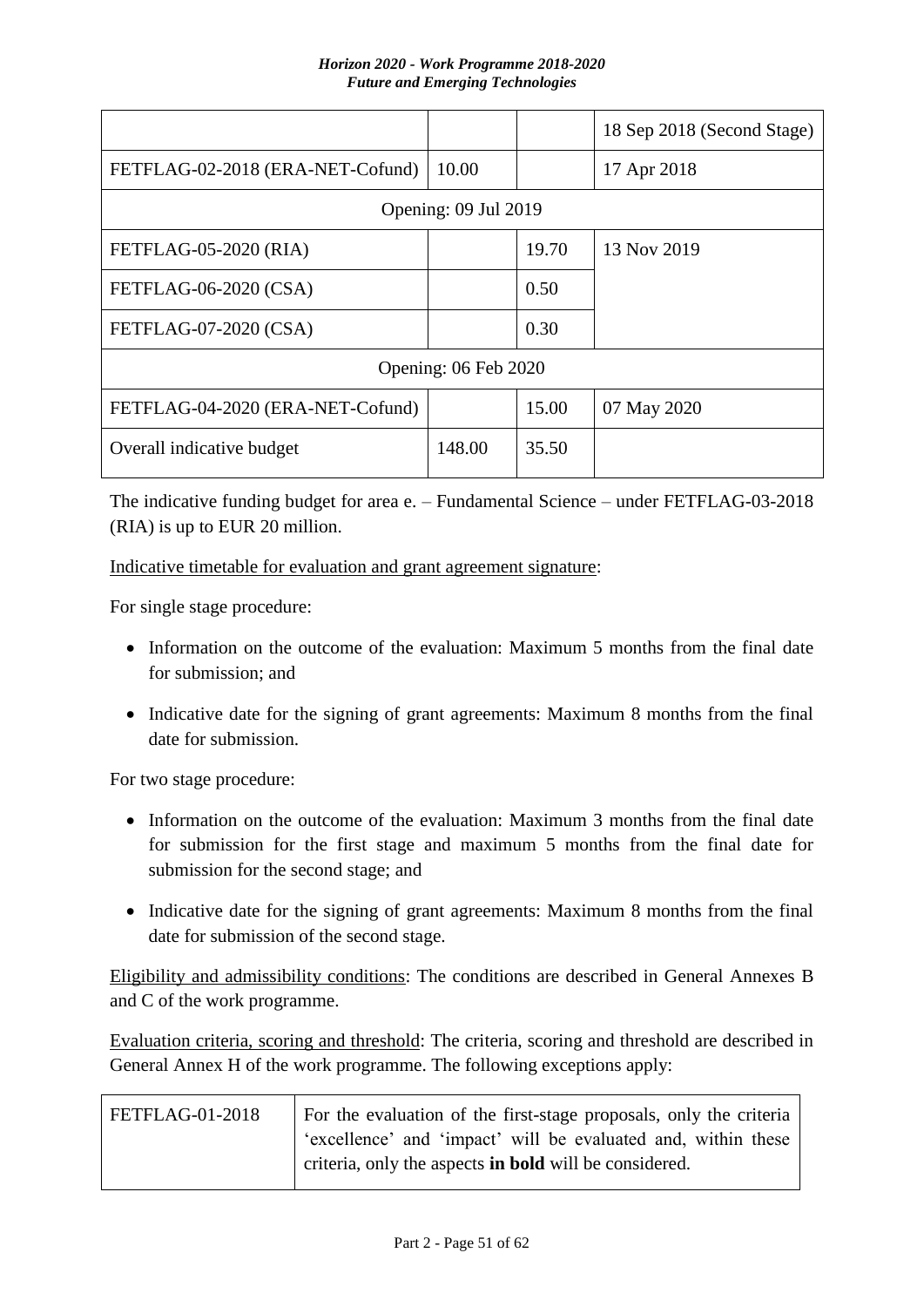| <b>Excellence</b>                                                                                                                                                                                                                                                                                                                                                                                                                                                |
|------------------------------------------------------------------------------------------------------------------------------------------------------------------------------------------------------------------------------------------------------------------------------------------------------------------------------------------------------------------------------------------------------------------------------------------------------------------|
| Degree of adherence to the FET Flagship concept as<br>specified in the work programme                                                                                                                                                                                                                                                                                                                                                                            |
| Soundness of the proposed Flagship's vision, scientific<br>٠<br>concept, quality and pertinence of the objectives and of<br>its targeted technologies and progress beyond the state-<br>of-the-art                                                                                                                                                                                                                                                               |
| Existence of excellence and critical mass in Europe to<br>$\bullet$<br>reach the Flagship goals in the long term and extent to<br>which these are considered in the proposed Flagship                                                                                                                                                                                                                                                                            |
| Threshold: 4/5                                                                                                                                                                                                                                                                                                                                                                                                                                                   |
| <b>Impact</b>                                                                                                                                                                                                                                                                                                                                                                                                                                                    |
| Contributions to the impacts listed under this topic in the work<br>programme:                                                                                                                                                                                                                                                                                                                                                                                   |
| Key benefits for economy and society based on<br>٠<br>significant advances on science and technology. This<br>should be demonstrated by e.g. potential for S&T<br>breakthroughs, industrial support, added value for<br>potential<br>for<br>increasing<br>Europe,<br><b>European</b><br>competitiveness, potential for societal benefits, etc.<br>• Long-lasting structuring effect on research efforts in<br>Europe, anchor point for international cooperation |
| and the nurturing of talent through the training of a<br>new generation of researchers.                                                                                                                                                                                                                                                                                                                                                                          |
| Extent to which the proposed Flagship creates EU<br>$\bullet$<br>added value by making use of complementarities and<br>exploiting synergies, and enhances the overall outcome<br>of regional, national, European and international<br>research programmes.                                                                                                                                                                                                       |
| • Contribution of the proposed CSA to a fully developed<br>candidate FET Flagship initiative supported by key<br>stakeholders (e.g., academic research communities,<br>industry, public authorities ).                                                                                                                                                                                                                                                           |
| Quality of the proposed CSA approach to disseminate the<br>$\bullet$<br>project results, and to attract large public support                                                                                                                                                                                                                                                                                                                                     |
| Threshold: 4/5                                                                                                                                                                                                                                                                                                                                                                                                                                                   |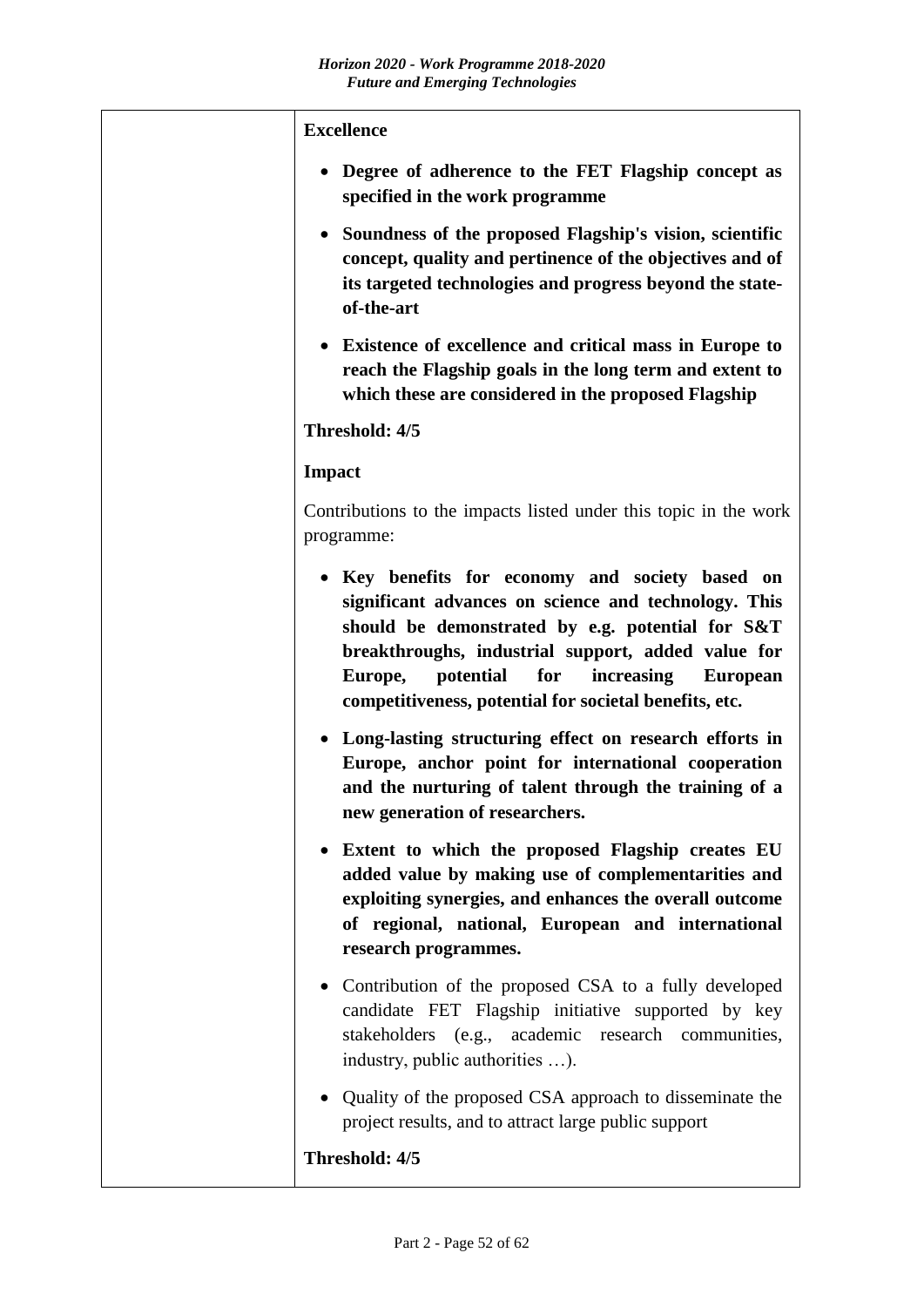| Quality and efficiency of the implementation                                                                                                                                                                                                                      |
|-------------------------------------------------------------------------------------------------------------------------------------------------------------------------------------------------------------------------------------------------------------------|
| • Quality and effectiveness of the methodology, work plan,<br>and coordination activities of the proposed CSA(including<br>milestones, metrics to monitor progress, and deliverables)                                                                             |
| Quality and effectiveness of the approach to engage with<br>relevant research initiatives in the Member States and<br>countries associated with Horizon 2020, industry and<br>interdisciplinary research communities, as well as<br>initiatives at European level |
| • Appropriateness of the proposed CSA management<br>structures and procedures, including risk management                                                                                                                                                          |
| • Quality of the Consortium as a whole, including<br>complementarity of the participants and extent to which<br>the consortium as whole brings together the necessary<br>expertise to carry out the tasks foreseen in the CSA                                     |
| • Appropriateness of the allocation of tasks and resources,<br>ensuring that all participants have a valid role and<br>adequate resources in the CSA project to fulfil that role                                                                                  |
| Threshold: 3/5                                                                                                                                                                                                                                                    |

Evaluation Procedure: The procedure for setting a priority order for proposals with the same score is given in General Annex H of the work programme. The following exceptions apply:

| <b>FETFLAG-01-2018</b>                     | This evaluation will be done in two stages. The proposal for the<br>first stage is maximum 20 pages (part B, only sections 1 and 2<br>are required at stage 1) and should address the questions what<br>makes this a FET Flagship, what will be the impact on European<br>economy and society, and what is the European added value,<br>following the instructions in the template provided. Only<br>proposals that pass stage 1 will be invited to submit a full<br>proposal. |
|--------------------------------------------|--------------------------------------------------------------------------------------------------------------------------------------------------------------------------------------------------------------------------------------------------------------------------------------------------------------------------------------------------------------------------------------------------------------------------------------------------------------------------------|
| FETFLAG-02-2018,<br><b>FETFLAG-04-2020</b> | Given the specific nature and strategic objective of the ERA-<br>NET Cofund instrument, at most one ERA-NET Cofund action<br>will be funded under this topic.                                                                                                                                                                                                                                                                                                                  |
| <b>FETFLAG-03-2018</b>                     | The following specific page limits apply for proposals<br>addressing area "e. fundamental science". Sections 1 to 3 of the<br>part B of the proposal should consist of a maximum of 15 A4<br>pages. The limits will be clearly shown in the "proposal                                                                                                                                                                                                                          |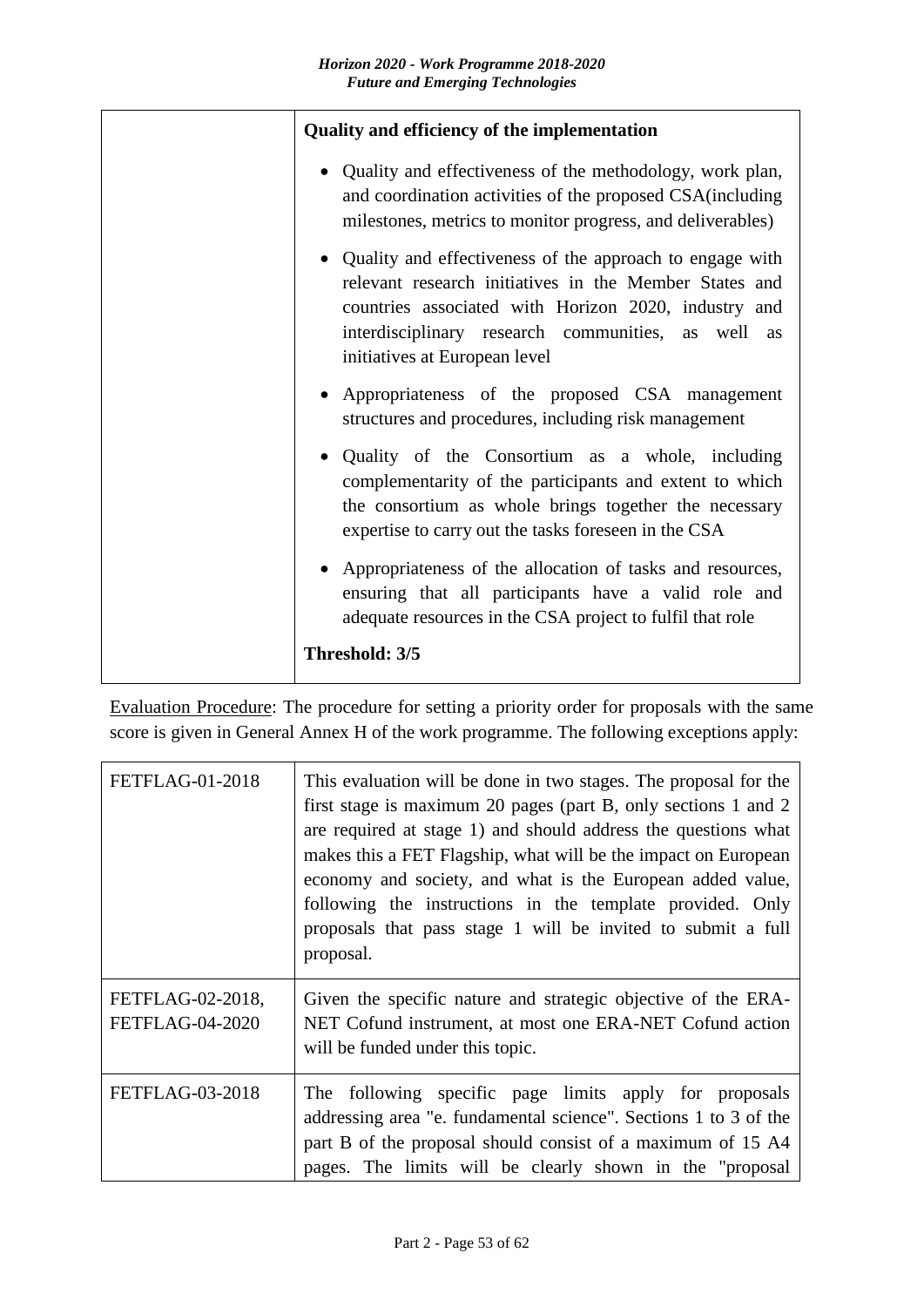|                        | templates" in the Participant Portal electronic submission<br>system. Sections that are not subject to limits will be indicated.                                                                                                                                                                                                                                                                                                                                                                                        |  |  |  |  |  |
|------------------------|-------------------------------------------------------------------------------------------------------------------------------------------------------------------------------------------------------------------------------------------------------------------------------------------------------------------------------------------------------------------------------------------------------------------------------------------------------------------------------------------------------------------------|--|--|--|--|--|
|                        | Grants will be awarded to proposals according to the ranking list<br>and, where applicable, within the indicative funding budget per<br>area. However, in order to ensure a balanced portfolio of<br>supported actions, at least each of the two highest-ranked RIA<br>proposals per area a. to d. will be funded provided that it attains<br>all thresholds. Proposals under area e. will be selected for<br>funding according to their own ranking list. At most one CSA<br>proposal will be funded under this topic. |  |  |  |  |  |
| <b>FETFLAG-05-2020</b> | Grants will be awarded to proposals according to the ranking<br>list. However, in order to ensure a balanced portfolio of<br>supported actions and within the available funding limits, at least<br>each of the highest-ranked RIA proposal per area (a) Hardware<br>and (b) Software will be funded provided that it attains all<br>thresholds.                                                                                                                                                                        |  |  |  |  |  |

The full evaluation procedure is described in the relevant [guide](http://ec.europa.eu/research/participants/docs/h2020-funding-guide/grants/applying-for-funding/submit-proposals_en.htm) published on the Funding  $\&$ Tenders Portal.

**Grant Conditions:** 

| FETFLAG-03-2018,<br><b>FETFLAG-05-2020</b> | Grants awarded under this topic shall be implemented as a<br>programme through the use of complementary grants and the<br>respective options of Article 2, Article 31.6 and Article 41.4 of<br>the <b>Model Grant Agreement</b> will then be applied. In particular<br>the projects are required to conclude a collaboration agreement,<br>in principle prior to the signature of the grant agreement. |
|--------------------------------------------|--------------------------------------------------------------------------------------------------------------------------------------------------------------------------------------------------------------------------------------------------------------------------------------------------------------------------------------------------------------------------------------------------------|
| FETFLAG-03-2018,<br><b>FETFLAG-05-2020</b> | For grants awarded under this topic for Research and Innovation<br>Actions the Commission or Agency may object to a transfer of<br>ownership or the licensing of results to a third party established<br>in a third country not associated to Horizon 2020. The respective<br>option of Article 30.3 of the Model Grant Agreement will be<br>applied.                                                  |
| FETFLAG-03-2018,<br><b>FETFLAG-05-2020</b> | For grants awarded under this topic beneficiaries may provide<br>support to third parties established in a EU member state or<br>country associated with Horizon 2020 and as described in<br>General Annex K of the Work Programme. The support to third<br>parties can only be provided in the form of grants, within the<br>limitations set out in the call text for this topic. The respective      |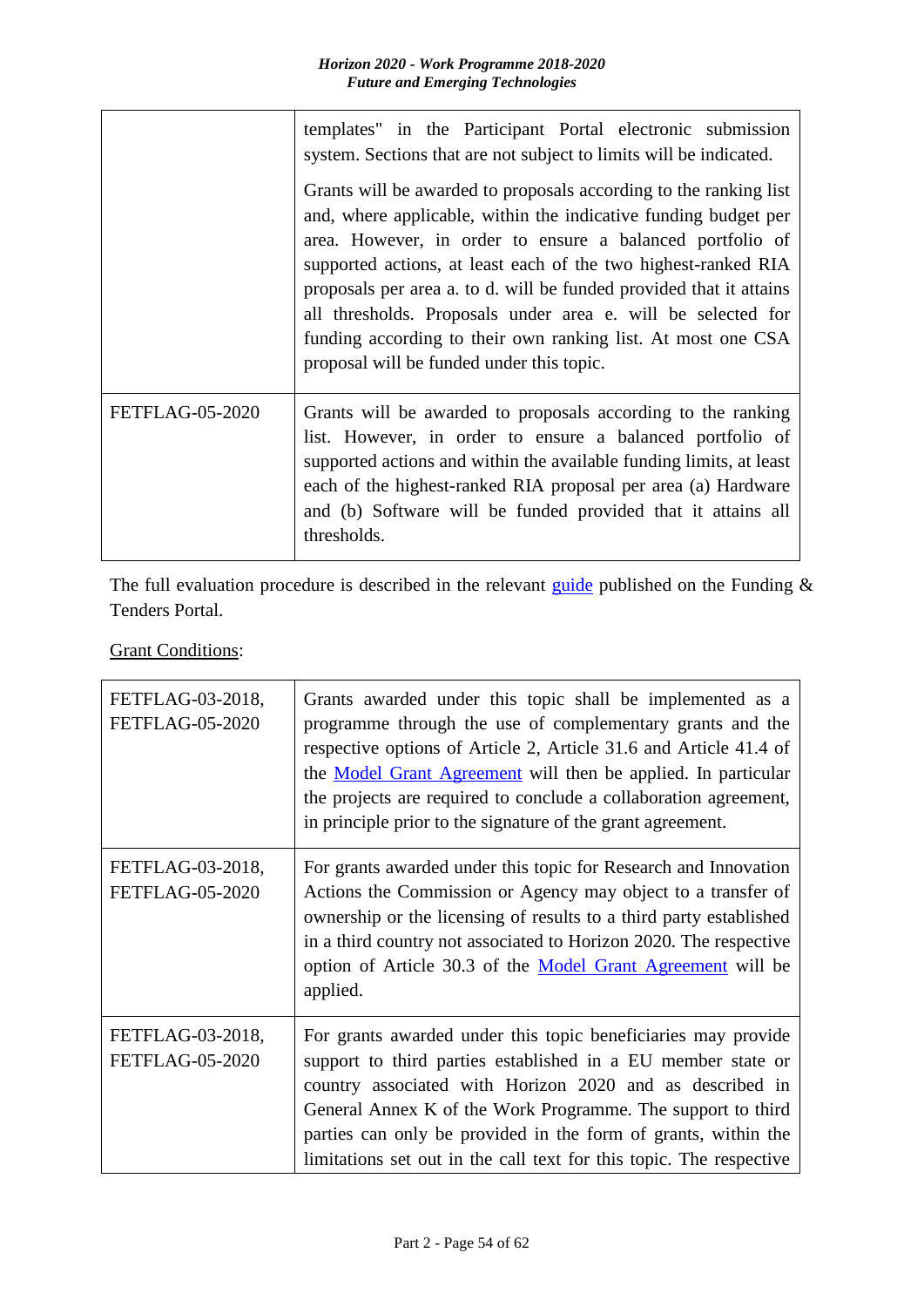| options of Article 15.1 and Article 15.3 of the Model Grant |
|-------------------------------------------------------------|
| <b>Agreement</b> will be applied.                           |

Consortium agreement:

| FETFLAG-01-2018, | Members of consortium are required to conclude a consortium |
|------------------|-------------------------------------------------------------|
| FETFLAG-03-2018, | agreement, in principle prior to the signature of the grant |
| FETFLAG-05-2020  | agreement.                                                  |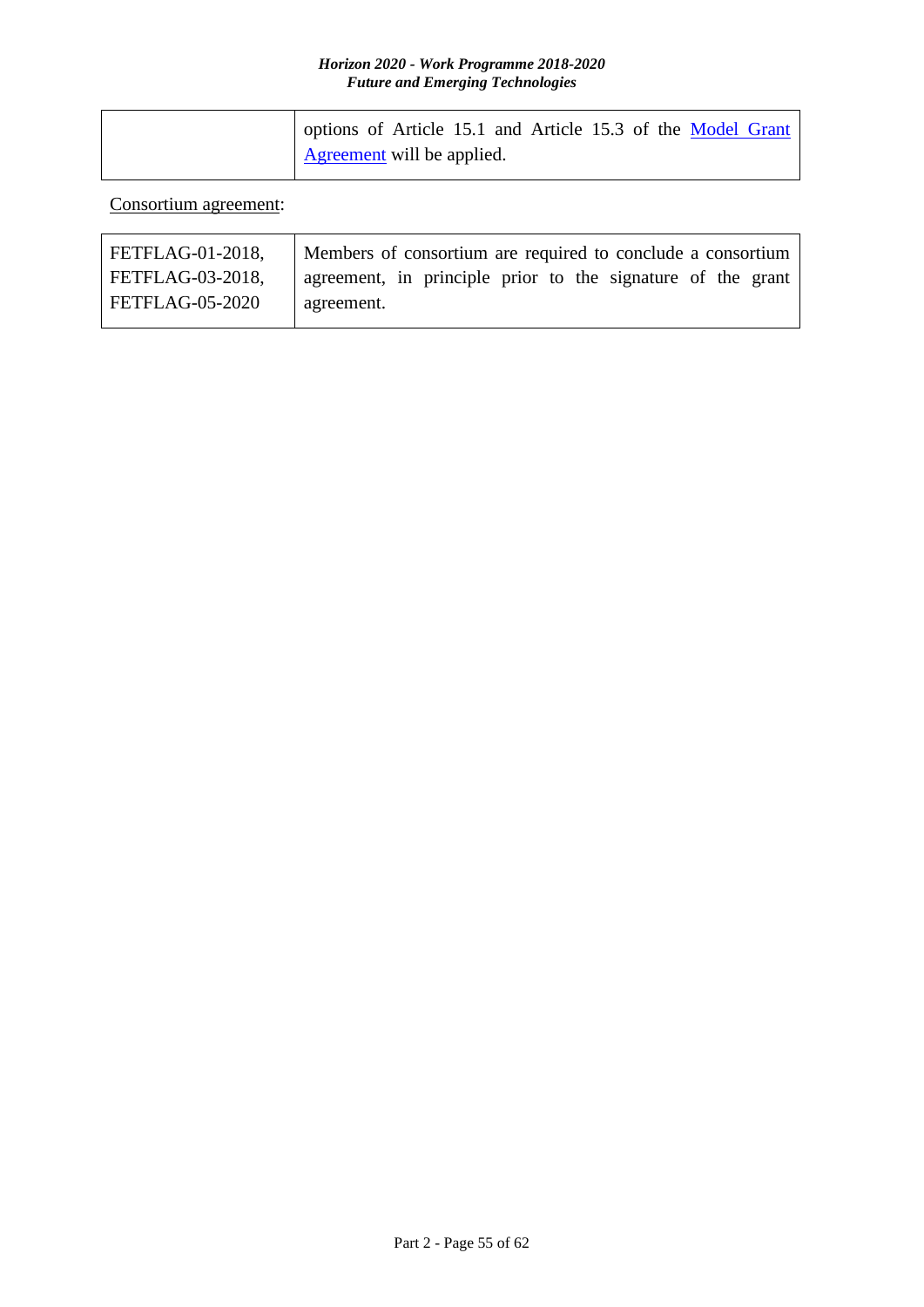## <span id="page-55-0"></span>**Other actions<sup>41</sup>**

## <span id="page-55-1"></span>**1. External Expertise**

This action will support:

- 1. The use of appointed independent experts for the monitoring of actions (grant agreements, grant decisions, procurements, financial instruments).
- 2. The use of appointed independent experts to advise on, or support, the design and implementation of EU research and innovation policy or programmes as well as the achievement and functioning of the European Research Area. Specifically, this may include, when needed, an 'expert group' as defined in the SG horizontal rules C(2016)3301 to act as Steering Board for the FET Flagship on Quantum Technologies. The activities carried out by this group will be essential to the development and monitoring of the Union policy on Research, technological development and demonstration. The advice provided by these experts will be on any matter relevant to the optimal achievement of the Quantum Technologies Flagship objectives as set out in this workprogramme under topic FETFLAG-03-2018 - Specific Challenge, and in the related policy and staff working documents. The experts will be highly qualified, specialised, independent experts selected on the basis of objective criteria, following a call for applications published in accordance with Article 10 of Decision C(2016)3301. In view of these requirements, these experts, who will be appointed in a personal capacity, are entitled to a payment of EUR 450 in the form of a daily unit cost for each full working day spent assisting the Commission in terms of article 21 of Decision C(2016)3301. This amount is considered to be proportionate to the specific tasks to be assigned to the experts, including the number of meetings to be attended and possible preparatory work.

## Type of Action: Expert Contracts

### Indicative timetable: As needed

Indicative budget: EUR 1.00 million from the 2018 budget and EUR 1.50 million from the 2019 budget and EUR 1.50 million from the 2020 budget

## <span id="page-55-2"></span>**2. Graphene FET Flagship core project**

The Graphene Framework Partnership Agreement (FPA) consortium will be invited to submit a proposal for a Specific Grant Agreement (SGA) that will implement the next three years (indicative) of the action plan defined in the Graphene FPA.

 $\overline{41}$ 

The budget amounts for the 2020 budget are subject to the availability of the appropriations provided for in the draft budget for 2020 after the adoption of the budget 2020 by the budgetary authority or, if the budget is not adopted, as provided for in the system of provisional twelfths.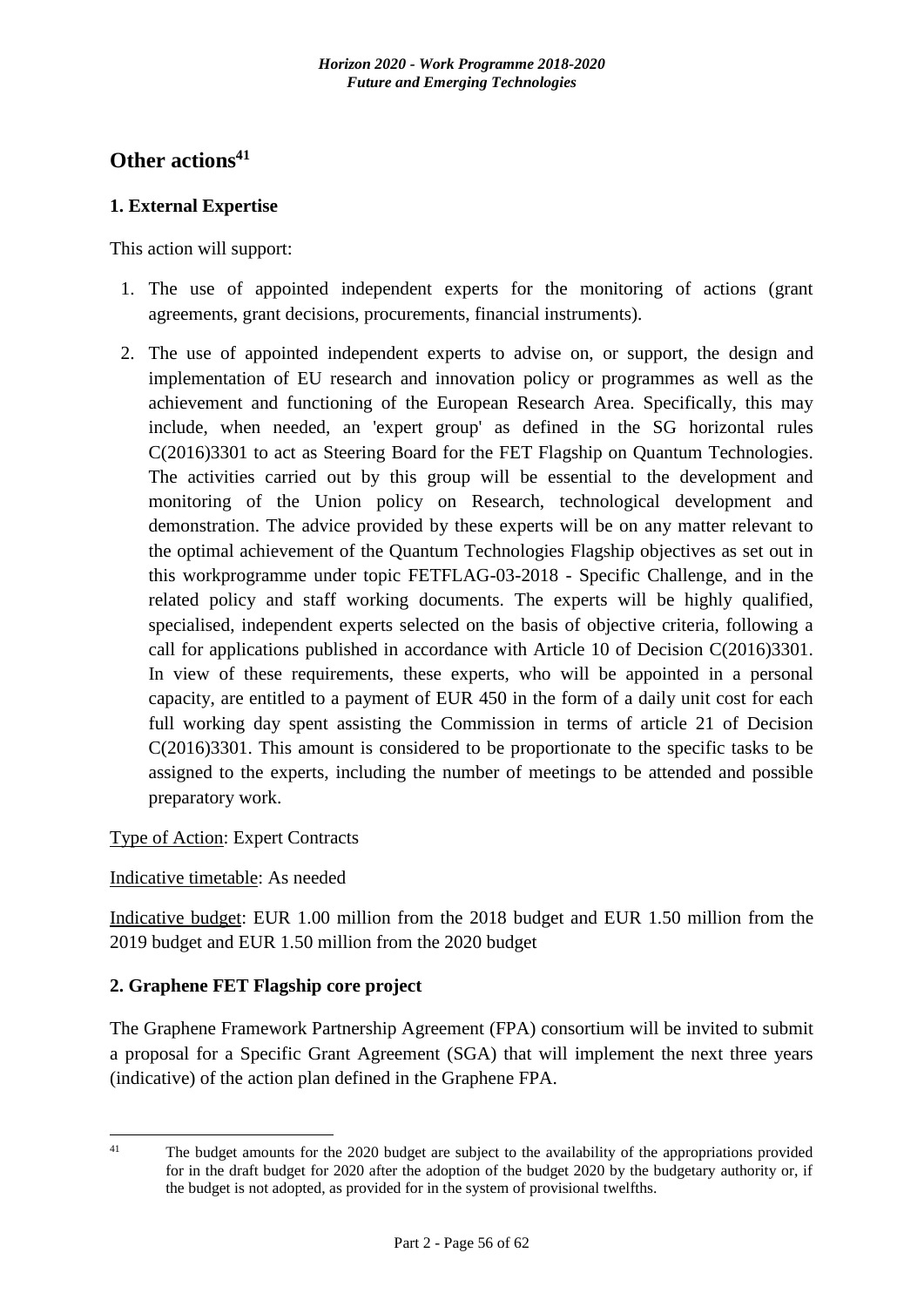The proposal should adhere to the FPA programme of activities and address key parts of the S&T roadmap, taking into account the Technology & Innovation roadmap and the state of the art. It should focus on those areas that have the greatest innovation potential and impact on Europe's economy and society. The bulk of the research efforts should address technologies at TRL 4-5 or above, and be reflected by an increased industrial participation in the Consortium, as well as by an intensive cooperation with industry players and increased technology transfer activities.

The proposal should describe the coordination and management activities of the Flagship (including research activities with and services provided to an increasing number of partnering projects); the collaboration with other research initiatives or programmes at regional, national, European or international level; and updating S&T and Technology & Innovation roadmaps. The proposal should also detail activities in areas such as education and training, dissemination and science- and citizens-oriented outreach activities, safety, ethics and societal aspects.

Any modification to the FPA Consortium partners should be sufficiently motivated and based on the highest standards of scientific and technological excellence and on open and transparent criteria.

This action allows for the provision of financial support to third parties in line with the conditions set out in General Annex K.

Expected impact: Contribution to the targeted impacts defined in the action plan of the FPA.

Type of Action: Specific Grant Agreement

Indicative timetable: Second quarter of 2019

Indicative budget: EUR 150.00 million from the 2019 budget (SGA-RIA)

## <span id="page-56-0"></span>**3. HBP FET Flagship core project**

The Human Brain Project (HBP) Framework Partnership Agreement (FPA) consortium will be invited to submit a proposal for a Specific Grant Agreement (SGA) that will implement the next three years (indicative) of the action plan defined in the HBP FPA.

The proposal should adhere to the FPA programme of activities and ensure that the activities focus on the essential elements for producing impactful results in neuroscience, medicine and computing. It should describe how ongoing HBP activities or other related S&T developments in Europe will be further developed and integrated, while taking into account the state of the art, maintaining a multi-disciplinarily approach and involving the relevant scientific communities.

The facilities of the HBP Service Research Infrastructure (SRI) should reach at least TRL 8 ('deployment', as defined in the HBP FPA Action Plan) by the end of this SGA. The proposal should explain how this will be achieved and measured; how it will engage relevant actors from established RI and ICT infrastructures and ensure that a sufficient number of scientists,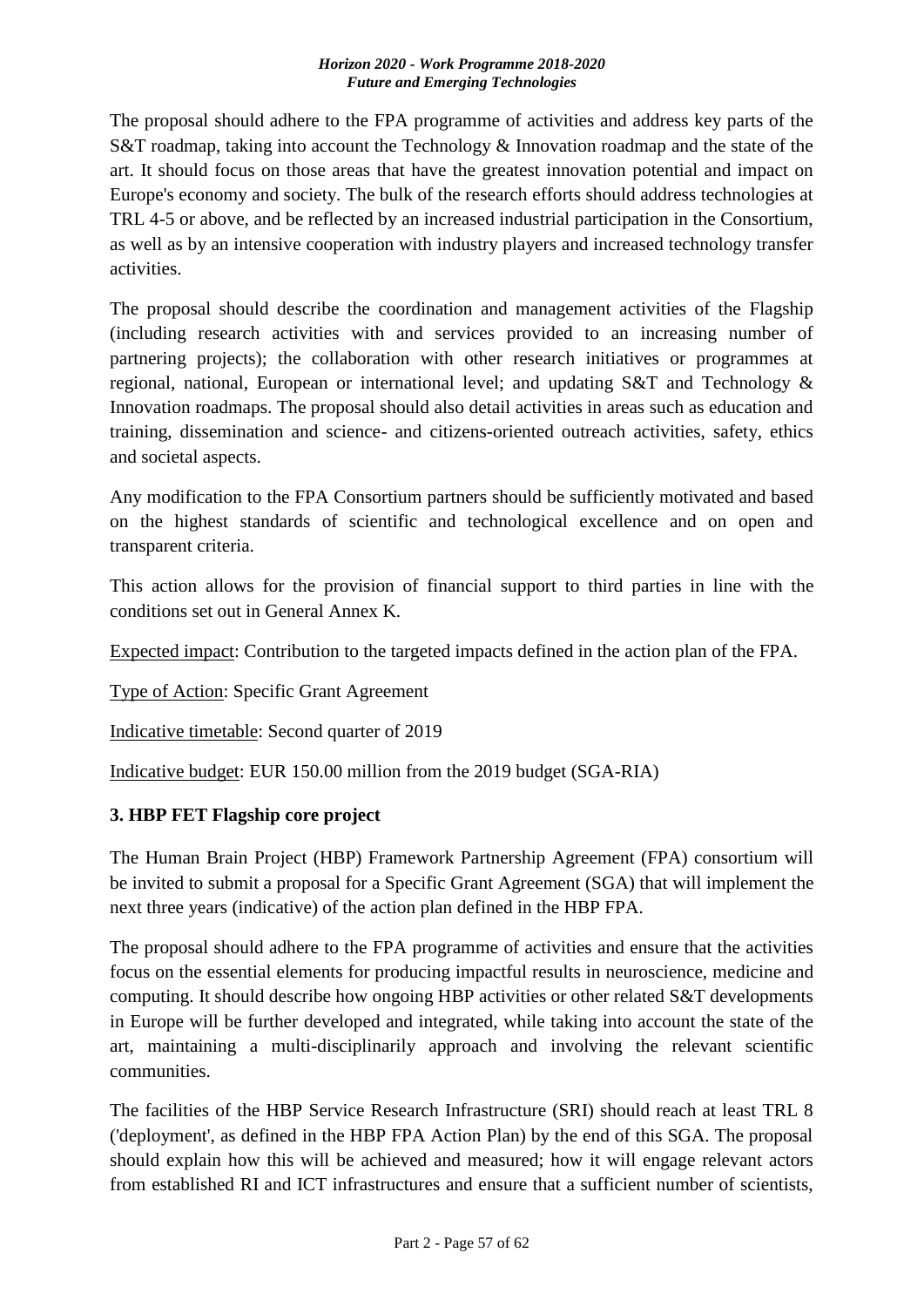RTOs, industry or healthcare users actively validate the SRI functionalities and operation modalities for preparing its wide adoption and use by the R&D communities; and how further innovation by relevant industry and other stakeholders will be nurtured from the HBP techniques and technologies.

The proposal should describe the coordination and management activities of the Flagship including activities, such as: (i) governance, including cooperation with an increasing number of partnering projects; (ii) updating the HBP strategic research roadmap for research, development and innovation in ICT, medicine and neuroscience; (iii) the collaboration with other research initiatives or programmes at regional, national, European or international level; and (iv) the plans and course of action to ensure the sustainability of the HBP SRI and how to start validating it. The proposal should also detail activities in areas such as human capital, education and training, dissemination and attracting large public support, international collaboration, ethics and societal aspects.

Any modification to the FPA Consortium partners should be sufficiently motivated and based on the highest standards of scientific and technological excellence and on open and transparent criteria.

This action allows for the provision of financial support to third parties in line with the conditions set out in General Annex K.

Impact: Contribution to the targeted impacts defined in the action plan of the HBP FPA.

Type of Action: Specific Grant Agreement

Indicative timetable: Second quarter of 2019

Indicative budget: EUR 150.00 million from the 2019 budget (SGA-RIA)

## <span id="page-57-0"></span>**4. FET Conference and Events**

The organisation of public conferences and events in the context of FET and, if appropriate, with the support of the European Presidency.

Type of Action: Public Procurement - Service contract

Indicative budget: EUR 0.80 million from the 2018 budget and EUR 0.20 million from the 2020 budget

## <span id="page-57-1"></span>**5. Experimental pilot line for devices based on graphene, related 2d materials and heterostructures**

The Graphene Framework Partnership Agreement (FPA) consortium will be invited to submit a proposal for a Specific Grant Agreement (SGA) aiming to establish a dedicated graphene and related materials (GRMs) experimental pilot line.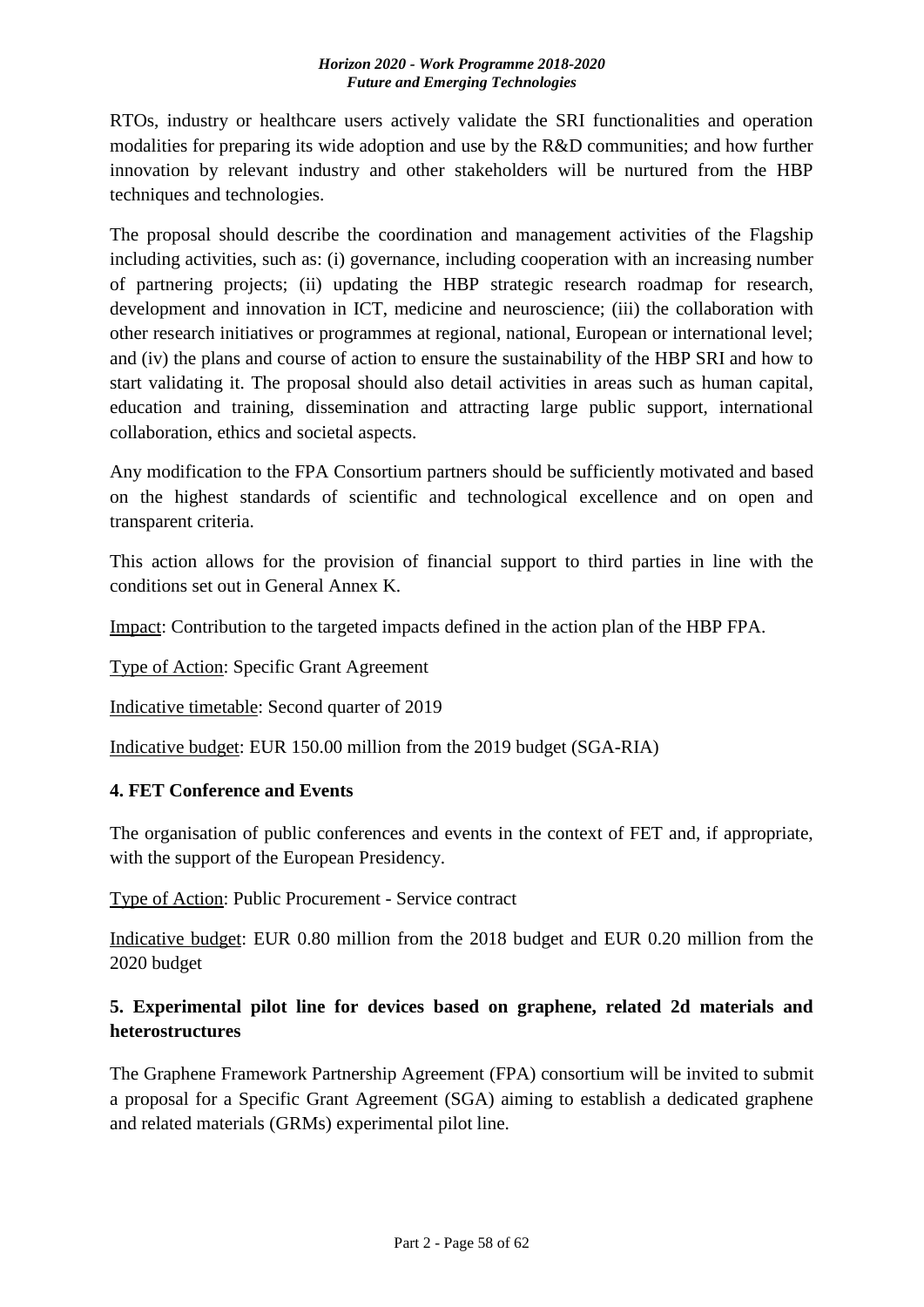The target of this experimental pilot line is to have a simple baseline process ready in two years (from start of the project) and the full flow should be ready during the lifetime of the Graphene Flagship. The development and operation of the experimental pilot line will be coordinated closely with the core project of the Flagship.

This action must build the tool kit and design manual necessary for creating prototype devices and integrated circuits, and assess their performance and their ability to cover the device requirements of the targeted applications. The action should be capable of multiple wafer runs per year.

The action will require expertise in the area of manufacturing flows, with two-dimensional materials and with issues regarding reliability, versatility, process control and minimizing lead times. Where necessary such expertise should be brought into the consortium.

The aim is to establish a first of its kind GRMs experimental manufacturing facility, where European companies, research centres and academic institutions, also those outside the Flagship, can produce novel devices on a pilot scale based on a shared cost model between users and service providers. This pilot line would be used for all-on-chip applications in areas such as opto-electronics, sensors, and data communication, and should be able to cover the device requirements of most of these applications. It should be built on existing activities under the Flagship FPA, and approaches pursued in the pilot line should be complementary to those developed in other parts of the Flagship. Indicators should be provided to put in place an effective monitoring of the action in the context of the Flagship. The proposal should describe a sustainable model of functioning beyond the project lifetime and include activities during the lifetime of the project that would pave the ground for transferring the pilot to an industrial production environment; examples include addressing issues such as roadblocks to overcome for achieving a full industrial line, relevant cost issues and market perspectives, potential business partners; etc.

## Expected Impact:

- Enabling system prototype demonstration on an operational environment (moving to an 80% yield after three years), speeding up significantly the adoption of the technology, in particular by the semiconductor industry;
- Supporting start-ups and spin-offs by enabling prototyping, pilot studies and smallvolume production of integrated systems;
- Creating a shared process production platform, manufacturing flow and process design kit, creating synergy across European research efforts and fostering knowledge accumulation, IPR creation and collaboration;
- Catalysing the expertise existing in Europe regarding growing, transferring and encapsulation;
- A greater diversity of sectors able to take advantage, reflected in the users of the experimental pilot line.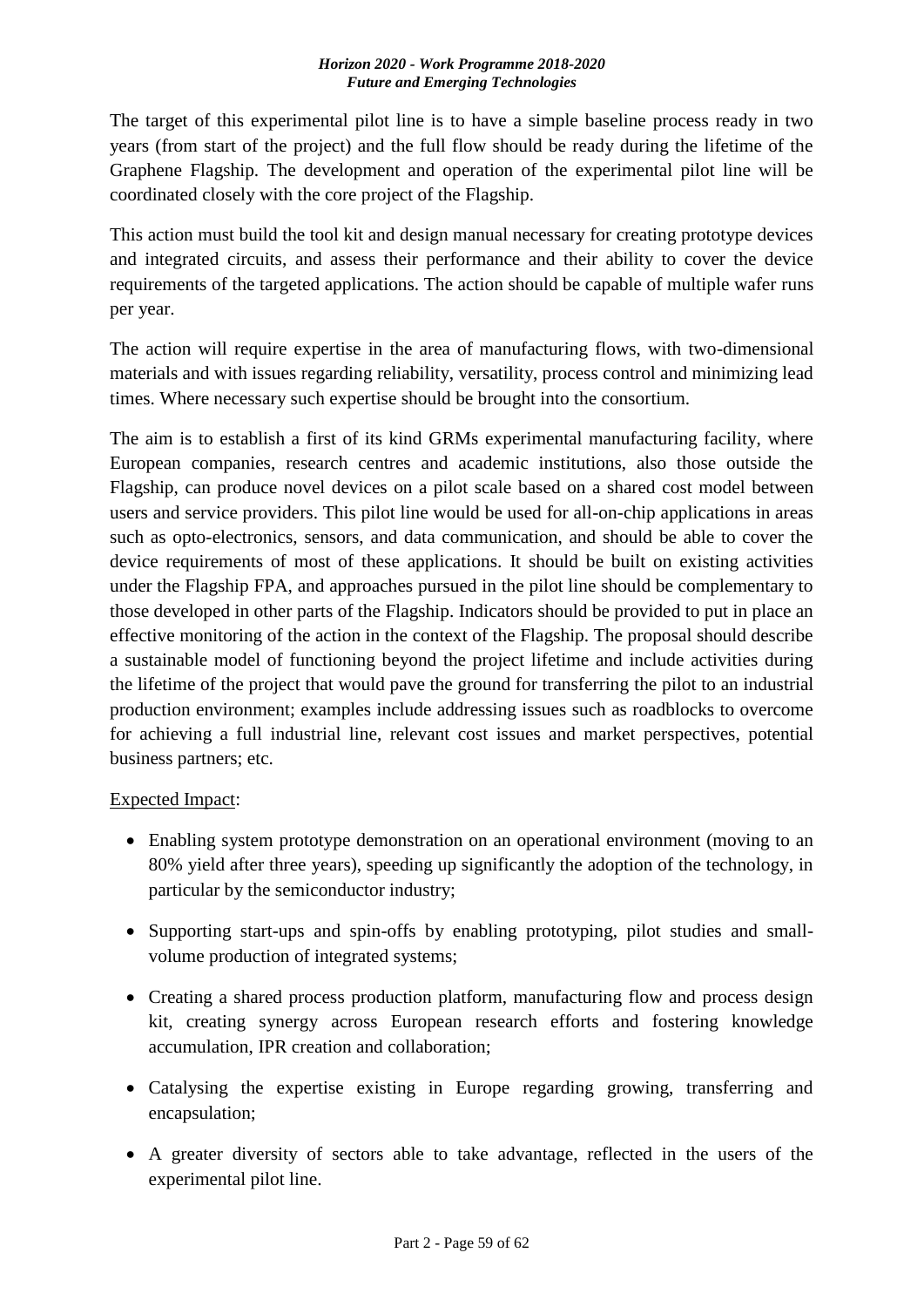Type of Action: Specific Grant Agreement

Indicative timetable: Q1 2020

Indicative budget: EUR 20.00 million from the 2020 budget (SGA-RIA)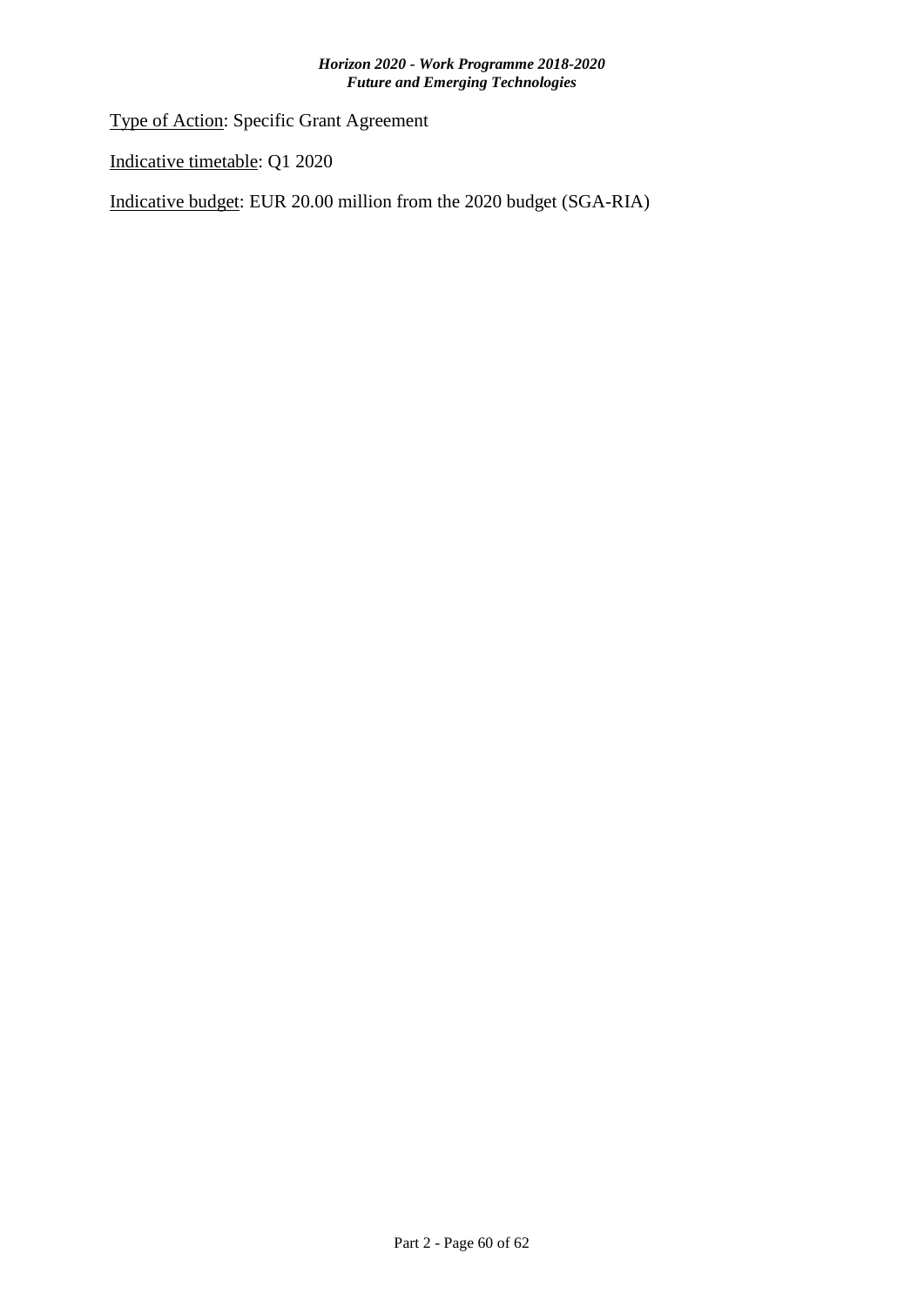## <span id="page-60-0"></span>**Budget<sup>42</sup>**

|                                                                                                                | <b>Budget</b><br>line(s) | 2018<br>Budget (EUR<br>million) | 2019<br>Budget (EUR<br>million) | 2020<br>Budget (EUR<br>million) |  |
|----------------------------------------------------------------------------------------------------------------|--------------------------|---------------------------------|---------------------------------|---------------------------------|--|
| <b>Calls</b>                                                                                                   |                          |                                 |                                 |                                 |  |
| H2020-FETOPEN-2018-                                                                                            |                          | 185.70                          | 166.00                          | 357.20                          |  |
| 2020                                                                                                           | from<br>09.040101        | 185.70                          | 166.00                          | 357.20                          |  |
| H2020-FETPROACT-                                                                                               |                          | 94.50                           | 0.50                            | 89.00                           |  |
| 2018-2020                                                                                                      | from<br>09.040101        | 94.50                           | 0.50                            | 89.00                           |  |
| H2020-FETHPC-2018-                                                                                             |                          | 4.00                            |                                 | 0.50                            |  |
| 2020                                                                                                           | from<br>09.040101        | 4.00                            |                                 | 0.50                            |  |
| H2020-FETFLAG-2018-                                                                                            |                          | 148.00                          |                                 | 35.50                           |  |
| 2020                                                                                                           | from<br>09.040101        | 148.00                          |                                 | 35.50                           |  |
| Contribution from this part<br>call<br>H2020-LC-BAT-<br>to<br>2019-2020 under Part 20 of<br>the work programme |                          |                                 |                                 | 42.00                           |  |
|                                                                                                                | from<br>09.040101        |                                 |                                 | 42.00                           |  |
| Contribution from this part                                                                                    |                          |                                 | 113.40                          |                                 |  |
| H2020-<br>call<br>to<br>FETPROACT-2019-2020<br>under Part 17 of the work<br>programme                          | from<br>08.020102        |                                 | 113.40                          |                                 |  |
| <b>Other actions</b>                                                                                           |                          |                                 |                                 |                                 |  |
| <b>Expert Contracts</b>                                                                                        |                          | 1.00                            | 1.50                            | 1.50                            |  |
|                                                                                                                | from                     | 1.00                            | 1.50                            | 1.50                            |  |

 $42$ The budget figures given in this table are rounded to two decimal places.

The budget amounts for the 2020 budget are subject to the availability of the appropriations provided for in the draft budget for 2020 after the adoption of the budget 2020 by the budgetary authority or, if the budget is not adopted, as provided for in the system of provisional twelfths.